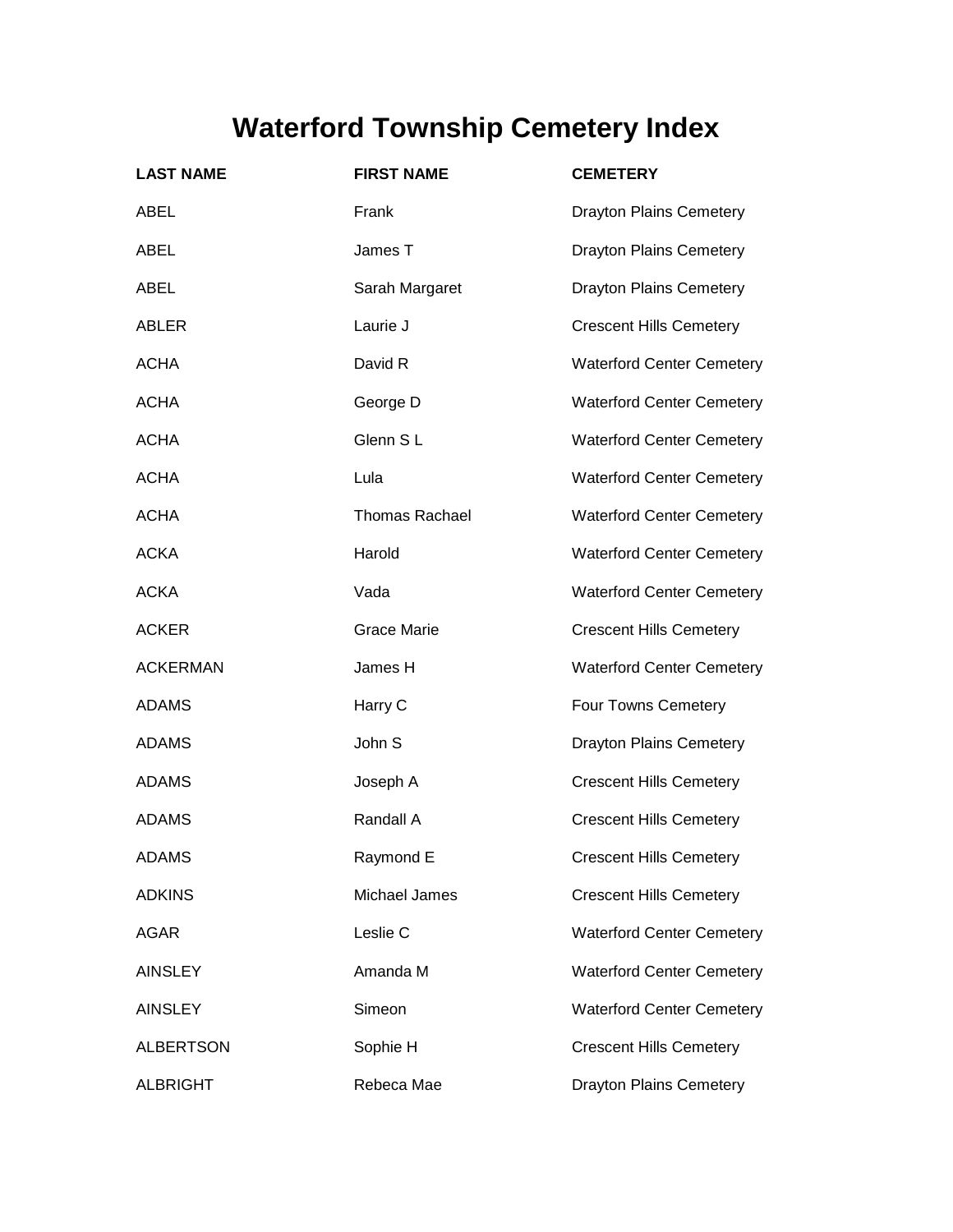| <b>ALDRICH</b>  | Herbert E Sr       | <b>Crescent Hills Cemetery</b>   |
|-----------------|--------------------|----------------------------------|
| <b>ALDRICH</b>  | Mable E            | <b>Crescent Hills Cemetery</b>   |
| <b>ALDRIDGE</b> | Jefferson          | Four Towns Cemetery              |
| <b>ALLARD</b>   | <b>Baby Girl</b>   | <b>Crescent Hills Cemetery</b>   |
| <b>ALLEMANG</b> | <b>Baby Girl</b>   | <b>Drayton Plains Cemetery</b>   |
| <b>ALLEMANG</b> | <b>Baby Girl</b>   | <b>Drayton Plains Cemetery</b>   |
| <b>ALLEN</b>    | A G                | <b>Waterford Center Cemetery</b> |
| <b>ALLEN</b>    | <b>Elmer Grant</b> | <b>Drayton Plains Cemetery</b>   |
| <b>ALLEN</b>    | Frank E            | <b>Crescent Hills Cemetery</b>   |
| <b>ALLEN</b>    | George             | <b>Waterford Center Cemetery</b> |
| <b>ALLEN</b>    | George             | <b>Crescent Hills Cemetery</b>   |
| <b>ALLEN</b>    | Gertrude           | <b>Waterford Center Cemetery</b> |
| <b>ALLEN</b>    | Hannah             | <b>Waterford Center Cemetery</b> |
| <b>ALLEN</b>    | Harold K           | <b>Crescent Hills Cemetery</b>   |
| <b>ALLEN</b>    | Harriet            | <b>Waterford Center Cemetery</b> |
| <b>ALLEN</b>    | Hazel Mae          | <b>Drayton Plains Cemetery</b>   |
| <b>ALLEN</b>    | James Jr           | <b>Waterford Center Cemetery</b> |
| <b>ALLEN</b>    | John               | <b>Waterford Center Cemetery</b> |
| <b>ALLEN</b>    | Julia M            | <b>Waterford Center Cemetery</b> |
| <b>ALLEN</b>    | June C             | <b>Crescent Hills Cemetery</b>   |
| <b>ALLEN</b>    | Lena M             | <b>Crescent Hills Cemetery</b>   |
| <b>ALLEN</b>    | Lusane             | <b>Waterford Center Cemetery</b> |
| <b>ALLEN</b>    | Pauline Minerva    | <b>Drayton Plains Cemetery</b>   |
| <b>ALLEN</b>    | Purmal             | <b>Waterford Center Cemetery</b> |
| <b>ALLEN</b>    | Ralph Laverne      | <b>Drayton Plains Cemetery</b>   |
| <b>ALLRED</b>   | John Ray           | <b>Drayton Plains Cemetery</b>   |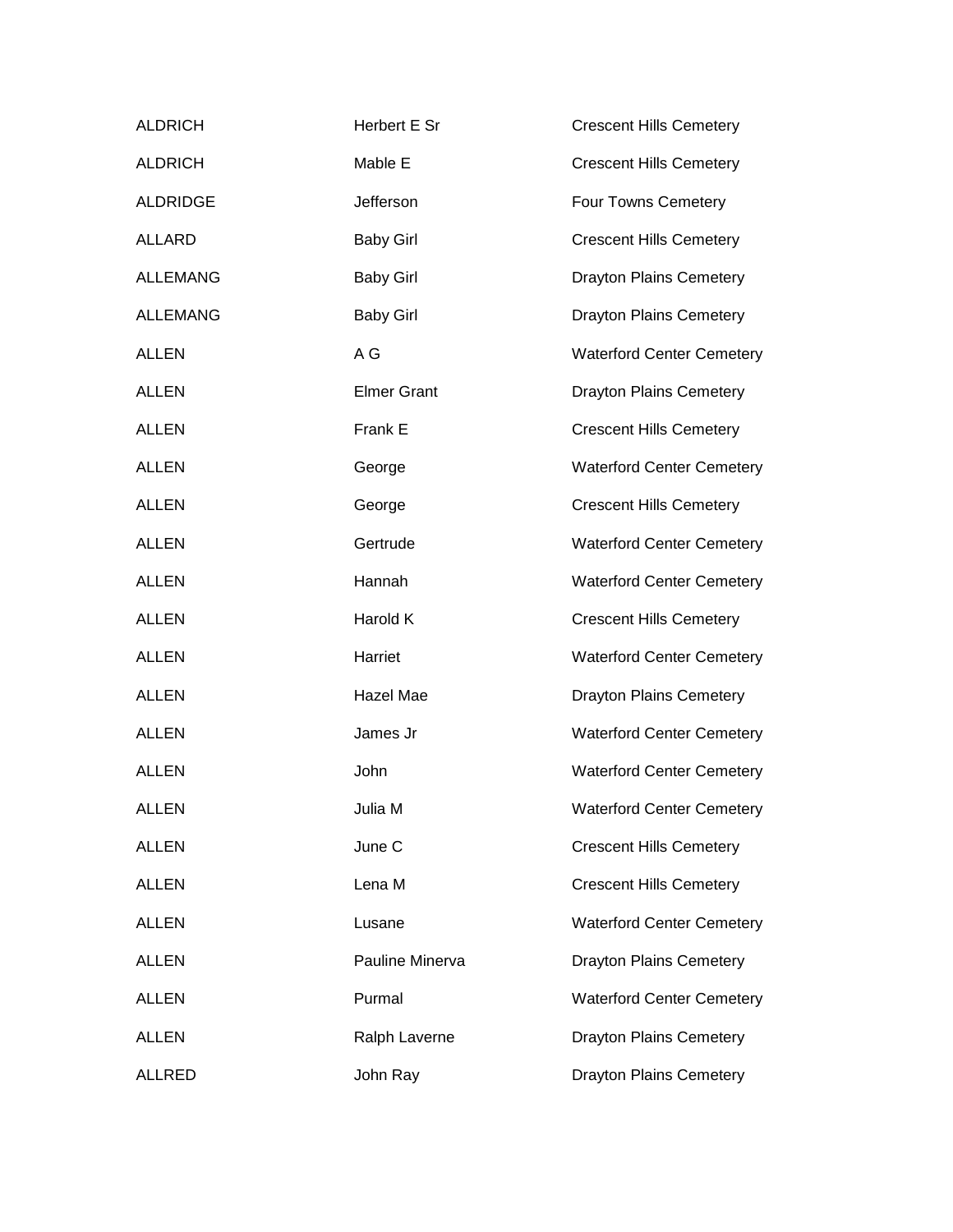| AMY             | Louis <sub>L</sub>   | <b>Crescent Hills Cemetery</b>   |
|-----------------|----------------------|----------------------------------|
| <b>ANDERSON</b> | Emma                 | <b>Crescent Hills Cemetery</b>   |
| <b>ANDERSON</b> | George Maxwell       | <b>Drayton Plains Cemetery</b>   |
| <b>ANDERSON</b> | Grace C McIntyre     | <b>Drayton Plains Cemetery</b>   |
| <b>ANDERSON</b> | Harry Irwin          | <b>Drayton Plains Cemetery</b>   |
| <b>ANDERSON</b> | James D              | <b>Drayton Plains Cemetery</b>   |
| <b>ANDERSON</b> | John Maxwerll        | <b>Waterford Center Cemetery</b> |
| <b>ANDERSON</b> | John W               | <b>Drayton Plains Cemetery</b>   |
| <b>ANDERSON</b> | Lola A               | <b>Waterford Center Cemetery</b> |
| <b>ANDERSON</b> | Lucy                 | <b>Drayton Plains Cemetery</b>   |
| <b>ANDERSON</b> | Monna D              | <b>Drayton Plains Cemetery</b>   |
| <b>ANDERSON</b> | Ottie V              | <b>Waterford Center Cemetery</b> |
| <b>ANDERSON</b> | Roderick McKenzie    | <b>Crescent Hills Cemetery</b>   |
| <b>ANDERSON</b> | Samuel W             | <b>Crescent Hills Cemetery</b>   |
| <b>ANDERSON</b> | <b>Thelma Gladys</b> | <b>Crescent Hills Cemetery</b>   |
| <b>ANDRESS</b>  | <b>Baby Girl</b>     | <b>Crescent Hills Cemetery</b>   |
| <b>ANDRESS</b>  | Gerald D             | <b>Waterford Center Cemetery</b> |
| <b>ANDRESS</b>  | Hazel E              | <b>Waterford Center Cemetery</b> |
| <b>ANGELKOS</b> | Sofija T             | <b>Drayton Plains Cemetery</b>   |
| <b>ANGELKOS</b> | <b>Zisis</b>         | <b>Drayton Plains Cemetery</b>   |
| <b>ANGELL</b>   | Leland Wesley        | <b>Drayton Plains Cemetery</b>   |
| <b>ANTHONY</b>  | Ronald K             | <b>Waterford Center Cemetery</b> |
| <b>ARCHER</b>   | Frank                | <b>Waterford Center Cemetery</b> |
| <b>ARCHER</b>   | Rosa                 | <b>Waterford Center Cemetery</b> |
| <b>ARDNER</b>   | James Anthony        | <b>Drayton Plains Cemetery</b>   |
| <b>ARGYLE</b>   | Ellora A Leach       | <b>Waterford Center Cemetery</b> |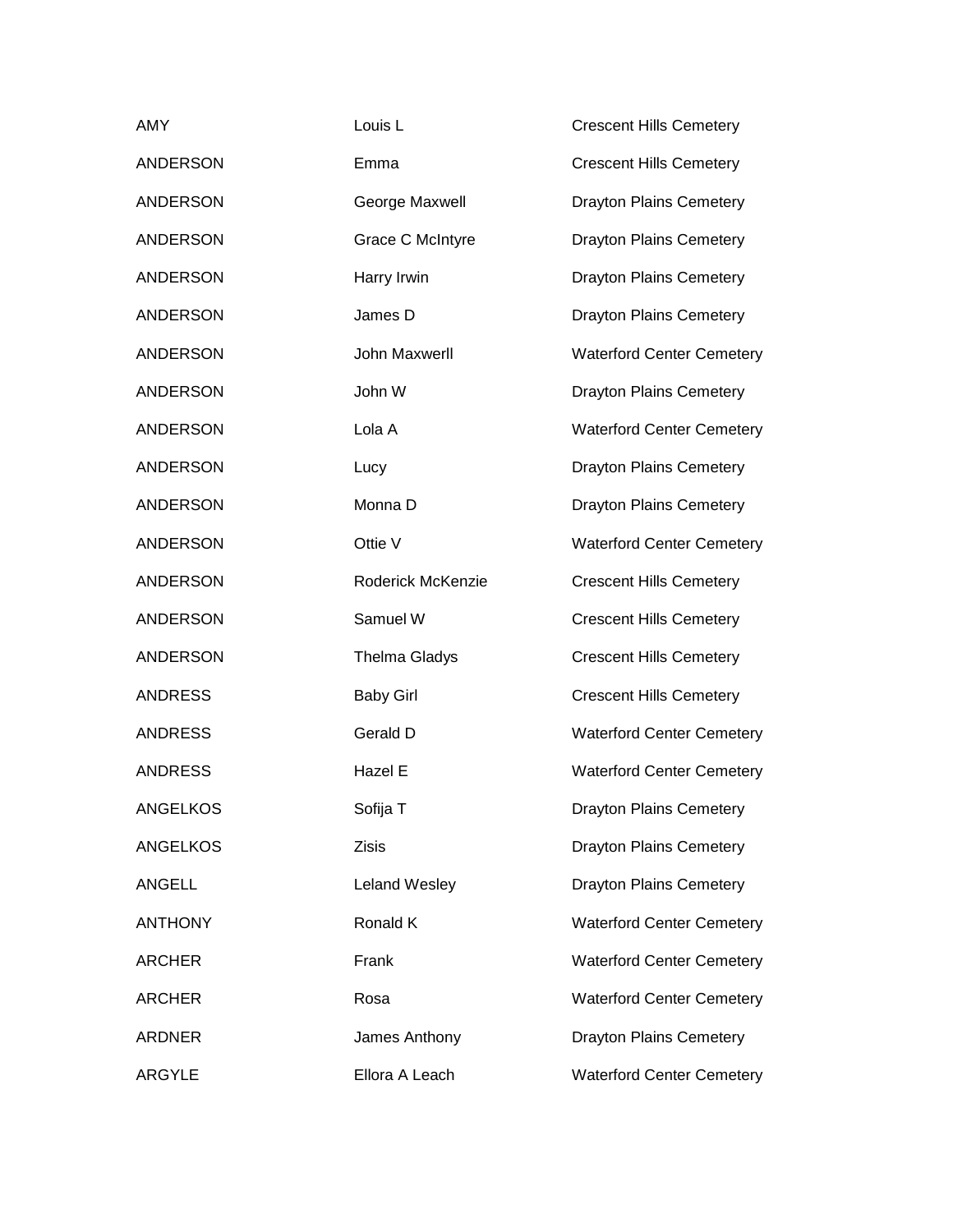| <b>ARNOLD</b>   | <b>Richard James</b> | <b>Drayton Plains Cemetery</b>   |
|-----------------|----------------------|----------------------------------|
| <b>ASHBAUGH</b> | Diane Marie          | <b>Crescent Hills Cemetery</b>   |
| <b>ASHBAUGH</b> | Harry W              | <b>Waterford Center Cemetery</b> |
| <b>ASHBY</b>    | Lawson C             | <b>Crescent Hills Cemetery</b>   |
| <b>ASHBY</b>    | Ora L                | <b>Crescent Hills Cemetery</b>   |
| <b>ASKIN</b>    | Elvordt P            | <b>Drayton Plains Cemetery</b>   |
| <b>ATCHISON</b> | William              | <b>Crescent Hills Cemetery</b>   |
| <b>ATKINSON</b> | Martin J             | <b>Waterford Center Cemetery</b> |
| <b>ATTWATER</b> | Elizabeth A          | <b>Drayton Plains Cemetery</b>   |
| <b>ATTWATER</b> | Frederick R          | <b>Drayton Plains Cemetery</b>   |
| <b>AUSTIN</b>   | Pauline S            | <b>Waterford Center Cemetery</b> |
| <b>AUSTIN</b>   | William D            | <b>Crescent Hills Cemetery</b>   |
| <b>AYRES</b>    | <b>Alfred Ernest</b> | <b>Drayton Plains Cemetery</b>   |
| <b>AYRES</b>    | Charles              | <b>Drayton Plains Cemetery</b>   |
| <b>AYRES</b>    | Dolly Betts          | <b>Drayton Plains Cemetery</b>   |
| <b>AYRES</b>    | Helen M              | <b>Drayton Plains Cemetery</b>   |
| <b>AYRES</b>    | Marjorie             | <b>Drayton Plains Cemetery</b>   |
| <b>AYRES</b>    | Phoebe A             | <b>Drayton Plains Cemetery</b>   |
| <b>BAILEY</b>   | Audrey Jean          | <b>Drayton Plains Cemetery</b>   |
| <b>BAILEY</b>   | <b>Blanche B</b>     | <b>Drayton Plains Cemetery</b>   |
| <b>BAILEY</b>   | Carl A               | <b>Drayton Plains Cemetery</b>   |
| <b>BAILEY</b>   | Earnest Jewel        | Four Towns Cemetery              |
| <b>BAILEY</b>   | Ermina               | <b>Four Towns Cemetery</b>       |
| <b>BAILEY</b>   | Fred                 | <b>Waterford Center Cemetery</b> |
| <b>BAILEY</b>   | Harvey S             | <b>Crescent Hills Cemetery</b>   |
| <b>BAILEY</b>   | June Marie           | <b>Drayton Plains Cemetery</b>   |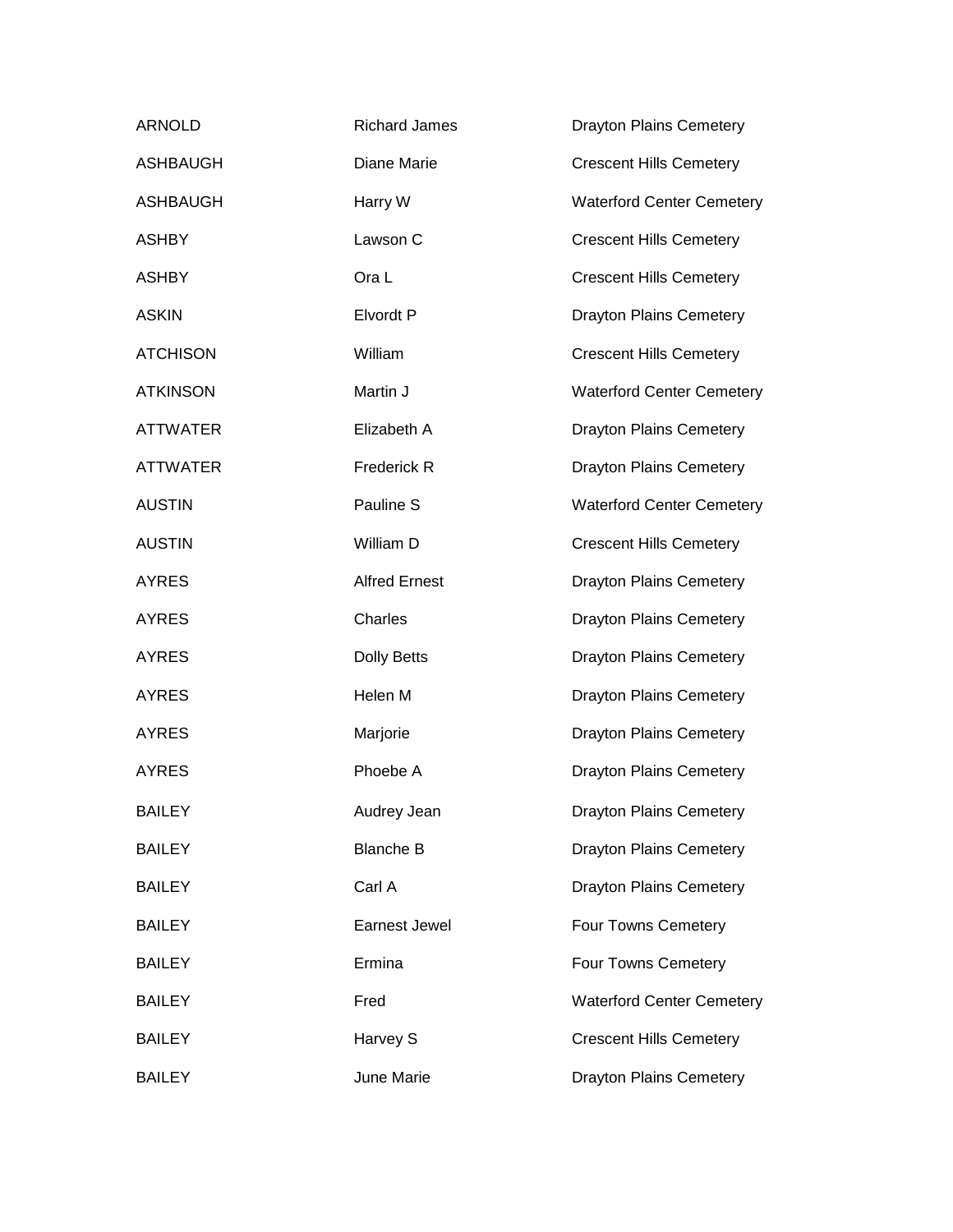| <b>BAILEY</b>   | Newell                  | <b>Waterford Center Cemetery</b> |
|-----------------|-------------------------|----------------------------------|
| <b>BAKER</b>    | Arlie Leonard           | <b>Crescent Hills Cemetery</b>   |
| <b>BAKER</b>    | Floyd                   | <b>Crescent Hills Cemetery</b>   |
| <b>BAKER</b>    | Sally                   | <b>Waterford Center Cemetery</b> |
| <b>BALLEK</b>   | Casandra Renee          | <b>Crescent Hills Cemetery</b>   |
| <b>BALLEK</b>   | <b>Richard Nicholas</b> | <b>Crescent Hills Cemetery</b>   |
| <b>BALLOU</b>   | Carlos                  | <b>Waterford Center Cemetery</b> |
| <b>BANE</b>     | <b>Clarence Harold</b>  | <b>Drayton Plains Cemetery</b>   |
| <b>BANKS</b>    | <b>Brenda Karen</b>     | <b>Crescent Hills Cemetery</b>   |
| <b>BANKS</b>    | Jean                    | <b>Crescent Hills Cemetery</b>   |
| <b>BANKS</b>    | Olen <sub>O</sub>       | <b>Crescent Hills Cemetery</b>   |
| <b>BARBER</b>   | Ethelyn I               | <b>Crescent Hills Cemetery</b>   |
| <b>BARBER</b>   | May                     | <b>Crescent Hills Cemetery</b>   |
| <b>BARBER</b>   | Sharon J                | <b>Crescent Hills Cemetery</b>   |
| <b>BARCOME</b>  | <b>Edward Dennis</b>    | <b>Crescent Hills Cemetery</b>   |
| <b>BARD</b>     | <b>Berrier</b>          | <b>Waterford Center Cemetery</b> |
| <b>BARENS</b>   | Henry Joseph            | <b>Crescent Hills Cemetery</b>   |
| <b>BARGER</b>   | George M                | <b>Crescent Hills Cemetery</b>   |
| <b>BARGER</b>   | Sylvia Marie            | <b>Crescent Hills Cemetery</b>   |
| <b>BARNARD</b>  | George H                | <b>Drayton Plains Cemetery</b>   |
| <b>BARNARD</b>  | Louise F                | <b>Drayton Plains Cemetery</b>   |
| <b>BARNES</b>   | Flora J                 | <b>Drayton Plains Cemetery</b>   |
| <b>BARNES</b>   | Minnie                  | <b>Drayton Plains Cemetery</b>   |
| <b>BARNETT</b>  | Claude Irving           | <b>Crescent Hills Cemetery</b>   |
| <b>BARNETT</b>  | Nellie D                | <b>Crescent Hills Cemetery</b>   |
| <b>BARNHART</b> | Albert E                | <b>Drayton Plains Cemetery</b>   |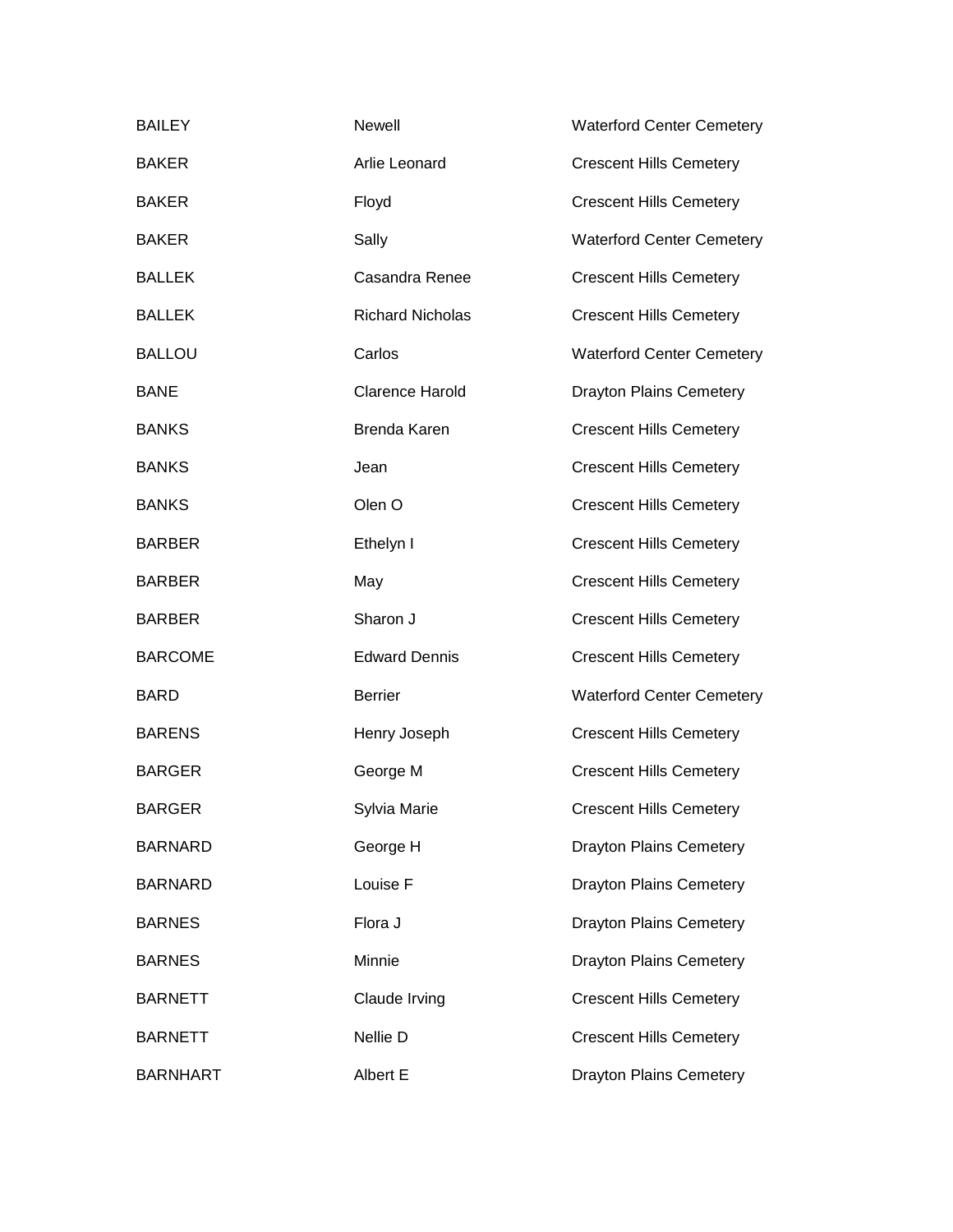| <b>BARNHART</b>    | <b>Grace Richmond</b> | <b>Drayton Plains Cemetery</b>    |
|--------------------|-----------------------|-----------------------------------|
| <b>BARNHART</b>    | Ollie Monroe          | <b>Drayton Plains Cemetery</b>    |
| <b>BARNHART</b>    | Roy James             | <b>Drayton Plains Cemetery</b>    |
| <b>BARNOWSKY</b>   | Anthony James         | <b>Crescent Hills Cemetery</b>    |
| <b>BARRETT</b>     | S                     | <b>Waterford Village Cemetery</b> |
| <b>BARRIGER</b>    | Claude D              | <b>Crescent Hills Cemetery</b>    |
| <b>BARRIGER</b>    | Lillian Mae           | <b>Crescent Hills Cemetery</b>    |
| <b>BARROWS</b>     | Caroline              | <b>Drayton Plains Cemetery</b>    |
| <b>BARROWS</b>     | Charles               | <b>Drayton Plains Cemetery</b>    |
| <b>BARROWS</b>     | Eunice M              | <b>Drayton Plains Cemetery</b>    |
| <b>BARROWS</b>     | Hannah C              | <b>Drayton Plains Cemetery</b>    |
| <b>BARROWS</b>     | Henry                 | <b>Drayton Plains Cemetery</b>    |
| <b>BARROWS</b>     | Isaac                 | <b>Drayton Plains Cemetery</b>    |
| <b>BARROWS</b>     | Jessie C              | <b>Drayton Plains Cemetery</b>    |
| <b>BARTENBAKER</b> | Arley                 | <b>Drayton Plains Cemetery</b>    |
| <b>BARTENBAKER</b> | William L             | <b>Drayton Plains Cemetery</b>    |
| <b>BARTON</b>      | Andrew J              | <b>Waterford Center Cemetery</b>  |
| <b>BARTON</b>      | Benjamin F            | <b>Crescent Hills Cemetery</b>    |
| <b>BARTON</b>      | Elizabeth M           | <b>Waterford Center Cemetery</b>  |
| <b>BARTON</b>      | Frederick A           | <b>Waterford Center Cemetery</b>  |
| <b>BARTON</b>      | George                | <b>Waterford Center Cemetery</b>  |
| <b>BARTON</b>      | Lena Pearl            | <b>Waterford Center Cemetery</b>  |
| <b>BATES</b>       | Hazel                 | <b>Crescent Hills Cemetery</b>    |
| <b>BATES</b>       | Pamela Ruth           | <b>Crescent Hills Cemetery</b>    |
| <b>BATEY</b>       | Gary G                | <b>Crescent Hills Cemetery</b>    |
| <b>BAUM</b>        | George                | <b>Waterford Center Cemetery</b>  |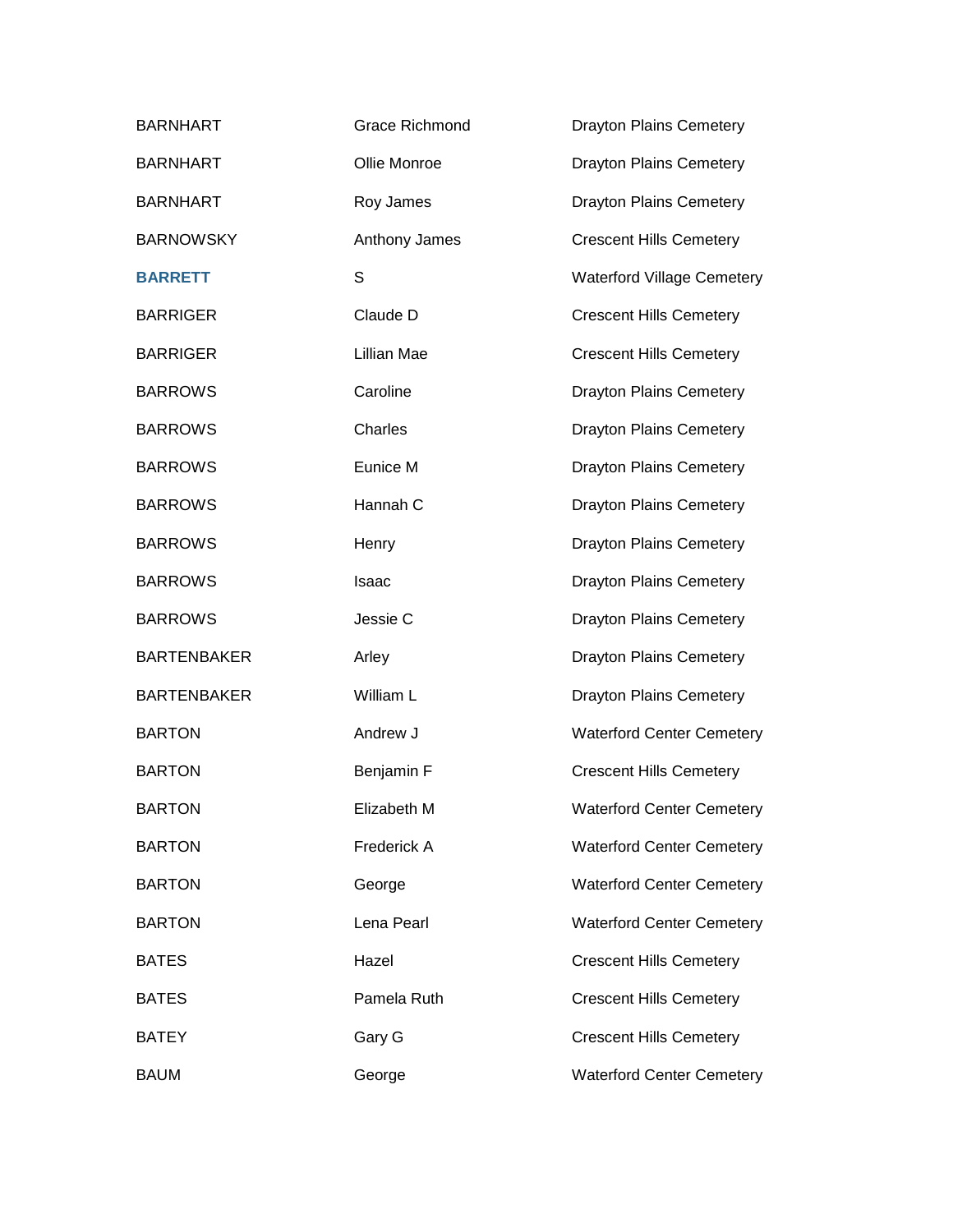| <b>BAUM</b>       | <b>Mabel Minnie</b>     | <b>Waterford Center Cemetery</b> |
|-------------------|-------------------------|----------------------------------|
| <b>BAUM</b>       | Susan Kay               | <b>Waterford Center Cemetery</b> |
| <b>BAXTER</b>     | Douglas L               | <b>Crescent Hills Cemetery</b>   |
| <b>BAXTER</b>     | Douglas L               | <b>Crescent Hills Cemetery</b>   |
| <b>BAYS</b>       | Elizabeth Ann           | <b>Crescent Hills Cemetery</b>   |
| <b>BEAL</b>       | Father of SW            | Four Towns Cemetery              |
| <b>BEALS</b>      | Eron Fitzgerald         | <b>Crescent Hills Cemetery</b>   |
| <b>BEAM</b>       | Alvin                   | <b>Crescent Hills Cemetery</b>   |
| <b>BEAM</b>       | <b>Shannon Marie</b>    | <b>Crescent Hills Cemetery</b>   |
| <b>BEARDSLEE</b>  | Baby                    | <b>Drayton Plains Cemetery</b>   |
| <b>BEARDSLEE</b>  | Baby                    | <b>Drayton Plains Cemetery</b>   |
| <b>BEARDSLEE</b>  | Catherine VanZandt      | <b>Drayton Plains Cemetery</b>   |
| <b>BEARDSLEE</b>  | Etta & Baby             | <b>Drayton Plains Cemetery</b>   |
| <b>BEARDSLEE</b>  | Mary Clara              | <b>Drayton Plains Cemetery</b>   |
| <b>BEARDSLEY</b>  | Jane Maris              | <b>Crescent Hills Cemetery</b>   |
| <b>BEASLEY</b>    | <b>Mildred Florence</b> | <b>Crescent Hills Cemetery</b>   |
| <b>BEAUMONT</b>   | Wayne Leroy             | <b>Drayton Plains Cemetery</b>   |
| <b>BEAUREGARD</b> | Florence A              | <b>Waterford Center Cemetery</b> |
| <b>BEAUREGARD</b> | Walter Joseph           | <b>Waterford Center Cemetery</b> |
| <b>BECHILL</b>    | James S                 | <b>Crescent Hills Cemetery</b>   |
| <b>BECK</b>       | Donald S                | <b>Drayton Plains Cemetery</b>   |
| <b>BECK</b>       | Jessie P                | <b>Drayton Plains Cemetery</b>   |
| <b>BECK</b>       | John W                  | <b>Drayton Plains Cemetery</b>   |
| <b>BECK</b>       | Martha E                | <b>Drayton Plains Cemetery</b>   |
| <b>BECKLEY</b>    | Henry L                 | <b>Waterford Center Cemetery</b> |
| <b>BECKLEY</b>    | Henry N                 | <b>Waterford Center Cemetery</b> |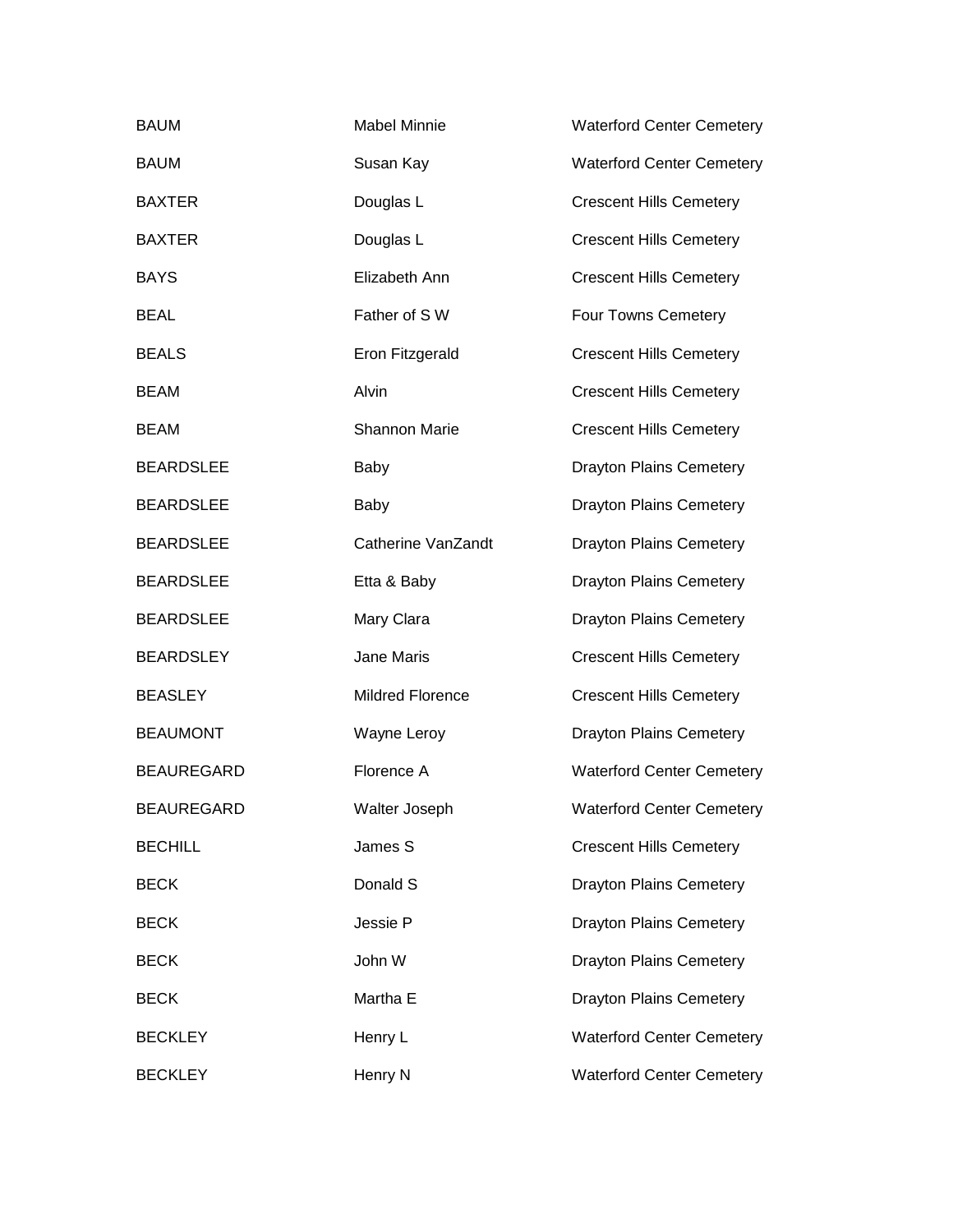| <b>BECKLEY</b>  | Sophia          | <b>Waterford Center Cemetery</b> |
|-----------------|-----------------|----------------------------------|
| <b>BECKLEY</b>  | William         | <b>Waterford Center Cemetery</b> |
| <b>BEDARD</b>   | Sarah Alice     | <b>Crescent Hills Cemetery</b>   |
| <b>BEDARD</b>   | William H       | <b>Crescent Hills Cemetery</b>   |
| <b>BEDFORD</b>  | Donna Jean      | <b>Drayton Plains Cemetery</b>   |
| <b>BEEBE</b>    | John F          | <b>Crescent Hills Cemetery</b>   |
| <b>BEEBE</b>    | John F          | <b>Crescent Hills Cemetery</b>   |
| <b>BEECHUM</b>  | George Nelsn    | <b>Drayton Plains Cemetery</b>   |
| <b>BEEMAN</b>   | Debra Elizabeth | <b>Crescent Hills Cemetery</b>   |
| <b>BEEMUS</b>   | Cecilia         | <b>Crescent Hills Cemetery</b>   |
| <b>BEILER</b>   | Rudolph         | Four Towns Cemetery              |
| <b>BEITLER</b>  | August          | <b>Crescent Hills Cemetery</b>   |
| <b>BELANGER</b> | Catherine L     | <b>Crescent Hills Cemetery</b>   |
| <b>BELFORD</b>  | James Sr        | <b>Drayton Plains Cemetery</b>   |
| <b>BELFORD</b>  | Susan           | <b>Drayton Plains Cemetery</b>   |
| <b>BELTTARI</b> | Ruben Alfred    | <b>Crescent Hills Cemetery</b>   |
| <b>BENNETT</b>  | Barbara Jane    | <b>Waterford Center Cemetery</b> |
| <b>BENNETT</b>  | Geneva Lynn     | <b>Waterford Center Cemetery</b> |
| <b>BENNETT</b>  | Richard K Jr    | <b>Waterford Center Cemetery</b> |
| <b>BENNETT</b>  | Richard K Sr    | <b>Waterford Center Cemetery</b> |
| <b>BENTLEY</b>  | James J         | <b>Waterford Center Cemetery</b> |
| <b>BENTLEY</b>  | Olive           | <b>Waterford Center Cemetery</b> |
| <b>BENTLEY</b>  | Rachael A       | <b>Crescent Hills Cemetery</b>   |
| <b>BENTLEY</b>  | Willard         | <b>Crescent Hills Cemetery</b>   |
| <b>BENTON</b>   | Florence F      | <b>Waterford Center Cemetery</b> |
| <b>BERDAN</b>   | Kenneth C       | <b>Waterford Center Cemetery</b> |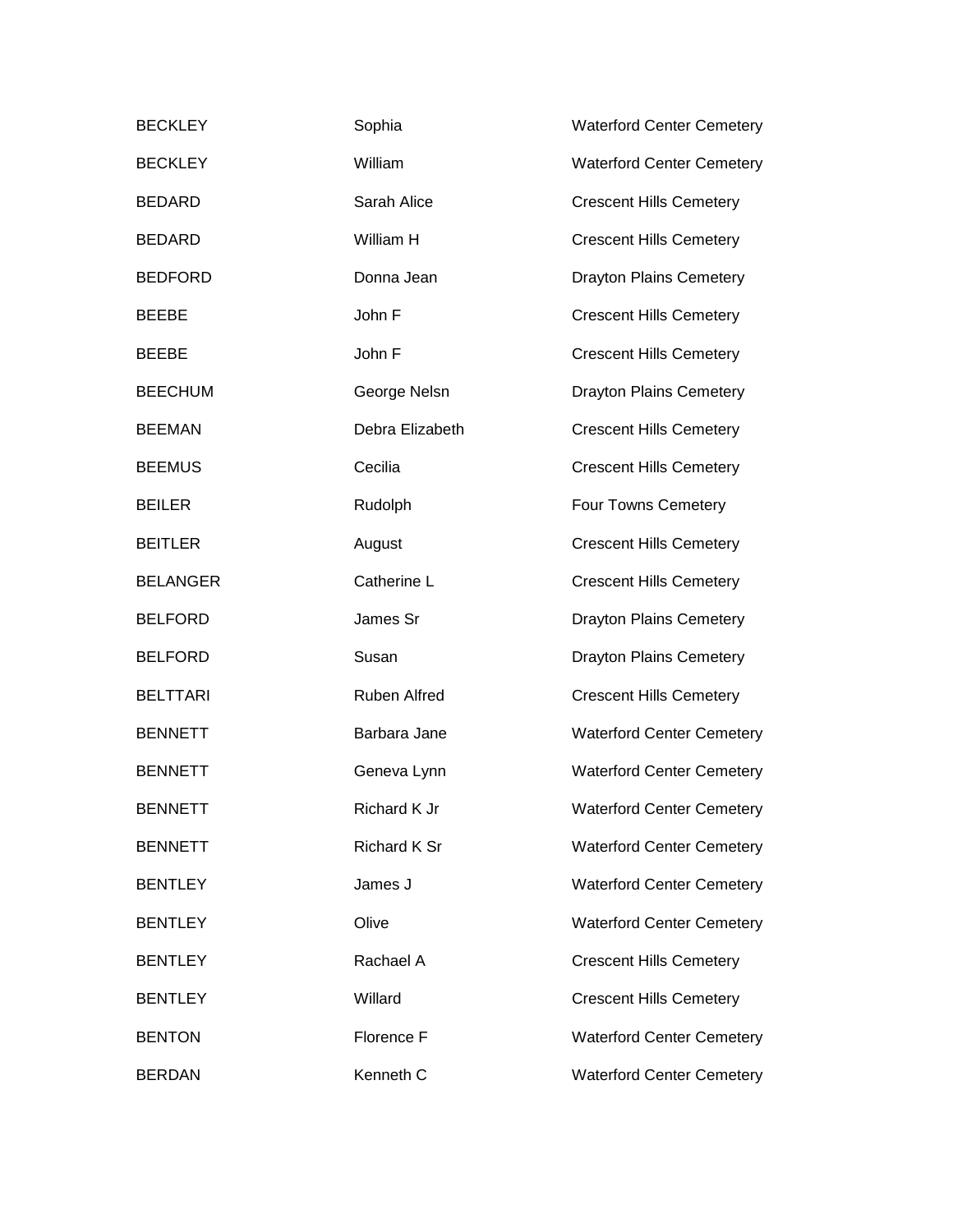| <b>BERG</b>      | John F                     | <b>Crescent Hills Cemetery</b> |
|------------------|----------------------------|--------------------------------|
| <b>BERGDAHL</b>  | Elsie L                    | <b>Crescent Hills Cemetery</b> |
| <b>BERGDAHL</b>  | Lawrence A                 | <b>Crescent Hills Cemetery</b> |
| <b>BERKLEY</b>   | Grover P                   | <b>Drayton Plains Cemetery</b> |
| <b>BERKLEY</b>   | Mary E                     | <b>Drayton Plains Cemetery</b> |
| <b>BERRY</b>     | Charles T                  | <b>Drayton Plains Cemetery</b> |
| <b>BERRYMAN</b>  | Alice M                    | <b>Crescent Hills Cemetery</b> |
| <b>BERSCHE</b>   | Baby                       | <b>Crescent Hills Cemetery</b> |
| <b>BERT</b>      | <b>Richard Allen</b>       | <b>Crescent Hills Cemetery</b> |
| <b>BERWAGER</b>  | Georgia E                  | <b>Crescent Hills Cemetery</b> |
| <b>BERWAGER</b>  | Raymond Edward             | <b>Crescent Hills Cemetery</b> |
| <b>BEST</b>      | Fred                       | <b>Crescent Hills Cemetery</b> |
| <b>BEST</b>      | <b>Frederick Alexander</b> | <b>Crescent Hills Cemetery</b> |
| <b>BEST</b>      | Jerry Dale                 | <b>Crescent Hills Cemetery</b> |
| <b>BEST</b>      | Joanne A                   | <b>Crescent Hills Cemetery</b> |
| <b>BETTS</b>     | James F                    | <b>Drayton Plains Cemetery</b> |
| <b>BETTS</b>     | James R                    | <b>Drayton Plains Cemetery</b> |
| <b>BEUCHAMP</b>  | <b>Rex Eric</b>            | <b>Drayton Plains Cemetery</b> |
| <b>BEVINGTON</b> | Beecher Guy E              | <b>Crescent Hills Cemetery</b> |
| <b>BIGGER</b>    | Faye Leora                 | <b>Crescent Hills Cemetery</b> |
| <b>BIGGER</b>    | Faye Leora                 | <b>Crescent Hills Cemetery</b> |
| <b>BIGGS</b>     | Morgan S                   | <b>Drayton Plains Cemetery</b> |
| <b>BIGGS</b>     | Myrtle Adele               | <b>Drayton Plains Cemetery</b> |
| <b>BILES</b>     | Adam Christopher           | <b>Crescent Hills Cemetery</b> |
| <b>BILKOVSKY</b> | Wilbur G Jr                | <b>Crescent Hills Cemetery</b> |
| <b>BILYEU</b>    | James B                    | <b>Crescent Hills Cemetery</b> |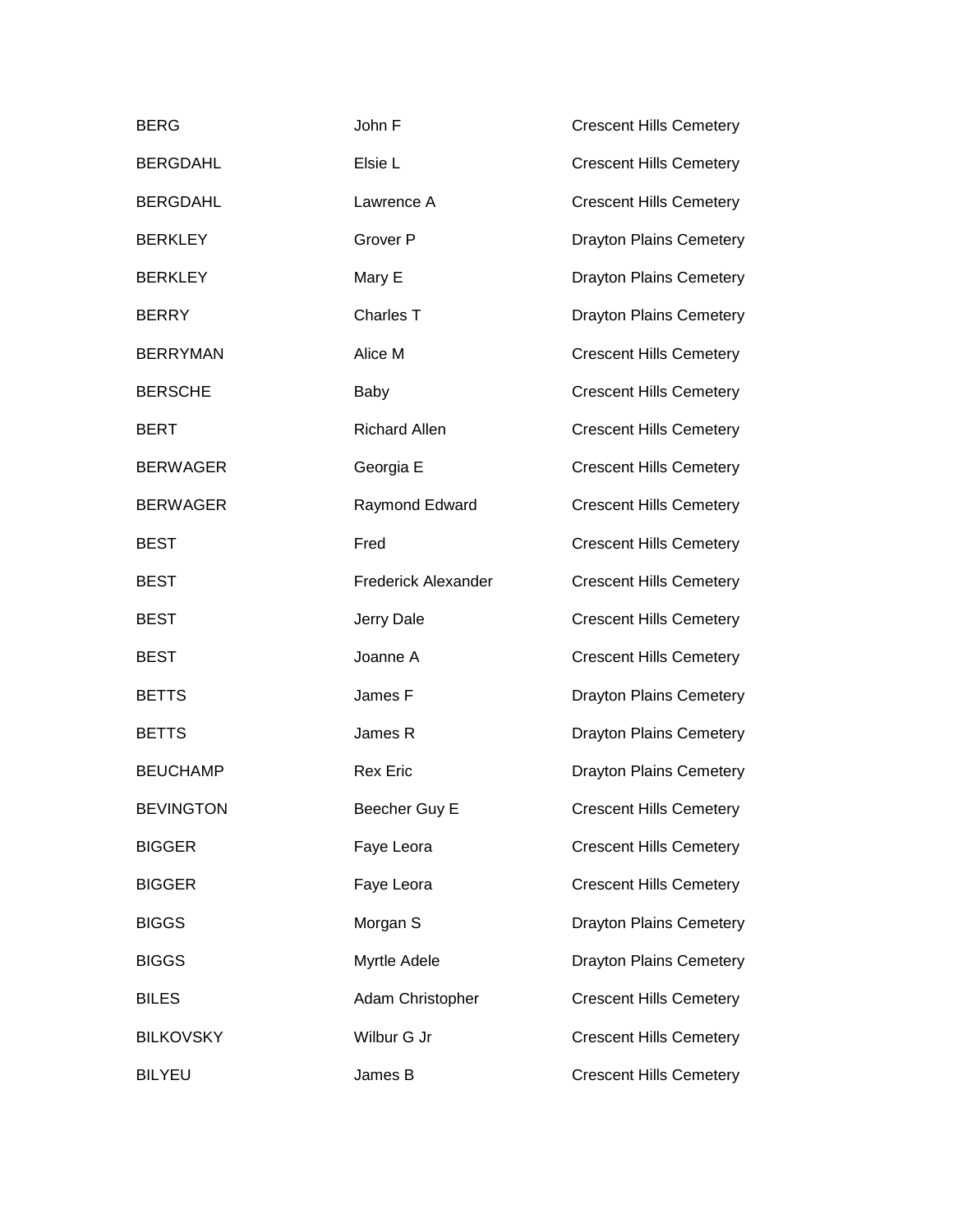| <b>BINGHAM</b>   | <b>Basil G</b>            | <b>Drayton Plains Cemetery</b>   |
|------------------|---------------------------|----------------------------------|
| <b>BINGHAM</b>   | Margaret                  | <b>Drayton Plains Cemetery</b>   |
| <b>BIRCH</b>     | Francis William           | <b>Crescent Hills Cemetery</b>   |
| <b>BIRGE</b>     | Eliza                     | <b>Drayton Plains Cemetery</b>   |
| <b>BIRGE</b>     | Henry                     | <b>Drayton Plains Cemetery</b>   |
| <b>BIRGE</b>     | Infant child of J W & E T | <b>Drayton Plains Cemetery</b>   |
| <b>BIRGE</b>     | John Harvey               | <b>Drayton Plains Cemetery</b>   |
| <b>BIRGE</b>     | John W                    | <b>Drayton Plains Cemetery</b>   |
| <b>BIRGE</b>     | Maude L                   | <b>Drayton Plains Cemetery</b>   |
| <b>BIRGE</b>     | Minerva C                 | <b>Drayton Plains Cemetery</b>   |
| <b>BIRGE</b>     | Philena B                 | <b>Drayton Plains Cemetery</b>   |
| <b>BIRGE</b>     | Sarah Staples             | <b>Drayton Plains Cemetery</b>   |
| <b>BIRGE</b>     | William                   | <b>Drayton Plains Cemetery</b>   |
| <b>BISBEE</b>    | Arthur                    | <b>Waterford Center Cemetery</b> |
| <b>BISBEE</b>    | Ruth Ann                  | <b>Waterford Center Cemetery</b> |
| <b>BISHOP</b>    | Delila Ann                | <b>Drayton Plains Cemetery</b>   |
| <b>BISHOP</b>    | Evelyn M Atkins           | <b>Drayton Plains Cemetery</b>   |
| <b>BISHOP</b>    | Martha J                  | <b>Waterford Center Cemetery</b> |
| <b>BISHOP</b>    | William                   | <b>Drayton Plains Cemetery</b>   |
| <b>BIXBY</b>     | Alphais B                 | <b>Waterford Center Cemetery</b> |
| <b>BIXBY</b>     | Martha                    | <b>Waterford Center Cemetery</b> |
| <b>BLACK</b>     | <b>Chester Nathaniel</b>  | <b>Crescent Hills Cemetery</b>   |
| <b>BLACK</b>     | Lillian Wanetta           | <b>Crescent Hills Cemetery</b>   |
| <b>BLACKWELL</b> | Dawn Marie                | <b>Crescent Hills Cemetery</b>   |
| <b>BLACKWELL</b> | Michelle Ann              | <b>Crescent Hills Cemetery</b>   |
| <b>BLACKWELL</b> | <b>Richard Thomas</b>     | <b>Crescent Hills Cemetery</b>   |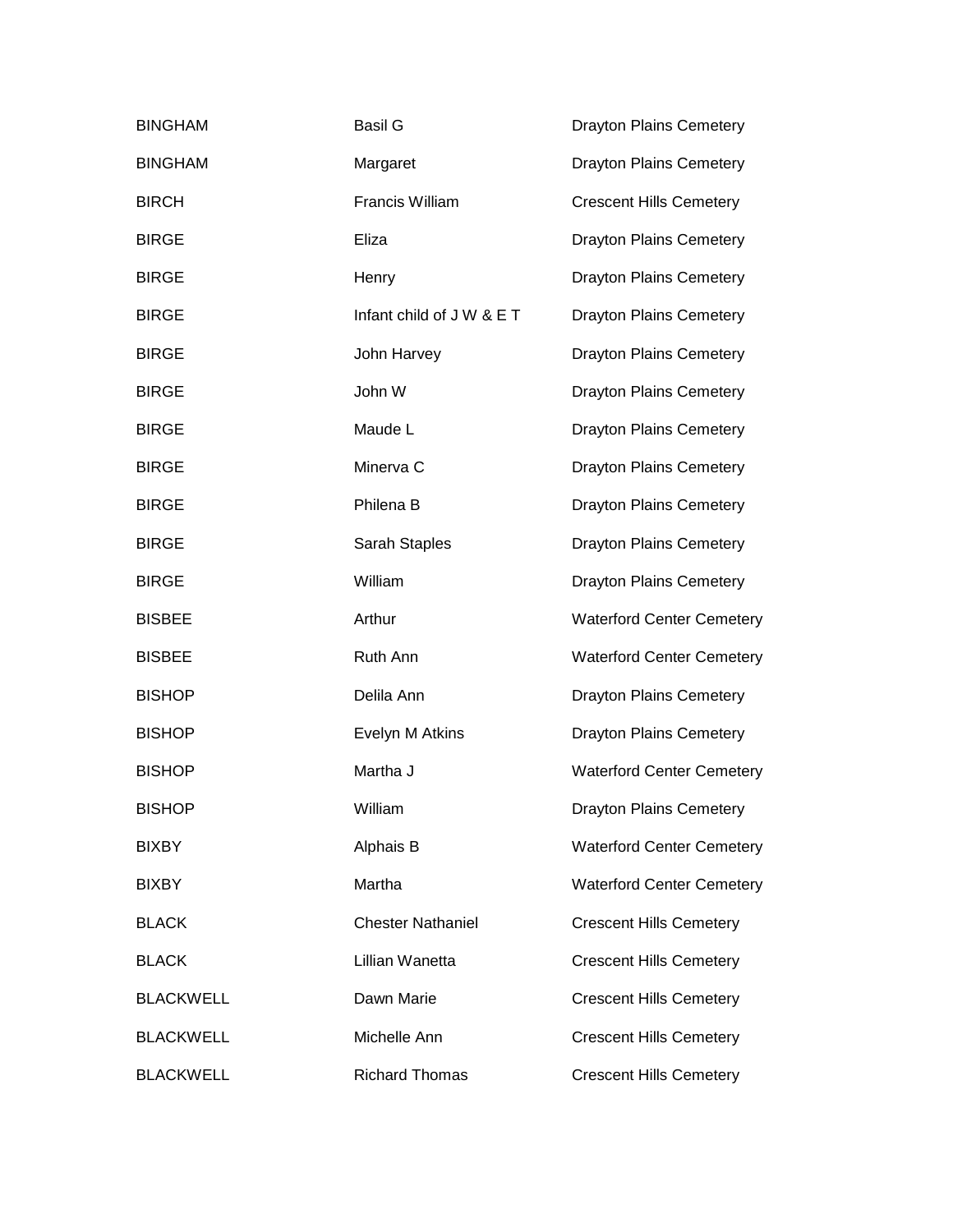| <b>BLACKWELL</b> | Roy Dean             | <b>Crescent Hills Cemetery</b>   |
|------------------|----------------------|----------------------------------|
| <b>BLACKWELL</b> | <b>Todd Dean</b>     | <b>Crescent Hills Cemetery</b>   |
| <b>BLAIR</b>     | Evelyn Marie V       | <b>Crescent Hills Cemetery</b>   |
| <b>BLAIR</b>     | <b>Evelyn Pearl</b>  | <b>Waterford Center Cemetery</b> |
| <b>BLAIR</b>     | George               | <b>Crescent Hills Cemetery</b>   |
| <b>BLAIR</b>     | Hazel C              | <b>Waterford Center Cemetery</b> |
| <b>BLAND</b>     | Joe Leon             | <b>Crescent Hills Cemetery</b>   |
| <b>BLAND</b>     | Maude Louise         | <b>Crescent Hills Cemetery</b>   |
| <b>BLAUGH</b>    | Cheryl Ann           | <b>Crescent Hills Cemetery</b>   |
| <b>BLAUGH</b>    | James Lee            | <b>Crescent Hills Cemetery</b>   |
| <b>BLAUGH</b>    | Kenneth Lowell       | <b>Crescent Hills Cemetery</b>   |
| <b>BLAY</b>      | Donna Y              | <b>Drayton Plains Cemetery</b>   |
| <b>BLAY</b>      | Erwin Leroy          | <b>Crescent Hills Cemetery</b>   |
| <b>BLEVINS</b>   | Julia R              | <b>Drayton Plains Cemetery</b>   |
| <b>BOADWAY</b>   | <b>Essther F</b>     | <b>Crescent Hills Cemetery</b>   |
| <b>BOADWAY</b>   | Hilbourne Leroy      | <b>Crescent Hills Cemetery</b>   |
| <b>BOARDMAN</b>  | Joseph D             | <b>Drayton Plains Cemetery</b>   |
| <b>BOARDMAN</b>  | Oliver <sub>R</sub>  | <b>Drayton Plains Cemetery</b>   |
| <b>BOATRITE</b>  | Millisa Dawn         | <b>Crescent Hills Cemetery</b>   |
| <b>BOBIER</b>    | Amy Lynn             | <b>Crescent Hills Cemetery</b>   |
| <b>BOBIER</b>    | Nicole Jean Eilleen  | <b>Crescent Hills Cemetery</b>   |
| <b>BODAMER</b>   | <b>James Russell</b> | <b>Drayton Plains Cemetery</b>   |
| <b>BODAMER</b>   | Russell W            | <b>Drayton Plains Cemetery</b>   |
| <b>BOGGS</b>     | Vernoy Elmer         | <b>Crescent Hills Cemetery</b>   |
| <b>BOHLMAN</b>   | Helen D              | <b>Crescent Hills Cemetery</b>   |
| <b>BOICE</b>     | Chauncey F           | <b>Waterford Center Cemetery</b> |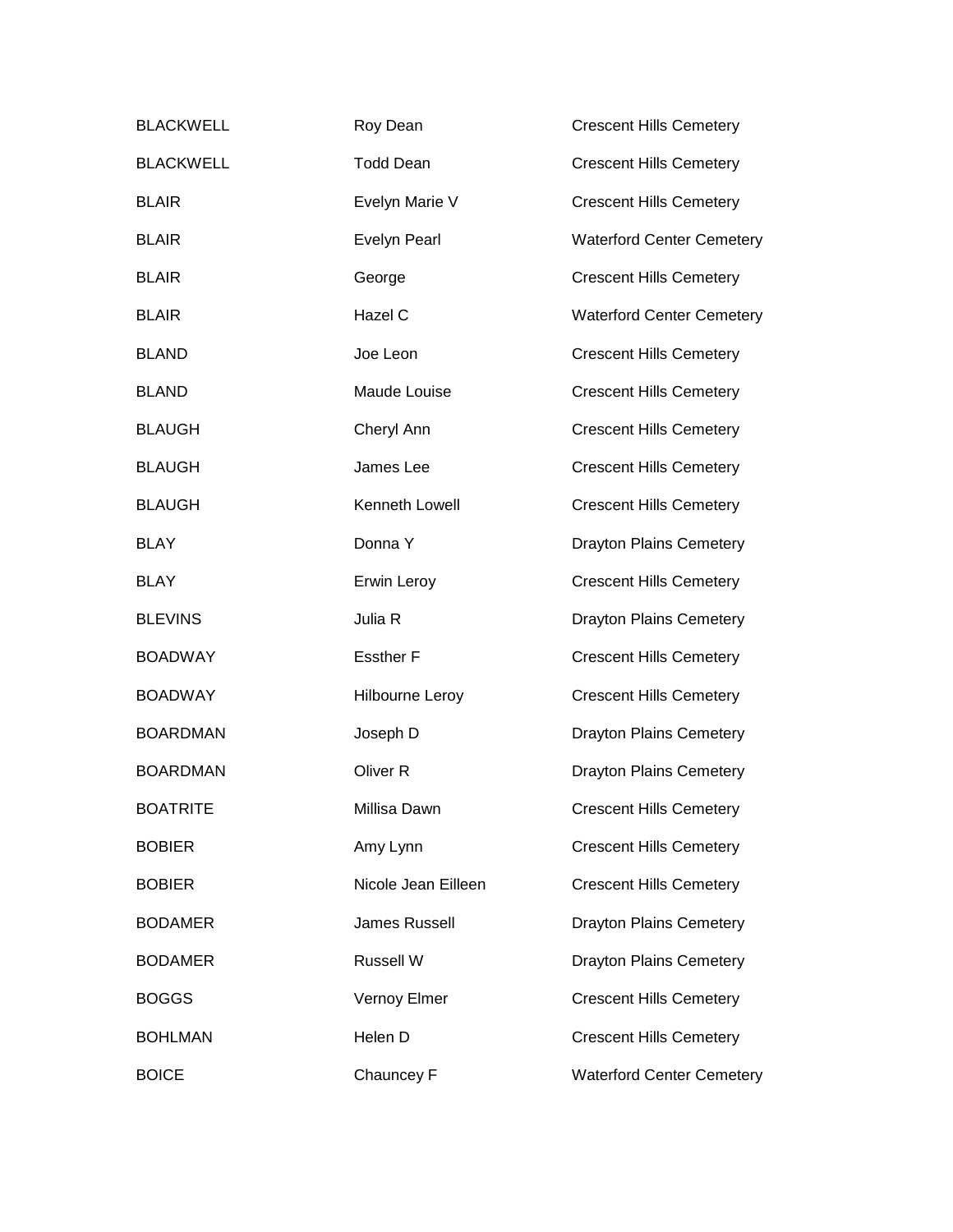| <b>BOICE</b>    | Cornelius A           | <b>Waterford Center Cemetery</b> |
|-----------------|-----------------------|----------------------------------|
| <b>BOICE</b>    | Edmond C              | <b>Waterford Center Cemetery</b> |
| <b>BOICE</b>    | Jane Ann              | <b>Waterford Center Cemetery</b> |
| <b>BOICE</b>    | Martha A              | <b>Waterford Center Cemetery</b> |
| <b>BOICE</b>    | Mary E                | <b>Waterford Center Cemetery</b> |
| <b>BOICE</b>    | Mary Jane             | <b>Waterford Center Cemetery</b> |
| <b>BOISVERT</b> | Ernest J              | <b>Drayton Plains Cemetery</b>   |
| <b>BOLEY</b>    | Clarence H            | <b>Waterford Center Cemetery</b> |
| <b>BOLTON</b>   | Jane Lucy             | <b>Waterford Center Cemetery</b> |
| <b>BOLTON</b>   | Samuel H              | <b>Waterford Center Cemetery</b> |
| <b>BONACCI</b>  | Angelo G              | <b>Crescent Hills Cemetery</b>   |
| <b>BOND</b>     | Henrietta M           | <b>Drayton Plains Cemetery</b>   |
| <b>BOND</b>     | Irene G               | Four Towns Cemetery              |
| <b>BOND</b>     | John B                | Four Towns Cemetery              |
| <b>BONNEY</b>   | Sidway A              | <b>Drayton Plains Cemetery</b>   |
| <b>BOOTES</b>   | Charles               | <b>Drayton Plains Cemetery</b>   |
| <b>BOOTH</b>    | Wayne R               | <b>Crescent Hills Cemetery</b>   |
| <b>BOOTZ</b>    | Charles               | <b>Drayton Plains Cemetery</b>   |
| <b>BORGMAN</b>  | Myrtle Agnes Wiley    | <b>Drayton Plains Cemetery</b>   |
| <b>BOROFF</b>   | Henry L               | <b>Crescent Hills Cemetery</b>   |
| <b>BOROFF</b>   | Lousina A             | <b>Crescent Hills Cemetery</b>   |
| <b>BOSTON</b>   | Christena E           | <b>Crescent Hills Cemetery</b>   |
| <b>BOTKA</b>    | Mihail                | <b>Crescent Hills Cemetery</b>   |
| <b>BOUCK</b>    | Forrest D             | <b>Crescent Hills Cemetery</b>   |
| <b>BOWDEN</b>   | <b>William Ardell</b> | <b>Crescent Hills Cemetery</b>   |
| <b>BOWEN</b>    | Baby Boy              | <b>Crescent Hills Cemetery</b>   |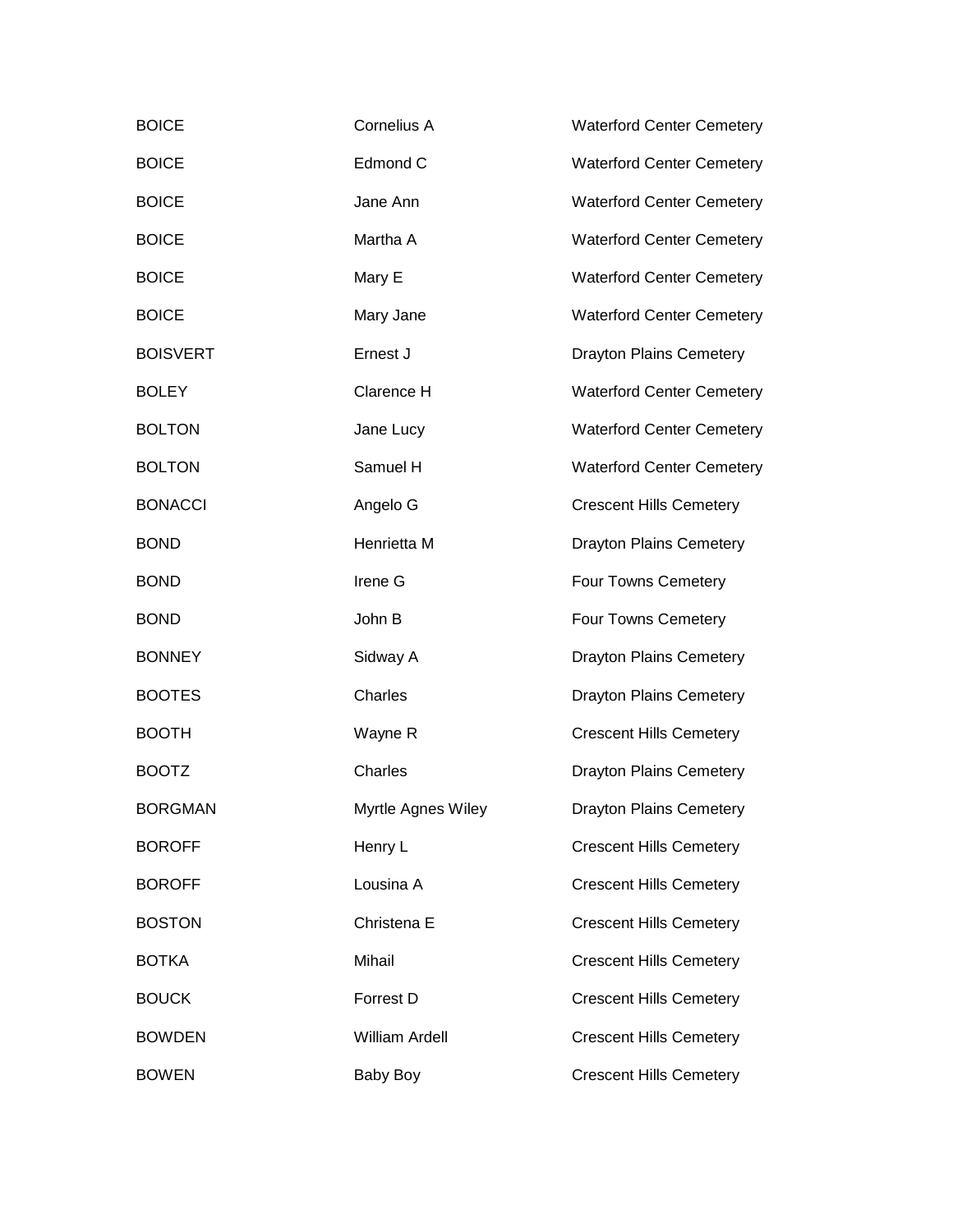| <b>BOWEN</b>    | <b>Bud</b>               | <b>Crescent Hills Cemetery</b>   |
|-----------------|--------------------------|----------------------------------|
| <b>BOWEN</b>    | John W                   | <b>Crescent Hills Cemetery</b>   |
| <b>BOWICK</b>   | Charles                  | <b>Waterford Center Cemetery</b> |
| <b>BOWICK</b>   | Esther V                 | <b>Waterford Center Cemetery</b> |
| <b>BOWKER</b>   | Perry Vaughn             | <b>Crescent Hills Cemetery</b>   |
| <b>BOYD</b>     | Leon Ira                 | <b>Waterford Center Cemetery</b> |
| <b>BOYNTON</b>  | Baby Boy                 | <b>Drayton Plains Cemetery</b>   |
| <b>BOYNTON</b>  | Baby Boy                 | <b>Drayton Plains Cemetery</b>   |
| <b>BRABAW</b>   | Ethel                    | <b>Crescent Hills Cemetery</b>   |
| <b>BRADLEY</b>  | Andrus <sub>C</sub>      | <b>Drayton Plains Cemetery</b>   |
| <b>BRADLEY</b>  | <b>Barbara</b>           | <b>Drayton Plains Cemetery</b>   |
| <b>BRADLEY</b>  | <b>Blanche L Rathbun</b> | <b>Drayton Plains Cemetery</b>   |
| <b>BRADLEY</b>  | <b>Charles Kennedy</b>   | <b>Crescent Hills Cemetery</b>   |
| <b>BRADLEY</b>  | <b>Charles M</b>         | <b>Drayton Plains Cemetery</b>   |
| <b>BRADLEY</b>  | Clara Belle              | <b>Drayton Plains Cemetery</b>   |
| <b>BRADLEY</b>  | Clarissa Lee             | <b>Drayton Plains Cemetery</b>   |
| <b>BRADLEY</b>  | Clarissa R               | <b>Drayton Plains Cemetery</b>   |
| <b>BRADLEY</b>  | Elizabeth M              | <b>Crescent Hills Cemetery</b>   |
| <b>BRADLEY</b>  | <b>Elsie Ruth</b>        | <b>Waterford Center Cemetery</b> |
| <b>BRADLEY</b>  | Fidelia E                | <b>Waterford Center Cemetery</b> |
| <b>BRADLEY</b>  | Frederick                | <b>Drayton Plains Cemetery</b>   |
| <b>BRADLEY</b>  | Hudson L                 | <b>Waterford Center Cemetery</b> |
| <b>BRADLEY</b>  | James B                  | <b>Drayton Plains Cemetery</b>   |
| <b>BRADLEY</b>  | Sarah M                  | <b>Drayton Plains Cemetery</b>   |
| <b>BRADSHAW</b> | Stephen L                | <b>Crescent Hills Cemetery</b>   |
| <b>BRADSHAW</b> | Thelma L                 | <b>Crescent Hills Cemetery</b>   |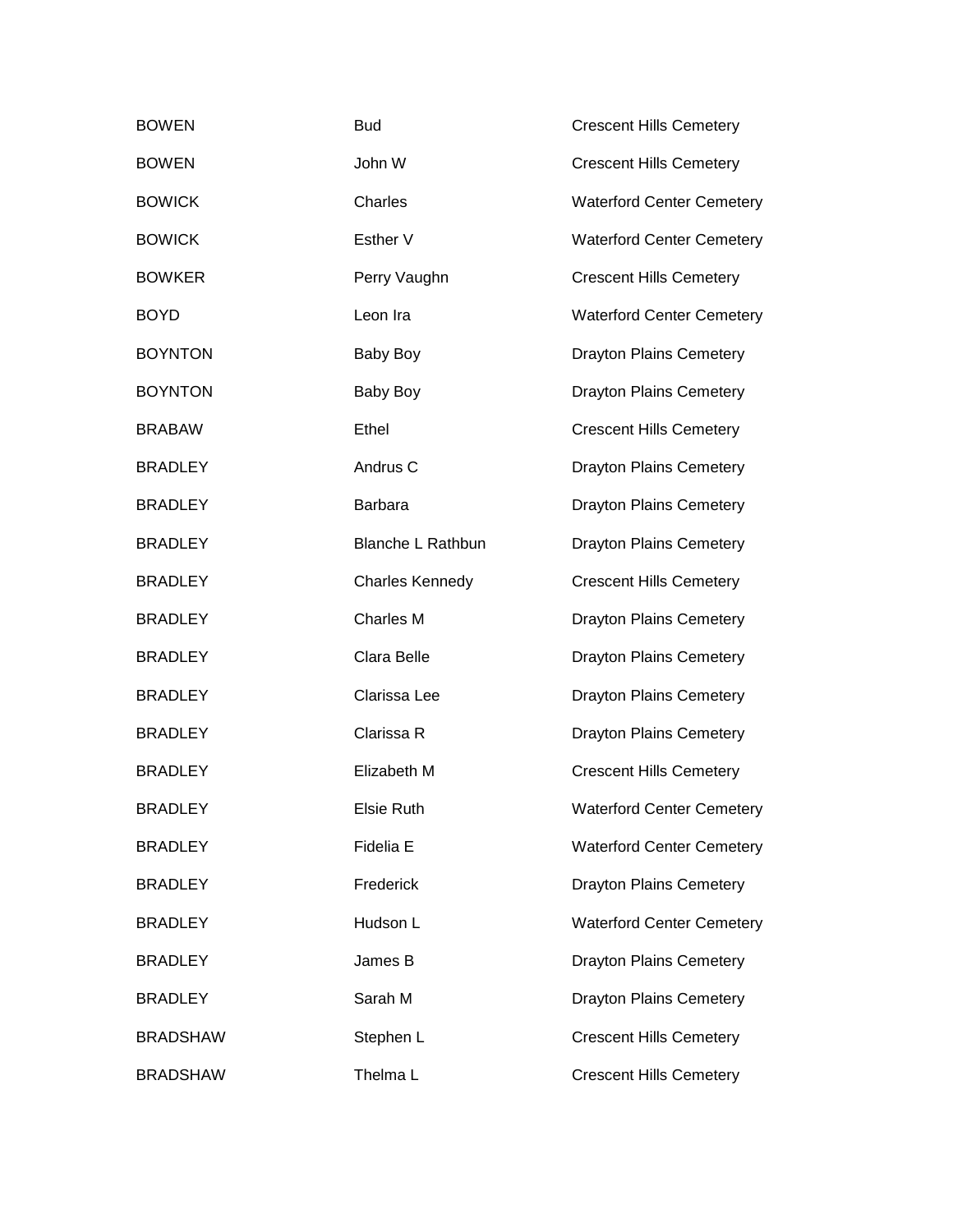| <b>BRAINERD</b>   | Donna Marlyn            | <b>Drayton Plains Cemetery</b>   |
|-------------------|-------------------------|----------------------------------|
| <b>BRANDON</b>    | <b>Bernice E</b>        | <b>Waterford Center Cemetery</b> |
| <b>BRANDON</b>    | <b>Clarence Douglas</b> | <b>Drayton Plains Cemetery</b>   |
| <b>BRANDON</b>    | Linda Lou               | <b>Drayton Plains Cemetery</b>   |
| <b>BRANDON</b>    | Margaret Etta           | <b>Drayton Plains Cemetery</b>   |
| <b>BRANDON</b>    | William H               | <b>Waterford Center Cemetery</b> |
| <b>BRANDT</b>     | James Frank             | <b>Crescent Hills Cemetery</b>   |
| <b>BRANDT</b>     | Joseph Michael          | <b>Crescent Hills Cemetery</b>   |
| <b>BRANDT</b>     | Myrtle                  | <b>Crescent Hills Cemetery</b>   |
| <b>BRANTLEY</b>   | Luther Henry            | <b>Crescent Hills Cemetery</b>   |
| <b>BRASINGTON</b> | Caroline H              | <b>Waterford Center Cemetery</b> |
| <b>BRASINGTON</b> | Gerald R                | <b>Waterford Center Cemetery</b> |
| <b>BRASINGTON</b> | Julia Glass             | <b>Waterford Center Cemetery</b> |
| <b>BRASINGTON</b> | Minerva A               | <b>Waterford Center Cemetery</b> |
| <b>BRASINGTON</b> | Rufus                   | <b>Waterford Center Cemetery</b> |
| <b>BRASINGTON</b> | Seymour                 | <b>Waterford Center Cemetery</b> |
| <b>BRASINGTON</b> | Tunis                   | <b>Waterford Center Cemetery</b> |
| <b>BRASINGTON</b> | W Carl                  | <b>Waterford Center Cemetery</b> |
| <b>BRASINGTON</b> | William H               | <b>Waterford Center Cemetery</b> |
| <b>BRAST</b>      | Mildred E               | <b>Crescent Hills Cemetery</b>   |
| <b>BRAY</b>       | James Woodward          | <b>Crescent Hills Cemetery</b>   |
| <b>BRAY</b>       | Ocia I                  | <b>Crescent Hills Cemetery</b>   |
| <b>BREEDING</b>   | David W                 | <b>Crescent Hills Cemetery</b>   |
| <b>BREEZE</b>     | Illa Mae                | <b>Crescent Hills Cemetery</b>   |
| <b>BREIDINGER</b> | Baby Boy                | <b>Drayton Plains Cemetery</b>   |
| <b>BRIGGS</b>     | Fred                    | <b>Waterford Center Cemetery</b> |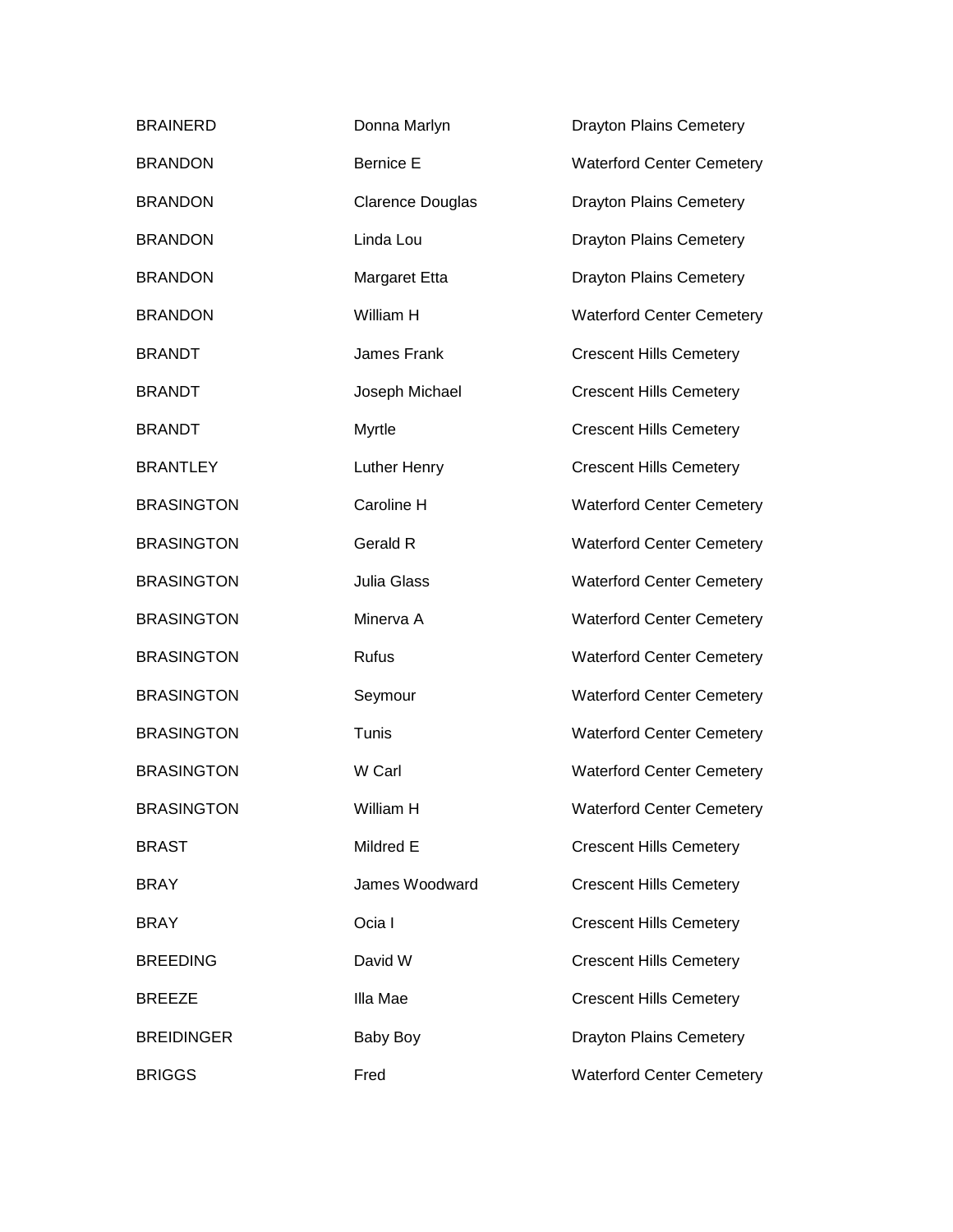| <b>BRIGGS</b>     | <b>Harriet A</b>      | <b>Waterford Center Cemetery</b> |
|-------------------|-----------------------|----------------------------------|
| <b>BRIGGS</b>     | Joseph A              | <b>Waterford Center Cemetery</b> |
| <b>BRIGGS</b>     | Maria                 | <b>Waterford Center Cemetery</b> |
| <b>BRIGGS</b>     | Oscar E               | <b>Waterford Center Cemetery</b> |
| <b>BRIGGS</b>     | Rachel                | <b>Waterford Center Cemetery</b> |
| <b>BRINKMEYER</b> | Herman H              | <b>Drayton Plains Cemetery</b>   |
| <b>BRONSON</b>    | Ann Linabury          | <b>Drayton Plains Cemetery</b>   |
| <b>BROOKS</b>     | Mark S                | <b>Crescent Hills Cemetery</b>   |
| <b>BROOKS</b>     | <b>Richard Harold</b> | <b>Waterford Center Cemetery</b> |
| <b>BROTHERTON</b> | Glen                  | <b>Crescent Hills Cemetery</b>   |
| <b>BROWN</b>      | Ann J                 | <b>Drayton Plains Cemetery</b>   |
| <b>BROWN</b>      | Annie G               | <b>Drayton Plains Cemetery</b>   |
| <b>BROWN</b>      | Donald C              | <b>Waterford Center Cemetery</b> |
| <b>BROWN</b>      | Hollis P              | <b>Waterford Center Cemetery</b> |
| <b>BROWN</b>      | John                  | <b>Crescent Hills Cemetery</b>   |
| <b>BROWN</b>      | Joseph Neil           | <b>Crescent Hills Cemetery</b>   |
| <b>BROWN</b>      | Joseph Neil           | <b>Crescent Hills Cemetery</b>   |
| <b>BROWN</b>      | Julia Lynn            | <b>Waterford Center Cemetery</b> |
| <b>BROWN</b>      | Kathryn Joyce         | <b>Waterford Center Cemetery</b> |
| <b>BROWN</b>      | Kingsley Darwin       | <b>Crescent Hills Cemetery</b>   |
| <b>BROWN</b>      | Nancy Jane            | <b>Waterford Center Cemetery</b> |
| <b>BROWN</b>      | Regena Lynn           | <b>Crescent Hills Cemetery</b>   |
| <b>BROWN</b>      | Robert Roy            | <b>Drayton Plains Cemetery</b>   |
| <b>BROWN</b>      | Samantha              | <b>Drayton Plains Cemetery</b>   |
| <b>BROWN</b>      | Thomas Roy            | <b>Crescent Hills Cemetery</b>   |
| <b>BROWN</b>      | Wanda Lou             | <b>Crescent Hills Cemetery</b>   |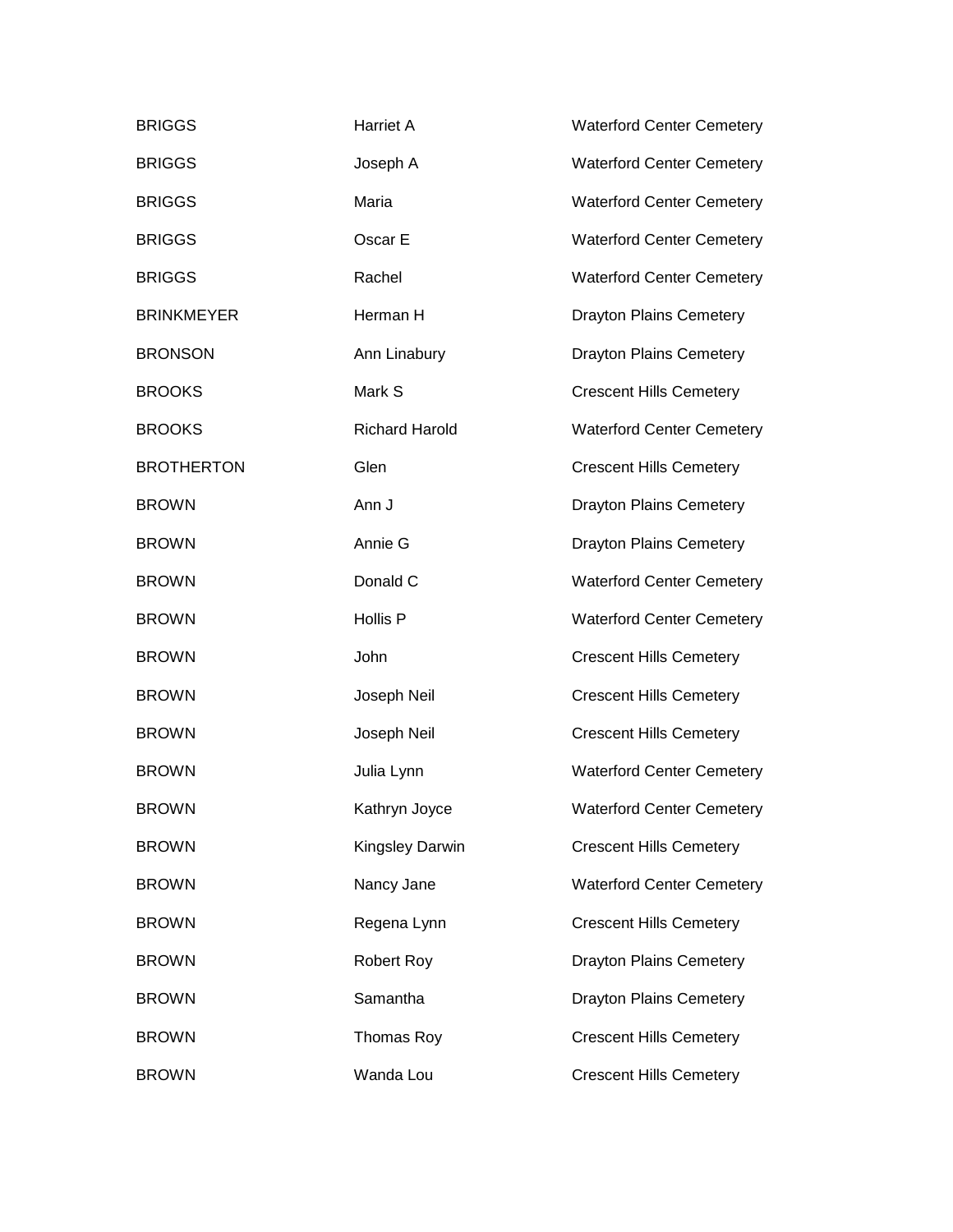| <b>BROWN</b>    | William                  | <b>Drayton Plains Cemetery</b>   |
|-----------------|--------------------------|----------------------------------|
| <b>BROWNING</b> | Janet Gail               | <b>Waterford Center Cemetery</b> |
| <b>BROWNSON</b> | Charles                  | <b>Drayton Plains Cemetery</b>   |
| <b>BROWNSON</b> | Charles A                | <b>Drayton Plains Cemetery</b>   |
| <b>BROWNSON</b> | Martha                   | <b>Drayton Plains Cemetery</b>   |
| <b>BROWNSON</b> | Richard                  | <b>Drayton Plains Cemetery</b>   |
| <b>BRUNO</b>    | Rena J                   | <b>Crescent Hills Cemetery</b>   |
| <b>BRYAN</b>    | Robert Norman            | <b>Drayton Plains Cemetery</b>   |
| <b>BRYCE</b>    | Bertha May               | <b>Drayton Plains Cemetery</b>   |
| <b>BRYCE</b>    | Gordon E                 | <b>Drayton Plains Cemetery</b>   |
| <b>BUCHANAN</b> | Ronald F                 | <b>Crescent Hills Cemetery</b>   |
| <b>BUCHOLZ</b>  | Gregory L                | <b>Crescent Hills Cemetery</b>   |
| <b>BUCK</b>     | Carolyn F                | Four Towns Cemetery              |
| <b>BUCK</b>     | James L                  | Four Towns Cemetery              |
| <b>BUDD</b>     | Donald H                 | <b>Crescent Hills Cemetery</b>   |
| <b>BUDD</b>     | Linda Jewell             | <b>Crescent Hills Cemetery</b>   |
| <b>BUDKIS</b>   | Ronda Lynn               | <b>Crescent Hills Cemetery</b>   |
| <b>BUDKIS</b>   | Ronda Lynn               | <b>Crescent Hills Cemetery</b>   |
| <b>BUDKIS</b>   | Ronda Lynn               | <b>Crescent Hills Cemetery</b>   |
| <b>BUGSBY</b>   | Wilda Gladys             | <b>Waterford Center Cemetery</b> |
| <b>BUJWIT</b>   | Stanley Joseph           | <b>Crescent Hills Cemetery</b>   |
| <b>BUMP</b>     | Aseneth                  | <b>Waterford Center Cemetery</b> |
| <b>BUMP</b>     | Benjamin                 | <b>Waterford Center Cemetery</b> |
| <b>BUMP</b>     | <b>Catherine McManus</b> | <b>Drayton Plains Cemetery</b>   |
| <b>BUMP</b>     | <b>Charles H</b>         | <b>Drayton Plains Cemetery</b>   |
| <b>BUMP</b>     | Charles W                | <b>Waterford Center Cemetery</b> |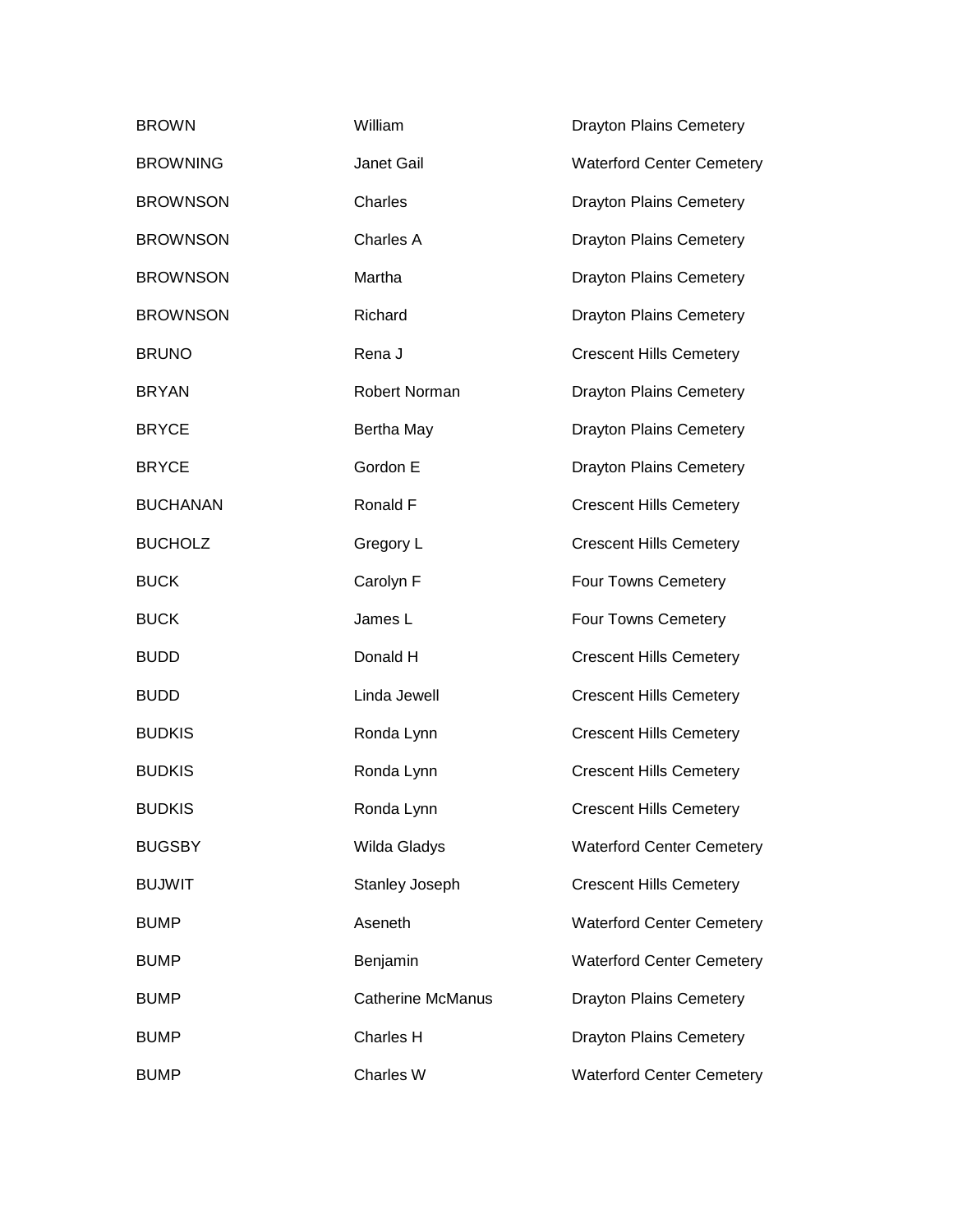| <b>BUMP</b>        | Harriet L             | <b>Waterford Center Cemetery</b> |
|--------------------|-----------------------|----------------------------------|
| <b>BUMP</b>        | Julia A               | Four Towns Cemetery              |
| <b>BUMP</b>        | Samuel A              | <b>Drayton Plains Cemetery</b>   |
| <b>BUMP</b>        | Wallace W             | <b>Drayton Plains Cemetery</b>   |
| <b>BUMP</b>        | Wesly                 | <b>Waterford Center Cemetery</b> |
| <b>BUNYED</b>      | N                     | Four Towns Cemetery              |
| <b>BUNYED</b>      | William               | Four Towns Cemetery              |
| <b>BURELSON</b>    | <b>Baby Girl</b>      | <b>Crescent Hills Cemetery</b>   |
| <b>BURILSON</b>    | <b>Victor Emery</b>   | <b>Drayton Plains Cemetery</b>   |
| <b>BURKE</b>       | Baby Boy              | <b>Crescent Hills Cemetery</b>   |
| <b>BURKENSTOCK</b> | Ethyl Sophia          | <b>Drayton Plains Cemetery</b>   |
| <b>BURKENSTOCK</b> | Lewis Conrad          | <b>Drayton Plains Cemetery</b>   |
| <b>BURKET</b>      | Henry Herman          | <b>Drayton Plains Cemetery</b>   |
| <b>BURKET</b>      | Samuel J              | <b>Drayton Plains Cemetery</b>   |
| <b>BURKHART</b>    | Fred E                | <b>Crescent Hills Cemetery</b>   |
| <b>BURLESON</b>    | <b>Everett B</b>      | <b>Crescent Hills Cemetery</b>   |
| <b>BURLESON</b>    | Virginia Katherine    | <b>Crescent Hills Cemetery</b>   |
| <b>BURLING</b>     | Cyril Blake           | <b>Crescent Hills Cemetery</b>   |
| <b>BURLING</b>     | Helen D               | <b>Crescent Hills Cemetery</b>   |
| <b>BURNIA</b>      | John Theodore         | <b>Crescent Hills Cemetery</b>   |
| <b>BURNIA</b>      | <b>Myrtle Marie</b>   | <b>Crescent Hills Cemetery</b>   |
| <b>BURNS</b>       | <b>Charles Homer</b>  | <b>Crescent Hills Cemetery</b>   |
| <b>BURNS</b>       | <b>Edward Michael</b> | <b>Drayton Plains Cemetery</b>   |
| <b>BURNS</b>       | Lurain                | <b>Waterford Center Cemetery</b> |
| <b>BURNS</b>       | Margaret M            | <b>Drayton Plains Cemetery</b>   |
| <b>BURROW</b>      | Georgia May           | <b>Waterford Center Cemetery</b> |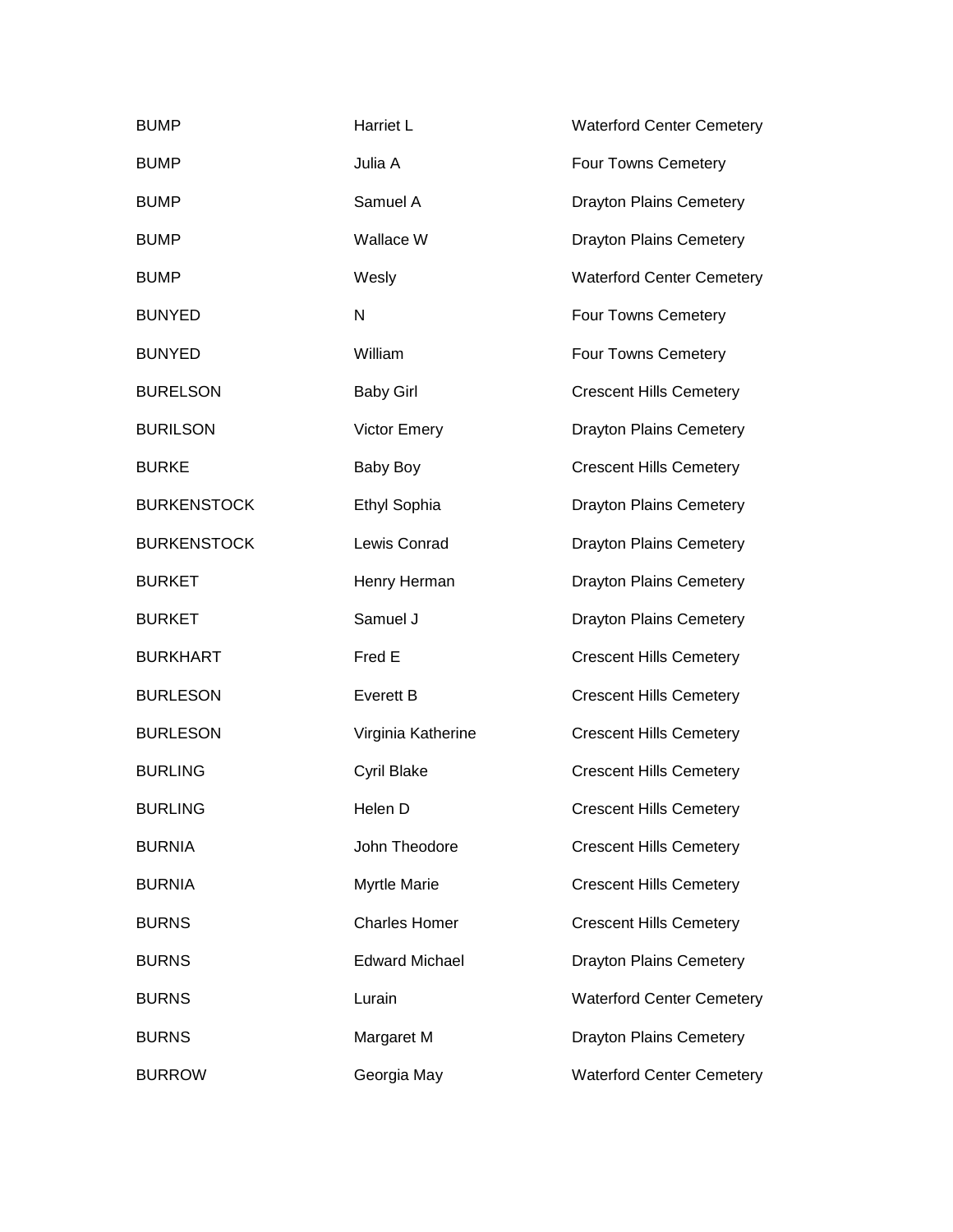| <b>BURROW</b>  | John J Jr             | <b>Waterford Center Cemetery</b> |
|----------------|-----------------------|----------------------------------|
| <b>BURROW</b>  | John J Jr             | <b>Waterford Center Cemetery</b> |
| <b>BURROWS</b> | Adeline M Redker      | <b>Waterford Center Cemetery</b> |
| <b>BUSH</b>    | Thomas F              | <b>Crescent Hills Cemetery</b>   |
| <b>BUSHER</b>  | Vera                  | <b>Drayton Plains Cemetery</b>   |
| <b>BUTLER</b>  | Arlene Bertha Hodges  | <b>Drayton Plains Cemetery</b>   |
| <b>BUTLER</b>  | <b>Charles Arthur</b> | <b>Drayton Plains Cemetery</b>   |
| <b>BUTLER</b>  | <b>Charles Edwin</b>  | <b>Crescent Hills Cemetery</b>   |
| <b>BUTLER</b>  | Harriette B L         | <b>Waterford Center Cemetery</b> |
| <b>BUTLER</b>  | Mark I                | <b>Waterford Center Cemetery</b> |
| <b>BUTLER</b>  | Viola A               | <b>Drayton Plains Cemetery</b>   |
| <b>BUTTON</b>  | Claude                | <b>Waterford Center Cemetery</b> |
| <b>BUTTON</b>  | Frances E             | <b>Waterford Center Cemetery</b> |
| <b>BUTTON</b>  | Ola B                 | <b>Waterford Center Cemetery</b> |
| <b>BUTTON</b>  | Ward                  | <b>Waterford Center Cemetery</b> |
| <b>BUZZARD</b> | Christopher           | <b>Waterford Center Cemetery</b> |
| <b>BUZZARD</b> | Henry                 | <b>Waterford Center Cemetery</b> |
| <b>BUZZARD</b> | Levi H                | <b>Waterford Center Cemetery</b> |
| <b>BUZZARD</b> | Philip                | <b>Waterford Center Cemetery</b> |
| <b>BYFORD</b>  | <b>Bulah A</b>        | <b>Crescent Hills Cemetery</b>   |
| <b>BYFORD</b>  | John Riley            | <b>Crescent Hills Cemetery</b>   |
| <b>BYLSMA</b>  | Charles               | <b>Waterford Center Cemetery</b> |
| <b>BYLSMA</b>  | <b>Duke</b>           | <b>Waterford Center Cemetery</b> |
| <b>BYLSMA</b>  | Jalla                 | <b>Waterford Center Cemetery</b> |
| <b>BYLSMA</b>  | Jalla                 | <b>Waterford Center Cemetery</b> |
| <b>BYLSMA</b>  | Louisa Laffra         | <b>Waterford Center Cemetery</b> |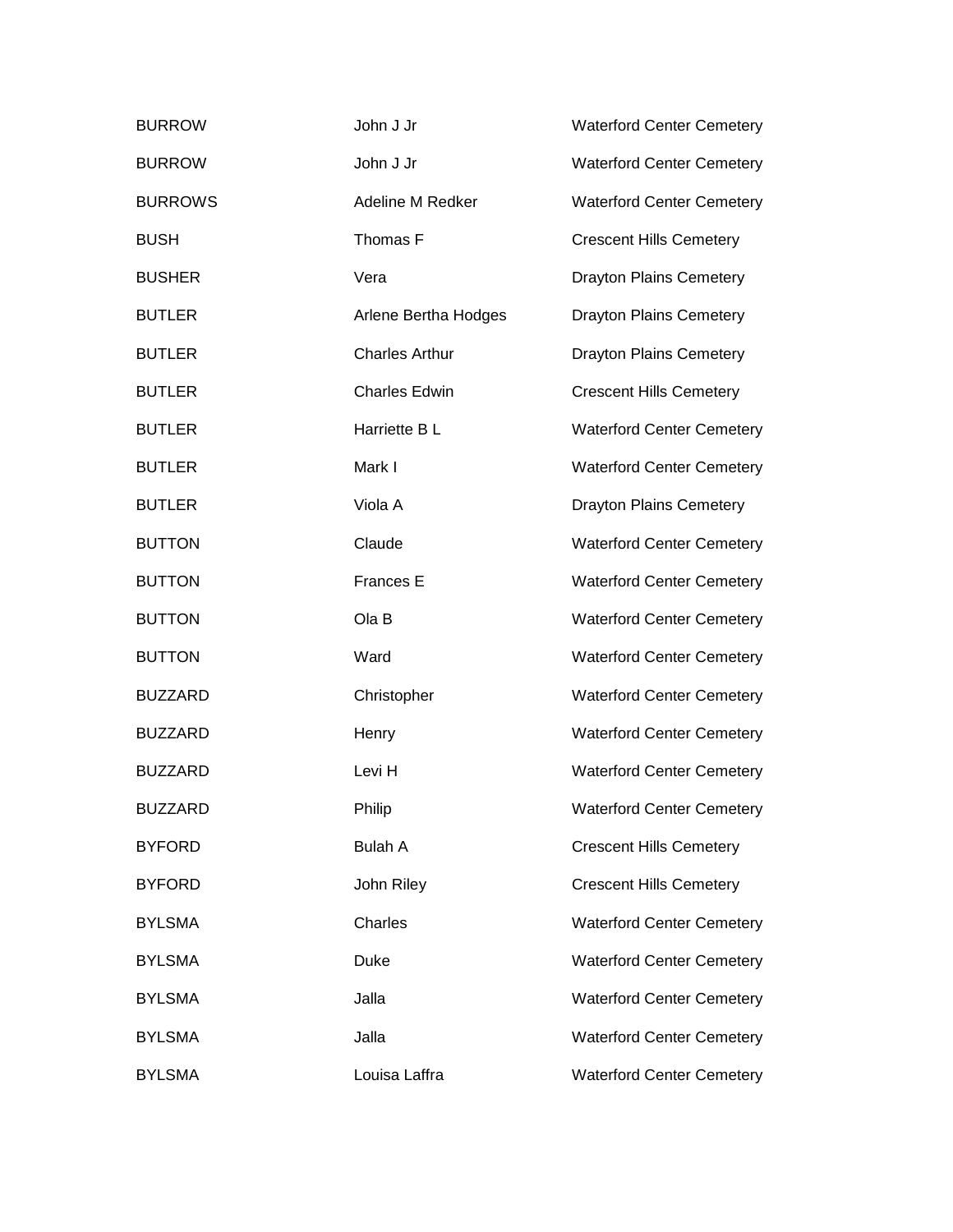| <b>BYLSMA</b>    | Oscar O              | <b>Waterford Center Cemetery</b> |
|------------------|----------------------|----------------------------------|
| <b>BYLSMA</b>    | Sidney               | <b>Waterford Center Cemetery</b> |
| <b>BYRD</b>      | Fillmore A           | <b>Crescent Hills Cemetery</b>   |
| <b>BYRD</b>      | Mabel V              | <b>Crescent Hills Cemetery</b>   |
| <b>CAINE</b>     | William              | <b>Crescent Hills Cemetery</b>   |
| CALDWELL         | Lester               | <b>Drayton Plains Cemetery</b>   |
| <b>CALDWELL</b>  | May A                | <b>Drayton Plains Cemetery</b>   |
| <b>CALLAN</b>    | <b>Claude Chris</b>  | <b>Drayton Plains Cemetery</b>   |
| <b>CALLAN</b>    | Sadie M              | <b>Drayton Plains Cemetery</b>   |
| <b>CALLENDER</b> | <b>Nellie</b>        | <b>Waterford Center Cemetery</b> |
| <b>CAMERON</b>   | Hector M             | <b>Crescent Hills Cemetery</b>   |
| <b>CAMERON</b>   | Teresa M             | <b>Crescent Hills Cemetery</b>   |
| <b>CAMPBELL</b>  | Agnes E              | <b>Drayton Plains Cemetery</b>   |
| <b>CAMPBELL</b>  | <b>Arnold Walter</b> | <b>Crescent Hills Cemetery</b>   |
| <b>CAMPBELL</b>  | Arthur W             | <b>Drayton Plains Cemetery</b>   |
| <b>CAMPBELL</b>  | <b>Burley E</b>      | <b>Crescent Hills Cemetery</b>   |
| <b>CAMPBELL</b>  | Deborah Marie        | <b>Drayton Plains Cemetery</b>   |
| <b>CAMPBELL</b>  | Edwin                | <b>Drayton Plains Cemetery</b>   |
| <b>CAMPBELL</b>  | Etta                 | <b>Drayton Plains Cemetery</b>   |
| <b>CAMPBELL</b>  | George W             | <b>Crescent Hills Cemetery</b>   |
| <b>CAMPBELL</b>  | George W             | <b>Crescent Hills Cemetery</b>   |
| <b>CAMPBELL</b>  | Glenn E              | <b>Drayton Plains Cemetery</b>   |
| <b>CAMPBELL</b>  | Jeffrey R            | <b>Crescent Hills Cemetery</b>   |
| <b>CAMPBELL</b>  | Judy C               | <b>Crescent Hills Cemetery</b>   |
| <b>CAMPBELL</b>  | Larry A              | <b>Crescent Hills Cemetery</b>   |
| <b>CAMPBELL</b>  | Lewis A              | <b>Crescent Hills Cemetery</b>   |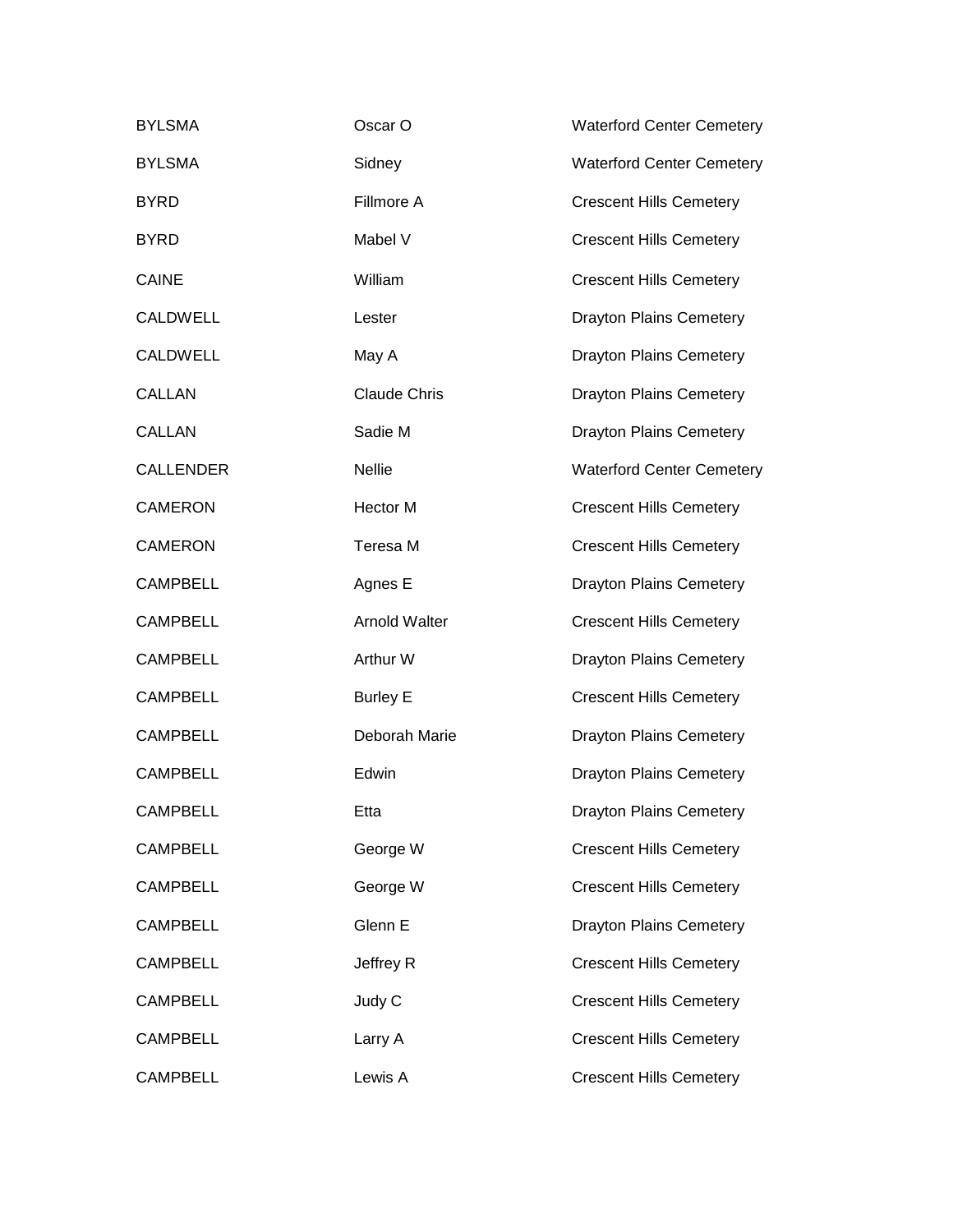| <b>CAMPBELL</b>  | Mayme C                      | <b>Crescent Hills Cemetery</b>    |
|------------------|------------------------------|-----------------------------------|
| <b>CAMPBELL</b>  | Mildred J King               | <b>Drayton Plains Cemetery</b>    |
| <b>CAMPBELL</b>  | <b>Robert Glen</b>           | <b>Drayton Plains Cemetery</b>    |
| <b>CAMPBELL</b>  | Shirley Jean                 | <b>Crescent Hills Cemetery</b>    |
| <b>CAMPBELL</b>  | William F                    | <b>Waterford Center Cemetery</b>  |
| <b>CANFIELD</b>  | Alanson                      | <b>Drayton Plains Cemetery</b>    |
| <b>CANFIELD</b>  | Eben                         | <b>Drayton Plains Cemetery</b>    |
| <b>CANFIELD</b>  | James                        | <b>Drayton Plains Cemetery</b>    |
| <b>CANFIELD</b>  | Sarah E                      | <b>Drayton Plains Cemetery</b>    |
| <b>CANNING</b>   | James Crescent               | <b>Drayton Plains Cemetery</b>    |
| <b>CARLIN</b>    | Joan M                       | <b>Crescent Hills Cemetery</b>    |
| <b>CARLISLE</b>  | Ellen R                      | <b>Waterford Village Cemetery</b> |
| <b>CARLISLE</b>  | Leticia H                    | <b>Waterford Village Cemetery</b> |
| <b>CARLISLE</b>  | William                      | <b>Waterford Village Cemetery</b> |
| <b>CARLSON</b>   | Baby Boy                     | <b>Drayton Plains Cemetery</b>    |
| <b>CARLSON</b>   | Harry W                      | <b>Drayton Plains Cemetery</b>    |
| <b>CARLSON</b>   | Lester Kenneth               | <b>Crescent Hills Cemetery</b>    |
| <b>CARLSON</b>   | S Bernadine                  | <b>Crescent Hills Cemetery</b>    |
| <b>CARNAL</b>    | Mabel C                      | <b>Crescent Hills Cemetery</b>    |
| <b>CARPENTER</b> | Anna                         | <b>Waterford Center Cemetery</b>  |
| <b>CARPENTER</b> | <b>Benedict K</b>            | <b>Waterford Center Cemetery</b>  |
| <b>CARPENTER</b> | <b>Bessie</b>                | <b>Waterford Center Cemetery</b>  |
| <b>CARPENTER</b> | Carrie L                     | <b>Waterford Center Cemetery</b>  |
| <b>CARPENTER</b> | <b>Charles H</b>             | <b>Waterford Center Cemetery</b>  |
| <b>CARPENTER</b> | Ellen L Colvin               | <b>Waterford Center Cemetery</b>  |
| <b>CARPENTER</b> | <b>Florence Belle Thomas</b> | <b>Drayton Plains Cemetery</b>    |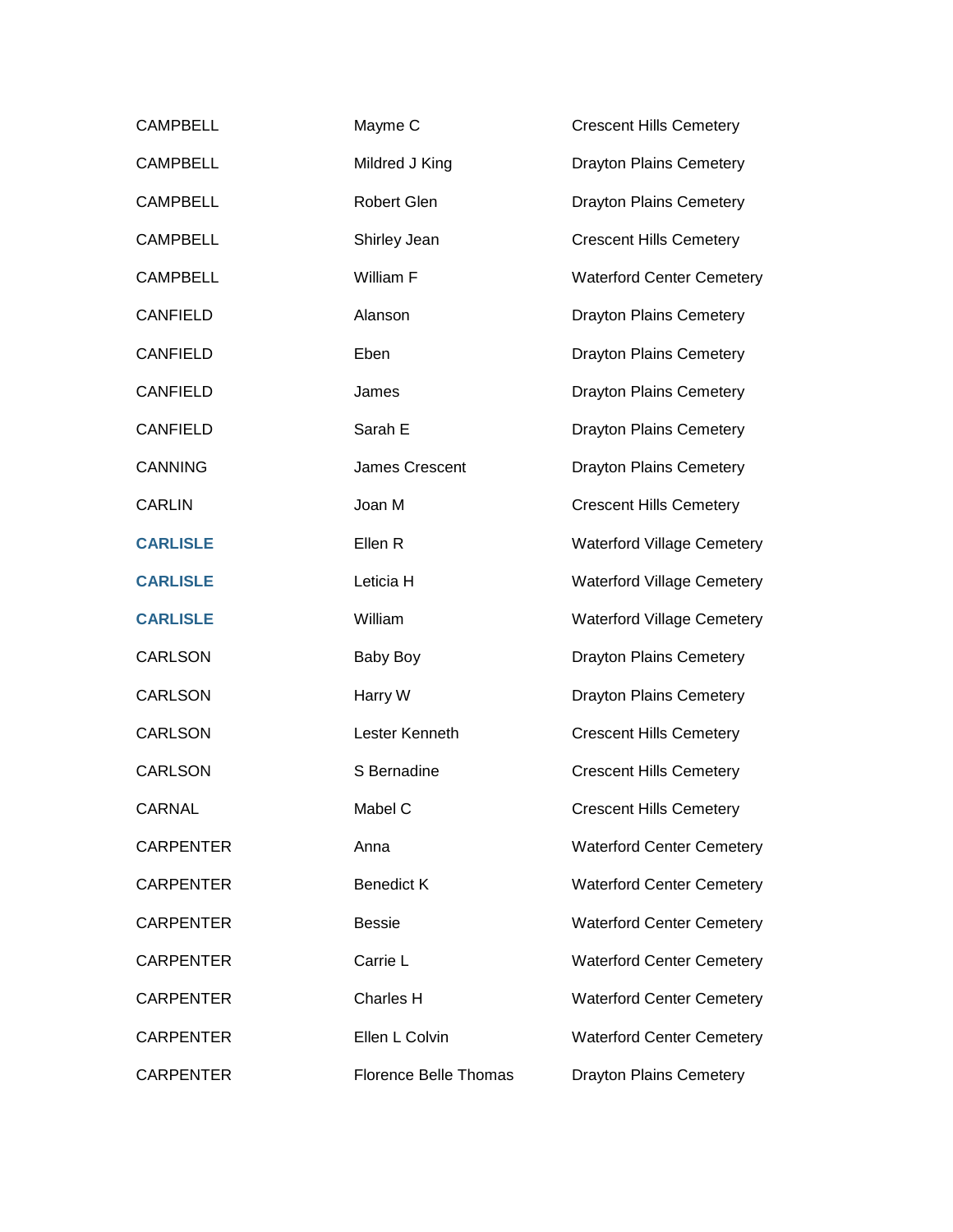| <b>CARPENTER</b> | Mabel                 | <b>Waterford Center Cemetery</b> |
|------------------|-----------------------|----------------------------------|
| <b>CARPENTER</b> | Mary                  | <b>Waterford Center Cemetery</b> |
| <b>CARPENTER</b> | Sarah A Rodenbo       | <b>Waterford Center Cemetery</b> |
| <b>CARPENTER</b> | <b>William Elmore</b> | <b>Waterford Center Cemetery</b> |
| <b>CARR</b>      | Daren K               | <b>Waterford Center Cemetery</b> |
| <b>CARR</b>      | David Floyd           | <b>Crescent Hills Cemetery</b>   |
| <b>CARR</b>      | Effie                 | <b>Crescent Hills Cemetery</b>   |
| <b>CARR</b>      | Krystine D            | <b>Crescent Hills Cemetery</b>   |
| <b>CARRIER</b>   | <b>Beulah</b>         | <b>Waterford Center Cemetery</b> |
| <b>CARRIER</b>   | Wilbur                | <b>Waterford Center Cemetery</b> |
| CARROLL          | <b>Charles Ben</b>    | <b>Crescent Hills Cemetery</b>   |
| <b>CARSON</b>    | Donald Edward         | <b>Drayton Plains Cemetery</b>   |
| <b>CARSON</b>    | Kathryn Lucille       | <b>Crescent Hills Cemetery</b>   |
| <b>CARSON</b>    | Leo Percy             | <b>Crescent Hills Cemetery</b>   |
| <b>CARTE</b>     | Charles H             | <b>Crescent Hills Cemetery</b>   |
| <b>CARTE</b>     | Grace Minerva         | <b>Crescent Hills Cemetery</b>   |
| <b>CARTER</b>    | Sadie                 | <b>Waterford Center Cemetery</b> |
| <b>CASE</b>      | David Roy             | <b>Drayton Plains Cemetery</b>   |
| CASE             | Donald Roy            | <b>Crescent Hills Cemetery</b>   |
| CASE             | <b>William Lewis</b>  | <b>Drayton Plains Cemetery</b>   |
| <b>CASHMAN</b>   | <b>Florence May</b>   | Four Towns Cemetery              |
| <b>CASHMAN</b>   | Frank V               | Four Towns Cemetery              |
| <b>CASSIDY</b>   | George                | <b>Drayton Plains Cemetery</b>   |
| <b>CASSIDY</b>   | Mary Ann              | <b>Crescent Hills Cemetery</b>   |
| <b>CASSIDY</b>   | <b>Mary Marion</b>    | <b>Drayton Plains Cemetery</b>   |
| <b>CASTLEMAN</b> | Edna P                | <b>Waterford Center Cemetery</b> |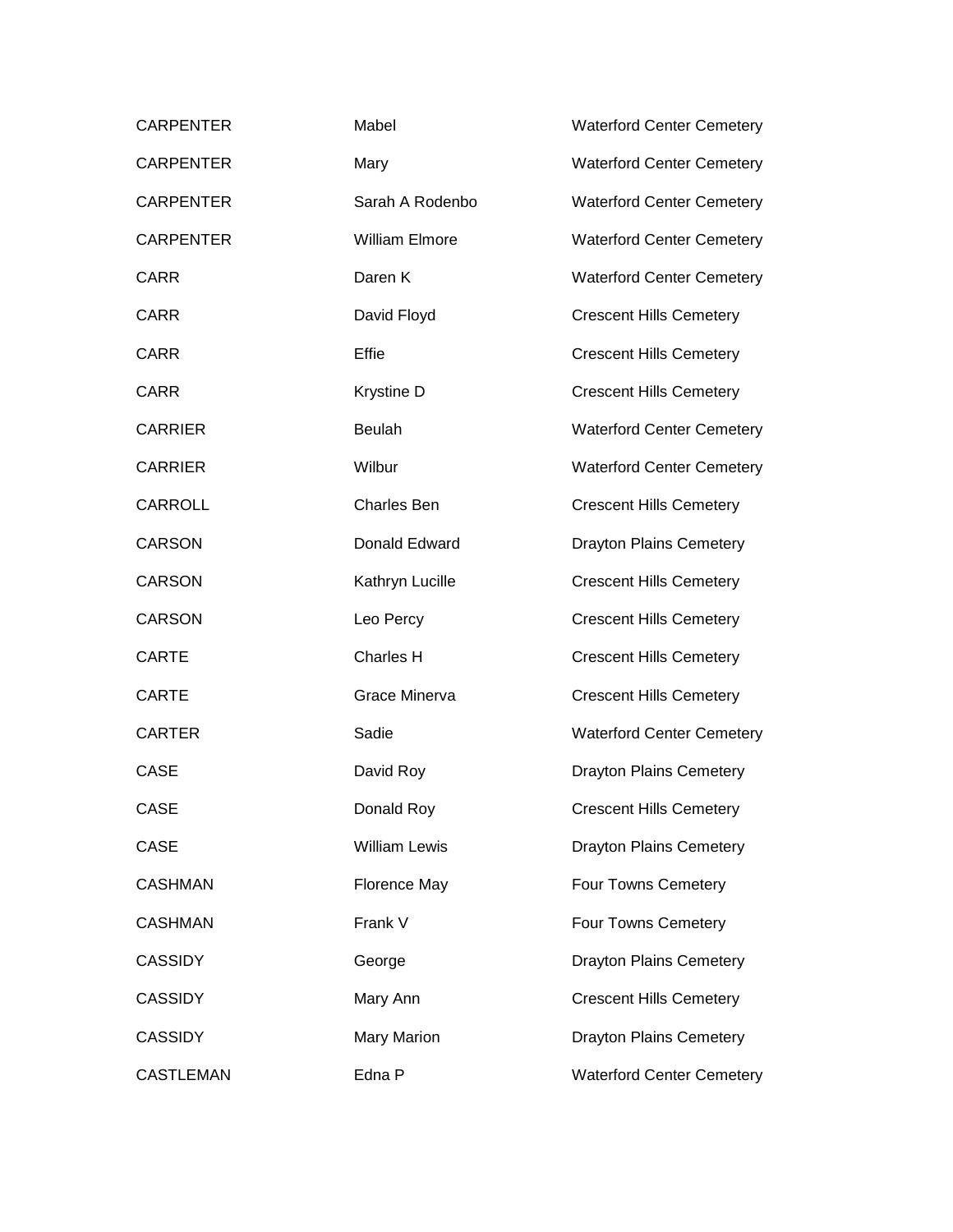| <b>CASTLEMAN</b>   | George                  | <b>Waterford Center Cemetery</b>  |
|--------------------|-------------------------|-----------------------------------|
| <b>CASTON</b>      | John                    | <b>Waterford Center Cemetery</b>  |
| <b>CASWELL</b>     | Noreeca J               | <b>Waterford Center Cemetery</b>  |
| <b>CASWELL</b>     | Norman J                | <b>Waterford Center Cemetery</b>  |
| <b>CATLIN</b>      | Henry                   | <b>Drayton Plains Cemetery</b>    |
| <b>CATLIN</b>      | Mae                     | <b>Drayton Plains Cemetery</b>    |
| <b>CATLIN</b>      | Robert A                | <b>Drayton Plains Cemetery</b>    |
| <b>CATON</b>       | <b>Margery Pauline</b>  | <b>Waterford Center Cemetery</b>  |
| <b>CAVERLY</b>     | Annie                   | <b>Waterford Center Cemetery</b>  |
| <b>CAVERLY</b>     | Manley                  | <b>Waterford Center Cemetery</b>  |
| <b>CHADWICK</b>    | Barbara Jo S            | Four Towns Cemetery               |
| <b>CHALKER</b>     | <b>Winifred Lucille</b> | <b>Crescent Hills Cemetery</b>    |
| <b>CHAMBERLAIN</b> | Melissa Jenette         | <b>Drayton Plains Cemetery</b>    |
| <b>CHAMBERLAIN</b> | <b>William Knowles</b>  | <b>Drayton Plains Cemetery</b>    |
| <b>CHAMBERS</b>    | Matilda Onalee          | <b>Drayton Plains Cemetery</b>    |
| <b>CHAMBERS</b>    | Stanley V               | <b>Drayton Plains Cemetery</b>    |
| <b>CHAMI</b>       | Shifguet Muharem        | <b>Waterford Center Cemetery</b>  |
| <b>CHAPMAN</b>     | Catherine A             | <b>Waterford Center Cemetery</b>  |
| <b>CHAPMAN</b>     | Elisha                  | <b>Waterford Center Cemetery</b>  |
| <b>CHAPMAN</b>     | Harriet                 | <b>Waterford Center Cemetery</b>  |
| <b>CHAPMAN</b>     | Joseph W                | <b>Waterford Center Cemetery</b>  |
| <b>CHAPMAN</b>     | Martha C                | <b>Waterford Village Cemetery</b> |
| <b>CHAPMAN</b>     | Reuben                  | <b>Waterford Center Cemetery</b>  |
| <b>CHAPPELL</b>    | Gertrude                | Four Towns Cemetery               |
| <b>CHAPPELL</b>    | <b>Kelly Lawrence</b>   | <b>Crescent Hills Cemetery</b>    |
| <b>CHAPPERTON</b>  | Edward                  | <b>Drayton Plains Cemetery</b>    |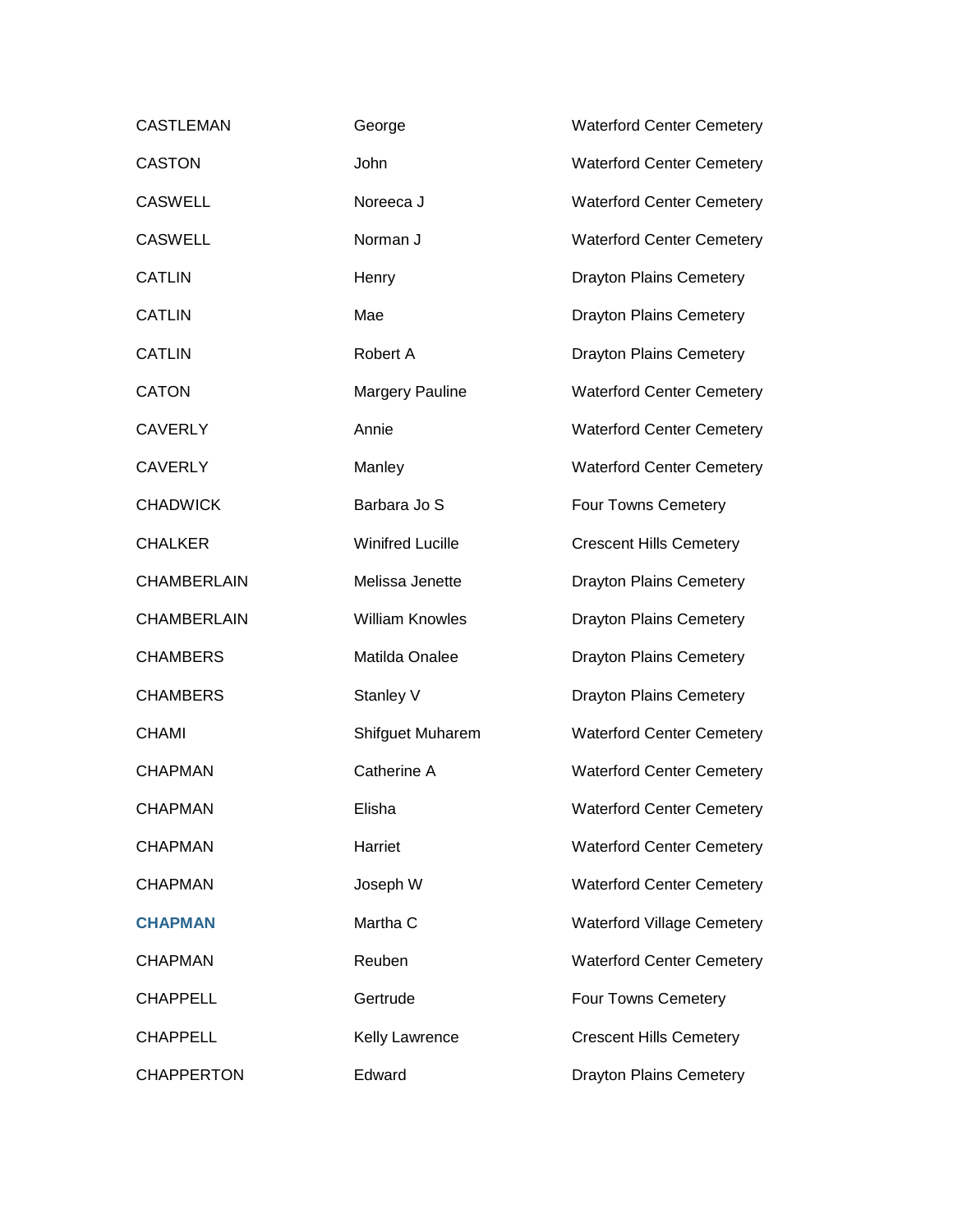| <b>CHARLES</b>       | Elmer Dr                | Four Towns Cemetery              |
|----------------------|-------------------------|----------------------------------|
| <b>CHARLES</b>       | <b>Grace Herrington</b> | Four Towns Cemetery              |
| <b>CHATTERSON</b>    | George R                | <b>Drayton Plains Cemetery</b>   |
| <b>CHATTERTON</b>    | Clare W                 | <b>Crescent Hills Cemetery</b>   |
| <b>CHEESMAN</b>      | Adrian Eno              | <b>Waterford Center Cemetery</b> |
| <b>CHEESMAN</b>      | Mercedes                | <b>Waterford Center Cemetery</b> |
| <b>CHESTER</b>       | Rachael Faye            | <b>Crescent Hills Cemetery</b>   |
| <b>CHILLE</b>        | Agnes B                 | <b>Crescent Hills Cemetery</b>   |
| <b>CHISSUS</b>       | Reuben C                | <b>Crescent Hills Cemetery</b>   |
| <b>CHISSUS</b>       | Wenona L                | <b>Crescent Hills Cemetery</b>   |
| <b>CHRISTENSON</b>   | Gerd Solvej             | <b>Waterford Center Cemetery</b> |
| <b>CHRISTOFF</b>     | Carol Ann               | <b>Crescent Hills Cemetery</b>   |
| <b>CHRISTOPOULOS</b> | Peter <sub>C</sub>      | <b>Drayton Plains Cemetery</b>   |
| <b>CHRISTOSON</b>    | Lawrence W              | <b>Drayton Plains Cemetery</b>   |
| <b>CHRISTOSON</b>    | Pearl I                 | <b>Drayton Plains Cemetery</b>   |
| <b>CHRISTOSON</b>    | Robert D                | <b>Drayton Plains Cemetery</b>   |
| <b>CHURCH</b>        | <b>Charles Titus</b>    | <b>Drayton Plains Cemetery</b>   |
| <b>CHURCH</b>        | Frances Ann VanZandt    | <b>Drayton Plains Cemetery</b>   |
| <b>CHURCH</b>        | Laura May               | Four Towns Cemetery              |
| <b>CITO</b>          | April Lynn              | <b>Crescent Hills Cemetery</b>   |
| <b>CLARK</b>         | Allegra Delight         | <b>Crescent Hills Cemetery</b>   |
| <b>CLARK</b>         | Harold C                | <b>Crescent Hills Cemetery</b>   |
| <b>CLARK</b>         | Orson E                 | <b>Drayton Plains Cemetery</b>   |
| <b>CLARK</b>         | Sheila                  | <b>Crescent Hills Cemetery</b>   |
| <b>CLARK</b>         | Sherry Lynn             | <b>Crescent Hills Cemetery</b>   |
| <b>CLAUSER</b>       | Charles B               | <b>Drayton Plains Cemetery</b>   |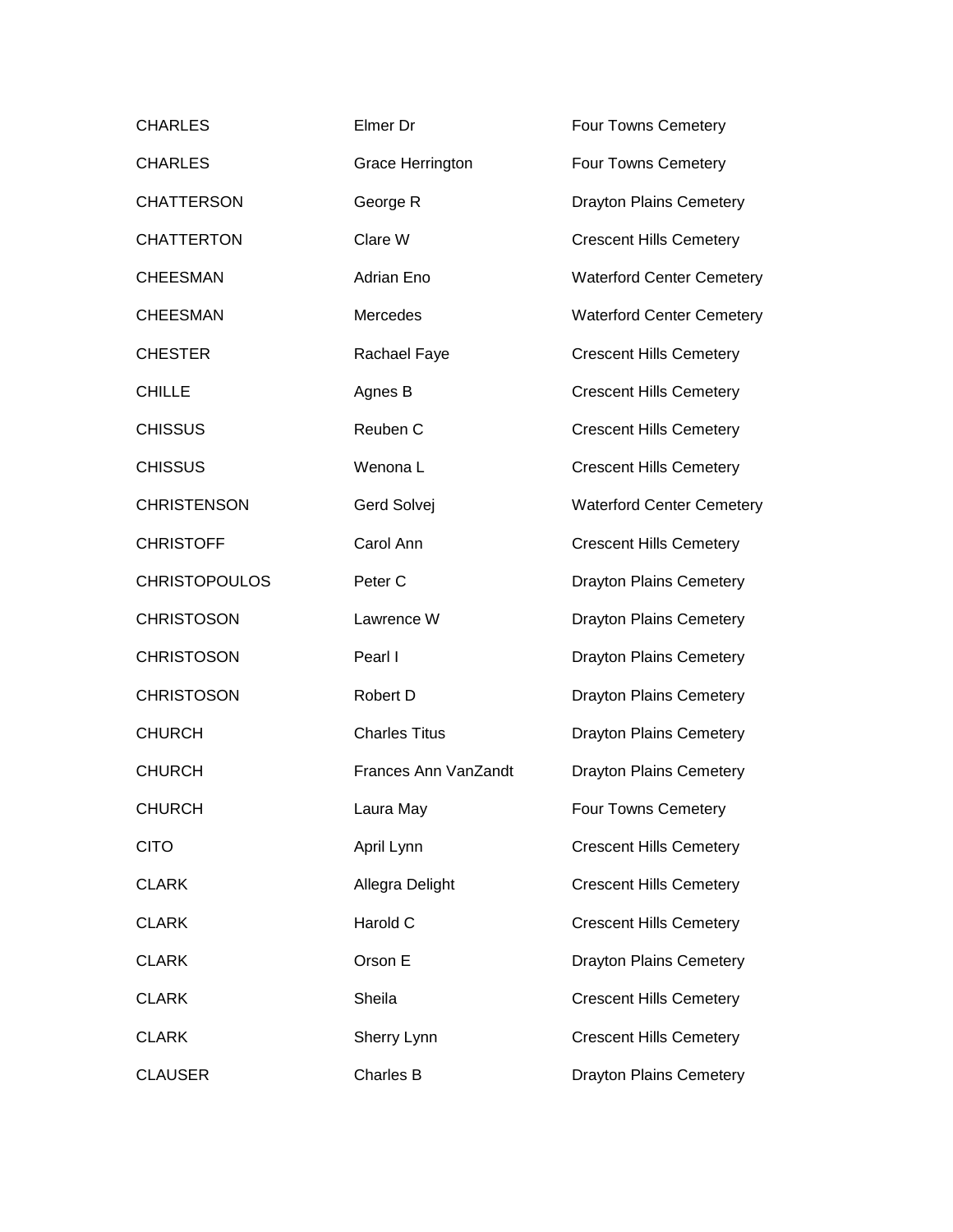| <b>CLAUSSEN</b> | Delmer H                | <b>Drayton Plains Cemetery</b>   |
|-----------------|-------------------------|----------------------------------|
| <b>CLAUSSEN</b> | Marjorie Lenore         | <b>Drayton Plains Cemetery</b>   |
| <b>CLEMENT</b>  | Emma M                  | <b>Waterford Center Cemetery</b> |
| <b>CLEMENT</b>  | George M                | <b>Waterford Center Cemetery</b> |
| <b>CLEMENT</b>  | Helen                   | <b>Waterford Center Cemetery</b> |
| <b>CLEMENT</b>  | Infant son of R A & S A | <b>Waterford Center Cemetery</b> |
| <b>CLEMENT</b>  | Junie                   | <b>Waterford Center Cemetery</b> |
| <b>CLEMENT</b>  | Lettie M                | <b>Waterford Center Cemetery</b> |
| <b>CLEMENT</b>  | Mary                    | <b>Waterford Center Cemetery</b> |
| <b>CLEMENT</b>  | Sarah                   | <b>Waterford Center Cemetery</b> |
| <b>CLEMENT</b>  | Thomas T                | <b>Waterford Center Cemetery</b> |
| <b>CLINE</b>    | <b>Edward Jones</b>     | <b>Waterford Center Cemetery</b> |
| <b>CLINE</b>    | Elsie Mae               | <b>Drayton Plains Cemetery</b>   |
| <b>CLINE</b>    | James R                 | <b>Drayton Plains Cemetery</b>   |
| <b>CLINE</b>    | Jessie Eliza            | <b>Waterford Center Cemetery</b> |
| <b>CLINE</b>    | John E                  | <b>Drayton Plains Cemetery</b>   |
| <b>CLINE</b>    | Mary                    | <b>Waterford Center Cemetery</b> |
| <b>CLINTON</b>  | Ruth A                  | <b>Waterford Center Cemetery</b> |
| <b>CLOYES</b>   | Addie H                 | Four Towns Cemetery              |
| <b>CLOYES</b>   | Arvin                   | Four Towns Cemetery              |
| <b>CLOYES</b>   | Daniel                  | Four Towns Cemetery              |
| <b>CLOYES</b>   | Edgar W                 | Four Towns Cemetery              |
| <b>CLOYES</b>   | Julia                   | Four Towns Cemetery              |
| <b>CLOYES</b>   | Martha A                | Four Towns Cemetery              |
| CODE            | George W                | <b>Crescent Hills Cemetery</b>   |
| <b>COFFEE</b>   | Baby                    | <b>Waterford Center Cemetery</b> |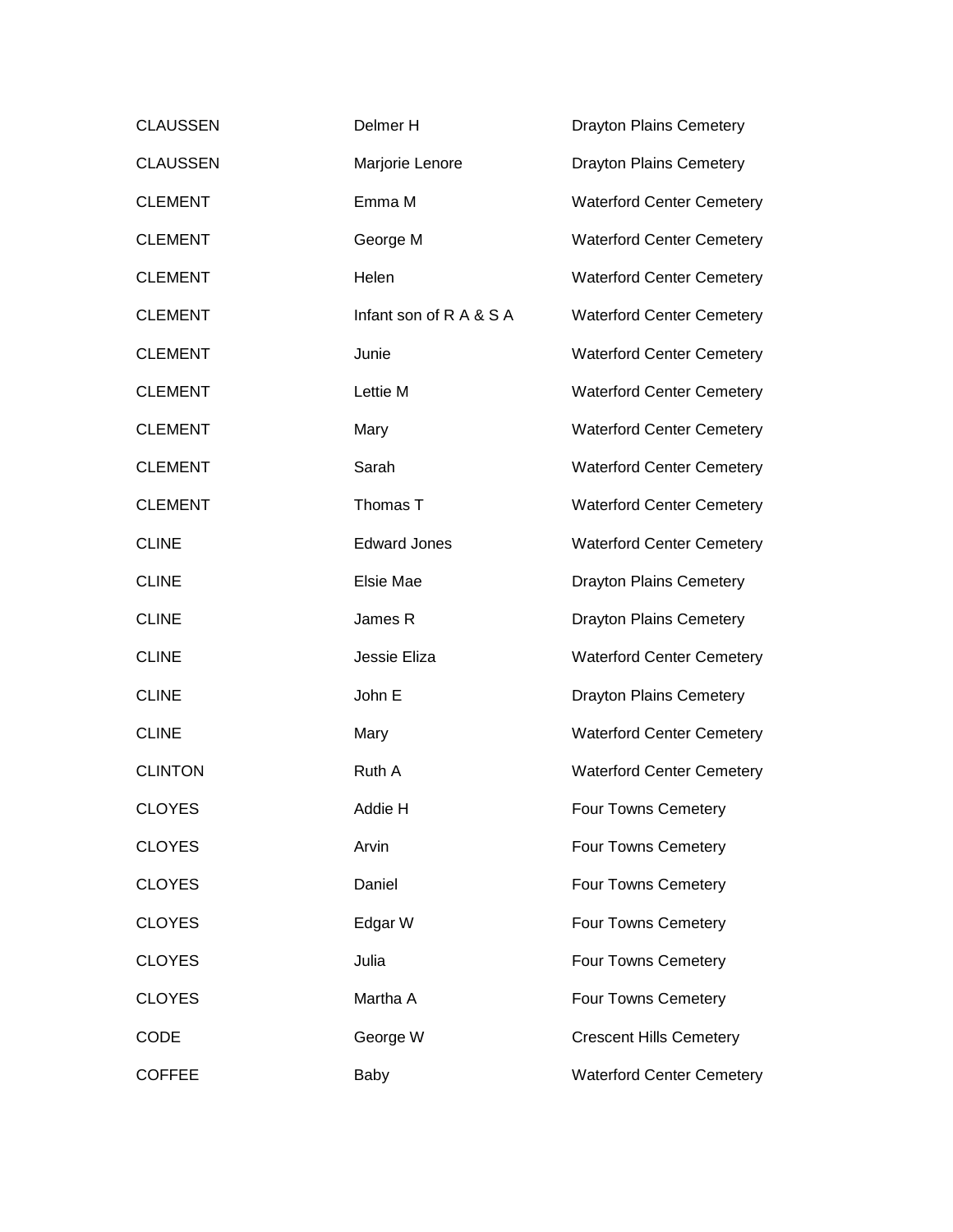| <b>COFFEY</b> | Alice V       | <b>Waterford Center Cemetery</b> |
|---------------|---------------|----------------------------------|
| <b>COFFEY</b> | Floyd A       | <b>Waterford Center Cemetery</b> |
| <b>COFFEY</b> | Glenn L       | <b>Waterford Center Cemetery</b> |
| <b>COFFEY</b> | Helen Marr    | <b>Waterford Center Cemetery</b> |
| <b>COFFEY</b> | Irene G       | <b>Waterford Center Cemetery</b> |
| <b>COFFEY</b> | Minnie B      | <b>Waterford Center Cemetery</b> |
| <b>COFFEY</b> | <b>Morris</b> | <b>Waterford Center Cemetery</b> |
| <b>COFFEY</b> | Pearl         | <b>Waterford Center Cemetery</b> |
| <b>COFFEY</b> | Thomas C      | <b>Waterford Center Cemetery</b> |
| <b>COLBY</b>  | Harriet       | <b>Waterford Center Cemetery</b> |
| <b>COLBY</b>  | Robert        | <b>Waterford Center Cemetery</b> |
| <b>COLE</b>   | Arvilla       | Four Towns Cemetery              |
| <b>COLE</b>   | Benjamin      | Four Towns Cemetery              |
| <b>COLE</b>   | Dyantha L     | Four Towns Cemetery              |
| <b>COLE</b>   | Elizabeth     | <b>Drayton Plains Cemetery</b>   |
| <b>COLE</b>   | Ellen         | <b>Waterford Center Cemetery</b> |
| <b>COLE</b>   | Emma          | <b>Drayton Plains Cemetery</b>   |
| <b>COLE</b>   | Francis M     | <b>Waterford Center Cemetery</b> |
| <b>COLE</b>   | Isaiah        | Four Towns Cemetery              |
| <b>COLE</b>   | Isaiah        | Four Towns Cemetery              |
| <b>COLE</b>   | James B       | Four Towns Cemetery              |
| <b>COLE</b>   | Jane B        | Four Towns Cemetery              |
| <b>COLE</b>   | Jane Bigs     | Four Towns Cemetery              |
| <b>COLE</b>   | John          | Four Towns Cemetery              |
| <b>COLE</b>   | John          | <b>Drayton Plains Cemetery</b>   |
| <b>COLE</b>   | Loren Grant   | Four Towns Cemetery              |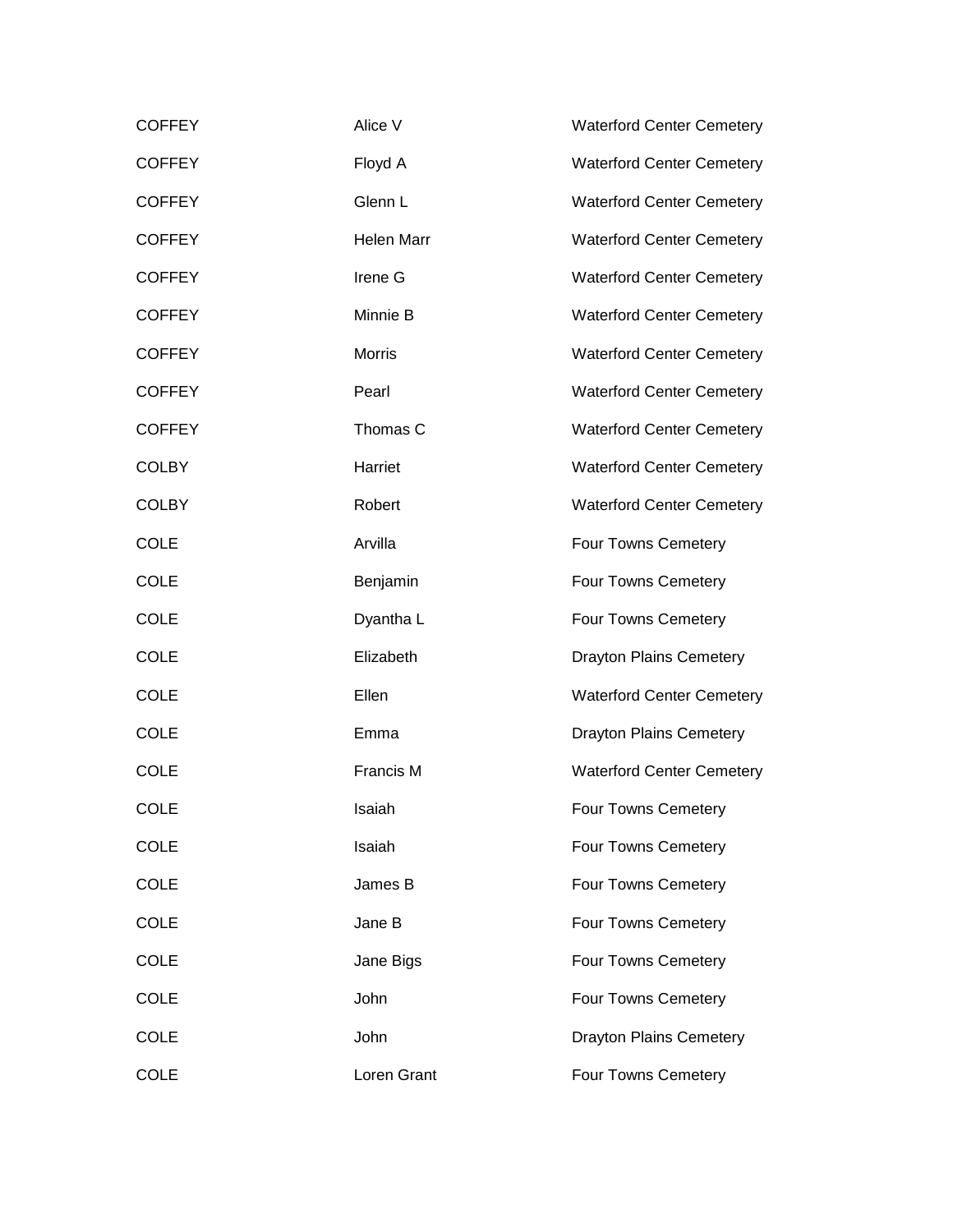| <b>COLE</b>    | Mary Jane             | Four Towns Cemetery              |
|----------------|-----------------------|----------------------------------|
| <b>COLE</b>    | Phebe                 | Four Towns Cemetery              |
| <b>COLE</b>    | Samantha S            | Four Towns Cemetery              |
| <b>COLEMAN</b> | Elsie M               | <b>Drayton Plains Cemetery</b>   |
| <b>COLEN</b>   | <b>Ruth Faye</b>      | <b>Crescent Hills Cemetery</b>   |
| <b>COLLIER</b> | Allen & Alma          | <b>Drayton Plains Cemetery</b>   |
| <b>COLLOM</b>  | Alva D                | <b>Waterford Center Cemetery</b> |
| <b>COLLOM</b>  | Dora M                | <b>Waterford Center Cemetery</b> |
| <b>COLLOM</b>  | Gerald K Jerry        | <b>Waterford Center Cemetery</b> |
| <b>COLLOM</b>  | Marie V               | <b>Waterford Center Cemetery</b> |
| <b>COLLOM</b>  | Wilmer Nelson Jr      | <b>Waterford Center Cemetery</b> |
| <b>COLLOM</b>  | Wilmer Nelson Jr      | <b>Crescent Hills Cemetery</b>   |
| <b>COLOSKY</b> | Anna Burnadette       | <b>Waterford Center Cemetery</b> |
| <b>COLVIN</b>  | Evangeline            | Four Towns Cemetery              |
| <b>COLVIN</b>  | <b>Keziah Emeline</b> | Four Towns Cemetery              |
| <b>COLVIN</b>  | Levi Batchelter       | Four Towns Cemetery              |
| <b>COLVIN</b>  | Margaret              | Four Towns Cemetery              |
| <b>COLVIN</b>  | Maryann L             | Four Towns Cemetery              |
| <b>COLVIN</b>  | Nancy                 | Four Towns Cemetery              |
| <b>COLVIN</b>  | Nathan R              | Four Towns Cemetery              |
| <b>COLVIN</b>  | Randall               | Four Towns Cemetery              |
| <b>COLVIN</b>  | Sarepta               | Four Towns Cemetery              |
| <b>CONGDON</b> | Amanda Walker         | <b>Drayton Plains Cemetery</b>   |
| <b>CONKITY</b> | Sophia                | <b>Drayton Plains Cemetery</b>   |
| <b>CONKLIN</b> | Gladys M              | <b>Waterford Center Cemetery</b> |
| <b>CONLEY</b>  | Eliza Machney         | <b>Waterford Center Cemetery</b> |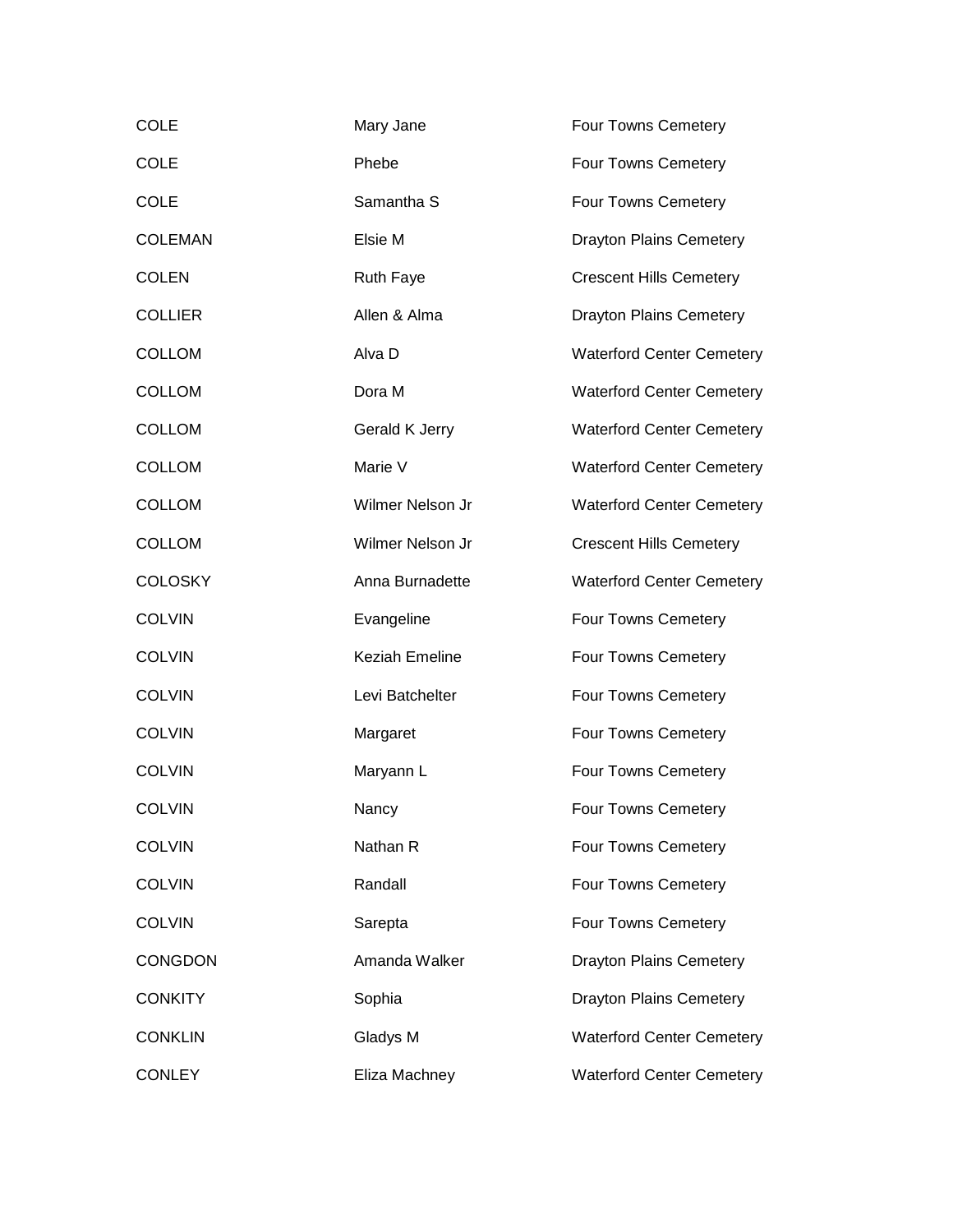| <b>CONLEY</b> | Vernon Daniel     | <b>Waterford Center Cemetery</b> |
|---------------|-------------------|----------------------------------|
| <b>CONRAD</b> | Myrtle            | <b>Drayton Plains Cemetery</b>   |
| <b>CONRAD</b> | Walter            | <b>Drayton Plains Cemetery</b>   |
| <b>COOK</b>   | <b>Baby Girl</b>  | <b>Crescent Hills Cemetery</b>   |
| <b>COOK</b>   | <b>Bartlett H</b> | <b>Waterford Center Cemetery</b> |
| <b>COOK</b>   | Charles           | <b>Drayton Plains Cemetery</b>   |
| <b>COOK</b>   | Emma F            | <b>Waterford Center Cemetery</b> |
| <b>COOK</b>   | Hattie            | <b>Drayton Plains Cemetery</b>   |
| <b>COOK</b>   | James Bartlett    | <b>Waterford Center Cemetery</b> |
| COOL          | Charles P         | <b>Drayton Plains Cemetery</b>   |
| COOL          | Ella M            | <b>Drayton Plains Cemetery</b>   |
| COOL          | Susanna           | <b>Drayton Plains Cemetery</b>   |
| <b>COOMBS</b> | Kenneth Lavern    | <b>Drayton Plains Cemetery</b>   |
| <b>COOMER</b> | Benjamin Dwight   | Four Towns Cemetery              |
| <b>COOMER</b> | <b>Beulah May</b> | Four Towns Cemetery              |
| <b>COOMER</b> | Lester D          | Four Towns Cemetery              |
| <b>COOMER</b> | Marion            | Four Towns Cemetery              |
| <b>COOMER</b> | Mary E Miller     | Four Towns Cemetery              |
| <b>COOMER</b> | Ruth              | Four Towns Cemetery              |
| <b>COON</b>   | Amy               | <b>Waterford Center Cemetery</b> |
| <b>COON</b>   | Delany            | <b>Waterford Center Cemetery</b> |
| <b>COON</b>   | Dessemer Leon     | <b>Crescent Hills Cemetery</b>   |
| <b>COON</b>   | Eugene F          | <b>Crescent Hills Cemetery</b>   |
| <b>COON</b>   | Farley F          | <b>Waterford Center Cemetery</b> |
| <b>COON</b>   | Hiland            | <b>Waterford Center Cemetery</b> |
| <b>COON</b>   | Rosaline          | <b>Waterford Center Cemetery</b> |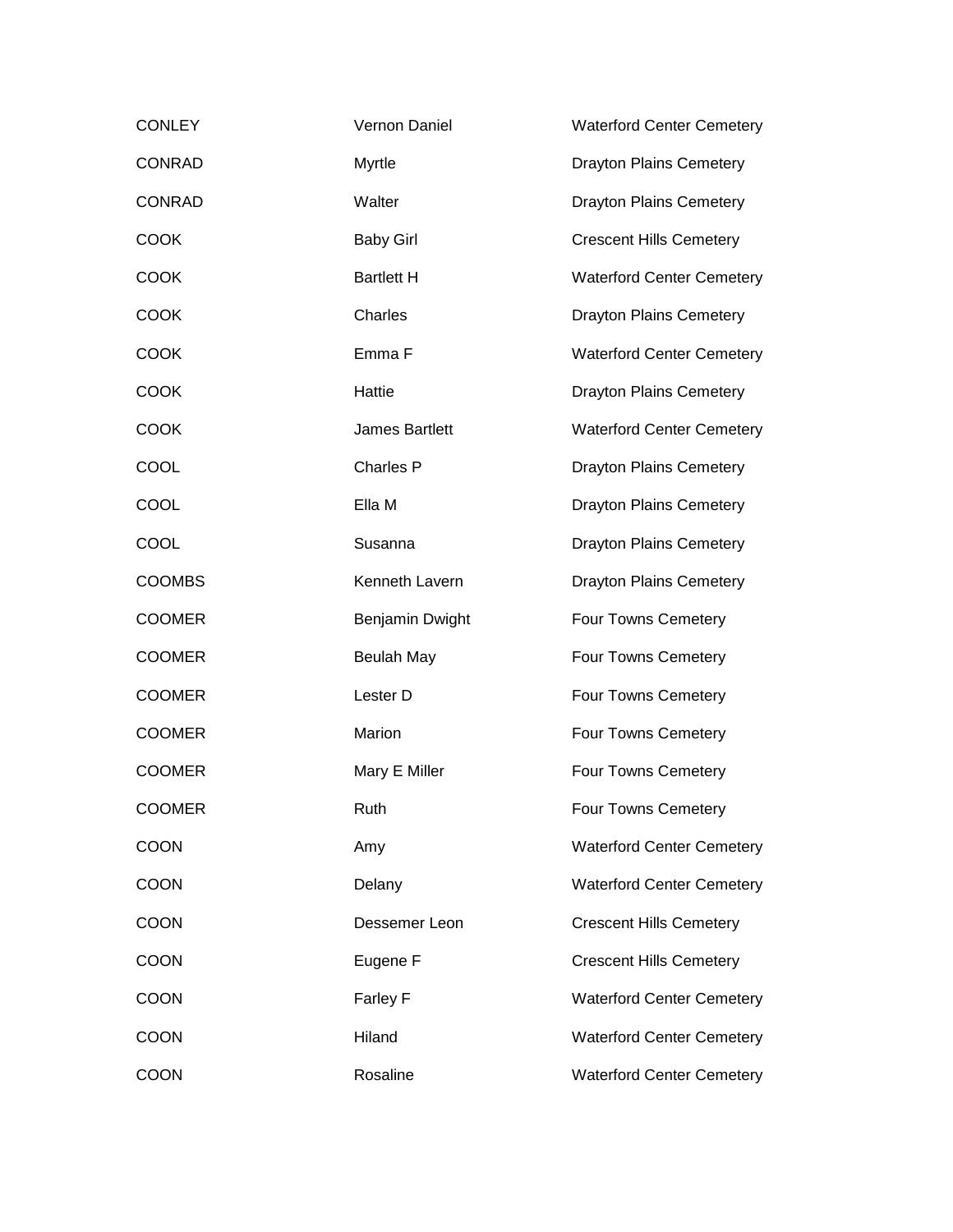| <b>COOPER</b>     | Harold                | <b>Crescent Hills Cemetery</b>   |
|-------------------|-----------------------|----------------------------------|
| <b>COOPER</b>     | John                  | <b>Drayton Plains Cemetery</b>   |
| <b>COOPER</b>     | John Morgan           | <b>Crescent Hills Cemetery</b>   |
| <b>COOPER</b>     | Lois LaVerne          | <b>Crescent Hills Cemetery</b>   |
| <b>COOPER</b>     | Madaline              | <b>Drayton Plains Cemetery</b>   |
| <b>COOPER</b>     | Mortimer L            | <b>Drayton Plains Cemetery</b>   |
| <b>COOPER</b>     | Nora M                | <b>Drayton Plains Cemetery</b>   |
| <b>COOPER</b>     | <b>Trudy Ann</b>      | <b>Crescent Hills Cemetery</b>   |
| <b>COOPER</b>     | Virginia M            | <b>Crescent Hills Cemetery</b>   |
| <b>COPE</b>       | Melinda               | <b>Crescent Hills Cemetery</b>   |
| <b>CORBY</b>      | <b>Richard Harold</b> | <b>Crescent Hills Cemetery</b>   |
| <b>CORKERY</b>    | John J Sr             | <b>Crescent Hills Cemetery</b>   |
| <b>CORNWELL</b>   | Shanna Lynne          | <b>Crescent Hills Cemetery</b>   |
| <b>CORYELL</b>    | Claude E              | <b>Waterford Center Cemetery</b> |
| <b>CORYELL</b>    | Mary Hester Clifton   | <b>Waterford Center Cemetery</b> |
| <b>COSTIE</b>     | Sarah Lynn            | <b>Drayton Plains Cemetery</b>   |
| <b>COTTINGTON</b> | Clarice L             | <b>Waterford Center Cemetery</b> |
| <b>COULTER</b>    | Angus H Jr            | <b>Crescent Hills Cemetery</b>   |
| <b>COULTER</b>    | <b>Baby Girl</b>      | <b>Crescent Hills Cemetery</b>   |
| <b>COULTHURST</b> | Henry                 | <b>Drayton Plains Cemetery</b>   |
| <b>COULTHURST</b> | Hilda Mae             | <b>Drayton Plains Cemetery</b>   |
| <b>COUNCILOR</b>  | Lewis Gordon          | <b>Crescent Hills Cemetery</b>   |
| <b>COUNCILOR</b>  | <b>Ruth Violet</b>    | <b>Crescent Hills Cemetery</b>   |
| <b>COURIER</b>    | Dagman Anna           | <b>Crescent Hills Cemetery</b>   |
| <b>COURIER</b>    | <b>John Charles</b>   | <b>Crescent Hills Cemetery</b>   |
| <b>COURIER</b>    | Joseph Samuel         | <b>Crescent Hills Cemetery</b>   |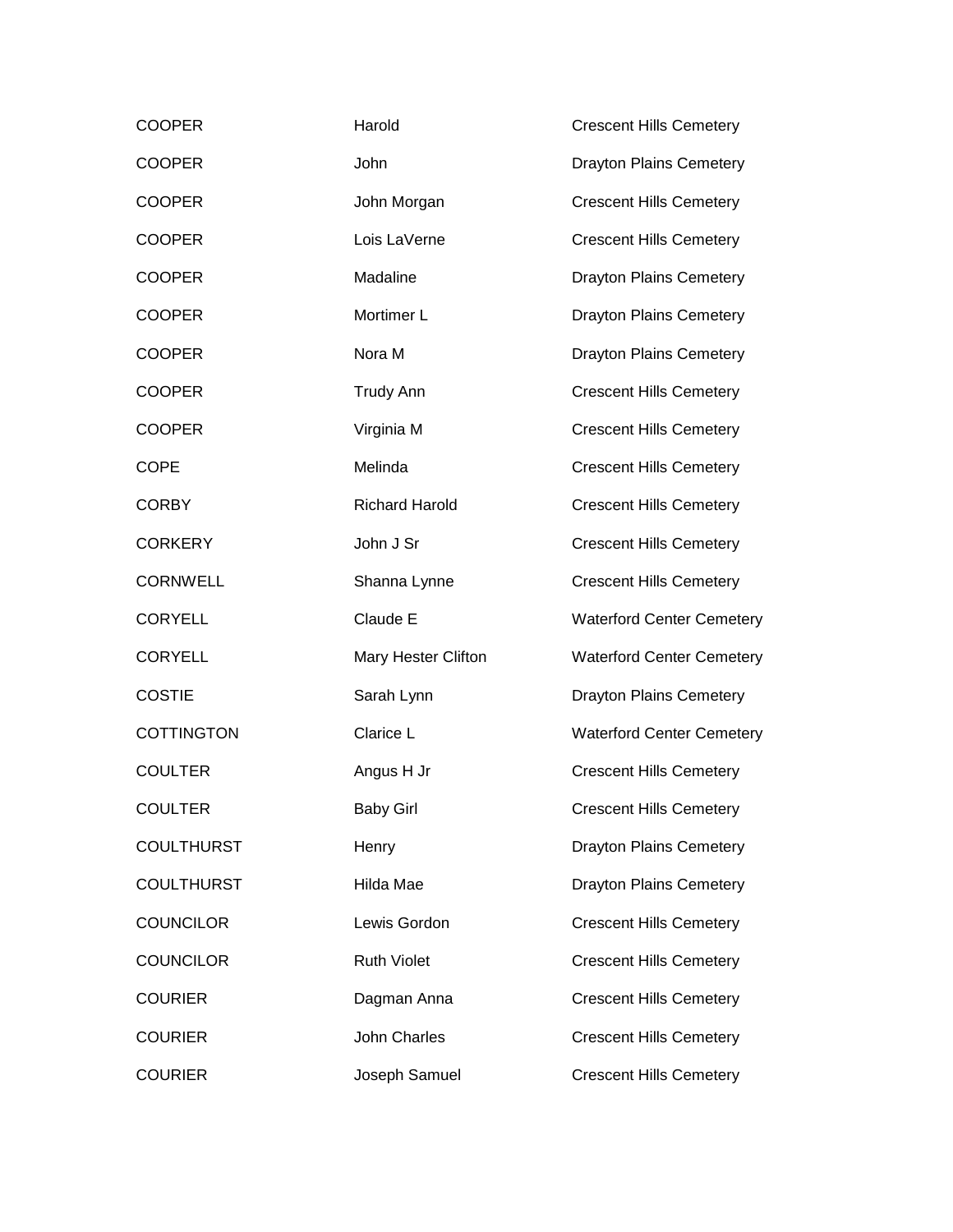| <b>COURNOYER</b> | Florence Jeanett     | <b>Waterford Center Cemetery</b> |
|------------------|----------------------|----------------------------------|
| <b>COVERT</b>    | Anbel L              | <b>Waterford Center Cemetery</b> |
| <b>COVERT</b>    | Baby                 | <b>Waterford Center Cemetery</b> |
| <b>COVERT</b>    | Henry                | <b>Waterford Center Cemetery</b> |
| <b>COVERT</b>    | Kevin Sheldon        | <b>Crescent Hills Cemetery</b>   |
| <b>COVERT</b>    | Lewis M              | <b>Waterford Center Cemetery</b> |
| <b>COVERT</b>    | <b>Stoney Eugene</b> | <b>Drayton Plains Cemetery</b>   |
| COVYEOU          | Howard B             | <b>Crescent Hills Cemetery</b>   |
| <b>COX</b>       | Judson H             | <b>Drayton Plains Cemetery</b>   |
| <b>CRAFT</b>     | Rafe Sanford Jr      | <b>Crescent Hills Cemetery</b>   |
| <b>CRANDALL</b>  | James R              | <b>Drayton Plains Cemetery</b>   |
| <b>CRAVEN</b>    | John Henry           | <b>Drayton Plains Cemetery</b>   |
| <b>CRAWFORD</b>  | <b>Edward Garth</b>  | <b>Drayton Plains Cemetery</b>   |
| <b>CRAWFORD</b>  | George C             | <b>Drayton Plains Cemetery</b>   |
| <b>CRESSMAN</b>  | Gerald C             | <b>Crescent Hills Cemetery</b>   |
| <b>CRESSMAN</b>  | Sarah Lou            | <b>Crescent Hills Cemetery</b>   |
| <b>CRIGGER</b>   | Joe S                | <b>Crescent Hills Cemetery</b>   |
| <b>CRISS</b>     | Philip               | <b>Crescent Hills Cemetery</b>   |
| <b>CROCKER</b>   | Robert H             | <b>Crescent Hills Cemetery</b>   |
| <b>CRONIN</b>    | Theresa Ann          | <b>Crescent Hills Cemetery</b>   |
| <b>CROSBY</b>    | David Henry          | <b>Drayton Plains Cemetery</b>   |
| <b>CROSBY</b>    | Lesley E             | <b>Drayton Plains Cemetery</b>   |
| <b>CROSS</b>     | Cordelia Vedder      | Four Towns Cemetery              |
| <b>CROSS</b>     | David                | Four Towns Cemetery              |
| <b>CROSS</b>     | Douglas Owen         | Four Towns Cemetery              |
| <b>CROSS</b>     | Iva May              | Four Towns Cemetery              |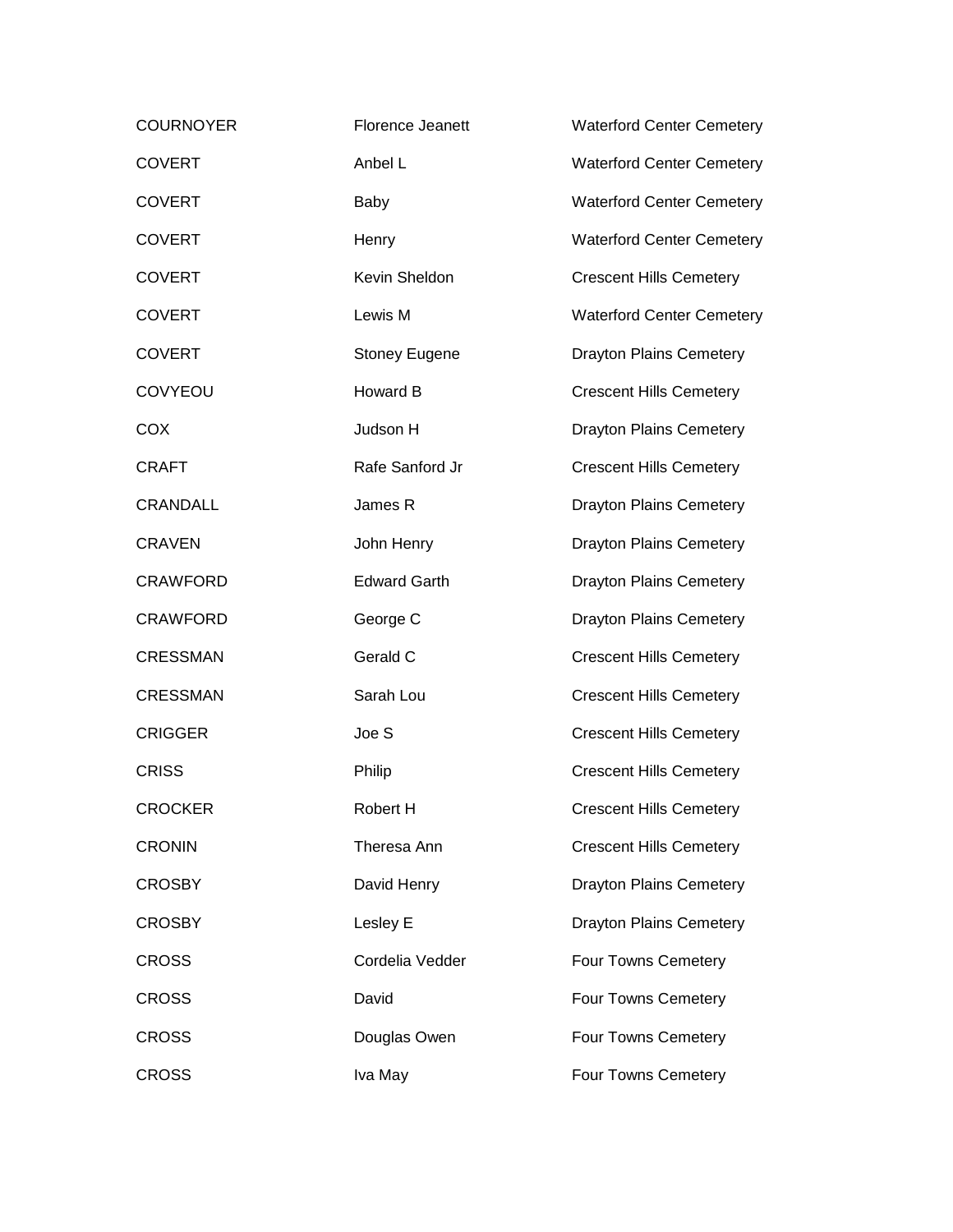| <b>CROSS</b>    | Jason                   | Four Towns Cemetery              |
|-----------------|-------------------------|----------------------------------|
| <b>CROSS</b>    | Samuel                  | Four Towns Cemetery              |
| <b>CUDIFF</b>   | Danny Lee               | <b>Drayton Plains Cemetery</b>   |
| <b>CULP</b>     | Patrick O               | <b>Crescent Hills Cemetery</b>   |
| <b>CULVER</b>   | Ardon Lee               | <b>Drayton Plains Cemetery</b>   |
| <b>CULVER</b>   | Gertie                  | <b>Drayton Plains Cemetery</b>   |
| <b>CULVER</b>   | Jeanne Kay              | <b>Drayton Plains Cemetery</b>   |
| <b>CULVER</b>   | Kenneth Elwin           | <b>Drayton Plains Cemetery</b>   |
| <b>CULVER</b>   | Sylvester L             | <b>Drayton Plains Cemetery</b>   |
| <b>CUMMINGS</b> | Alvis                   | <b>Waterford Center Cemetery</b> |
| <b>CUMMINGS</b> | Arvel J                 | <b>Waterford Center Cemetery</b> |
| <b>CUMMINGS</b> | <b>Lillie Flake</b>     | <b>Crescent Hills Cemetery</b>   |
| <b>CURTIS</b>   | <b>Harold Preston</b>   | <b>Drayton Plains Cemetery</b>   |
| <b>CURTIS</b>   | Maria                   | <b>Drayton Plains Cemetery</b>   |
| <b>CURTIS</b>   | <b>Richard Morris</b>   | <b>Drayton Plains Cemetery</b>   |
| <b>CURTIS</b>   | <b>Robert Franklin</b>  | <b>Crescent Hills Cemetery</b>   |
| <b>CURTIS</b>   | William Clayton         | <b>Drayton Plains Cemetery</b>   |
| <b>CUSHMAN</b>  | <b>Revel Fern</b>       | <b>Crescent Hills Cemetery</b>   |
| <b>CUTCHLER</b> | Andrew                  | <b>Drayton Plains Cemetery</b>   |
| <b>CUTCHLER</b> | Andrew                  | <b>Drayton Plains Cemetery</b>   |
| <b>CUTCHLER</b> | Catherine C             | <b>Drayton Plains Cemetery</b>   |
| <b>CUTCHLER</b> | <b>Catherine Criger</b> | <b>Drayton Plains Cemetery</b>   |
| <b>CUTCHLER</b> | David                   | <b>Drayton Plains Cemetery</b>   |
| <b>CUTCHLER</b> | Dorothy                 | <b>Drayton Plains Cemetery</b>   |
| <b>CUTCHLER</b> | Dorothy                 | <b>Drayton Plains Cemetery</b>   |
| <b>CUTCHLER</b> | John H                  | <b>Drayton Plains Cemetery</b>   |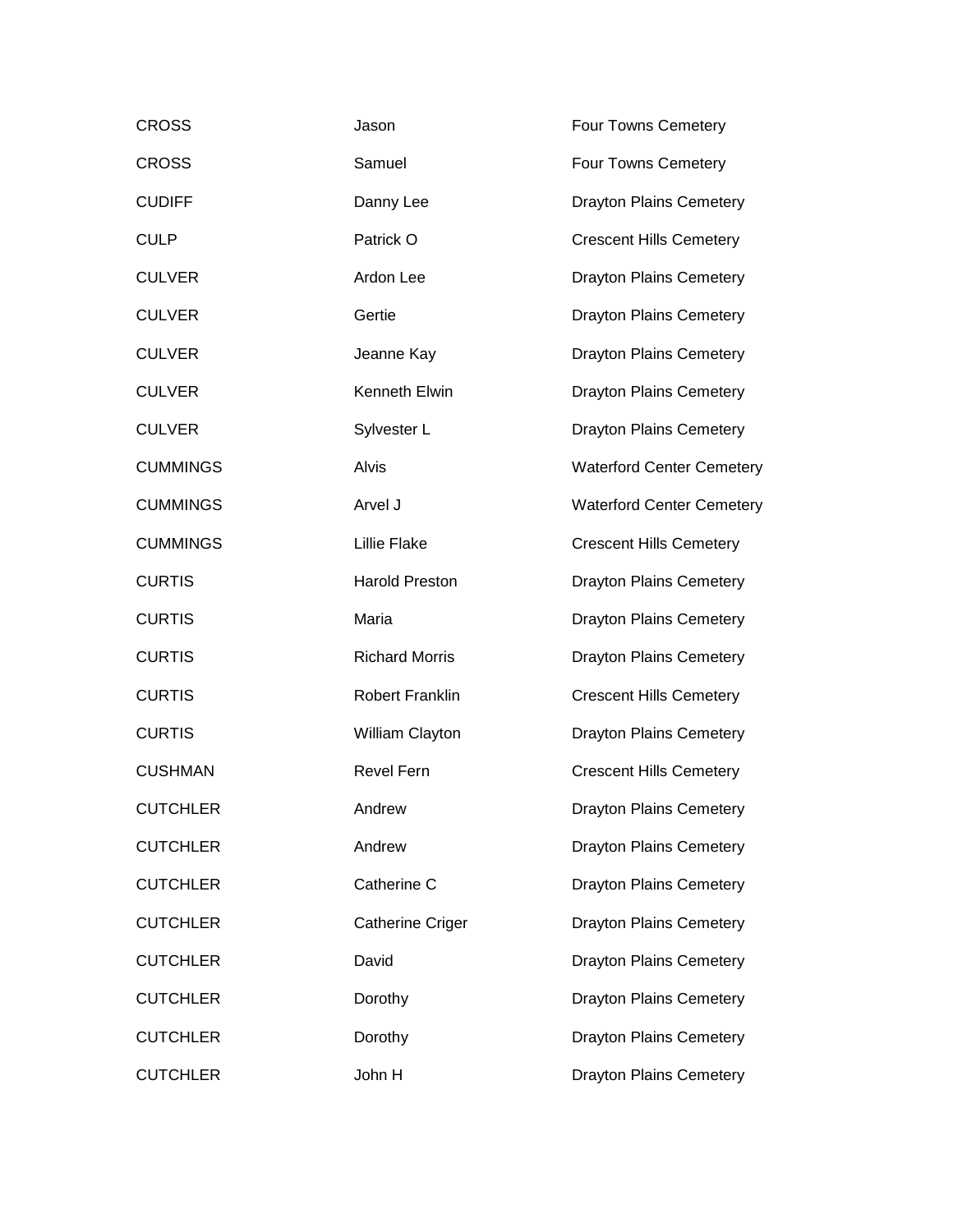| <b>CUTCHLER</b>  | Phebe                | <b>Drayton Plains Cemetery</b>   |
|------------------|----------------------|----------------------------------|
| <b>CUTCHLER</b>  | William H            | <b>Drayton Plains Cemetery</b>   |
| <b>CUTHRELL</b>  | Baby Boy             | <b>Drayton Plains Cemetery</b>   |
| <b>CUTLER</b>    | Leo A                | <b>Drayton Plains Cemetery</b>   |
| <b>DABB</b>      | Louise               | <b>Drayton Plains Cemetery</b>   |
| <b>DABIO</b>     | Anthony              | <b>Crescent Hills Cemetery</b>   |
| <b>DAFOE</b>     | Robin Sue            | <b>Drayton Plains Cemetery</b>   |
| <b>DAHL</b>      | Amund Raymond        | <b>Crescent Hills Cemetery</b>   |
| <b>DANIELS</b>   | Sarah                | <b>Drayton Plains Cemetery</b>   |
| <b>DANIELS</b>   | Willie               | <b>Drayton Plains Cemetery</b>   |
| <b>DANIELSEN</b> | Ernest Hans Sr       | <b>Drayton Plains Cemetery</b>   |
| <b>DANIELSON</b> | Helen                | <b>Drayton Plains Cemetery</b>   |
| <b>DANIELSON</b> | Helen                | <b>Drayton Plains Cemetery</b>   |
| <b>DANIELSON</b> | Susan L and baby son | <b>Drayton Plains Cemetery</b>   |
| DARAZIA          | Andrew L             | <b>Drayton Plains Cemetery</b>   |
| <b>DARLING</b>   | Ira Melvin           | <b>Drayton Plains Cemetery</b>   |
| <b>DART</b>      | Almira Howell        | <b>Drayton Plains Cemetery</b>   |
| <b>DART</b>      | Elisha F             | <b>Drayton Plains Cemetery</b>   |
| <b>DART</b>      | Eliza Driscoll       | <b>Drayton Plains Cemetery</b>   |
| <b>DART</b>      | Harriet              | <b>Drayton Plains Cemetery</b>   |
| <b>DART</b>      | <b>Harvey Wells</b>  | <b>Waterford Center Cemetery</b> |
| <b>DART</b>      | Susan                | <b>Drayton Plains Cemetery</b>   |
| <b>DATES</b>     | Frederick R          | <b>Drayton Plains Cemetery</b>   |
| <b>DATES</b>     | Mrs William          | <b>Drayton Plains Cemetery</b>   |
| <b>DATES</b>     | William              | <b>Drayton Plains Cemetery</b>   |
| <b>DAVENPORT</b> | Albert S             | <b>Drayton Plains Cemetery</b>   |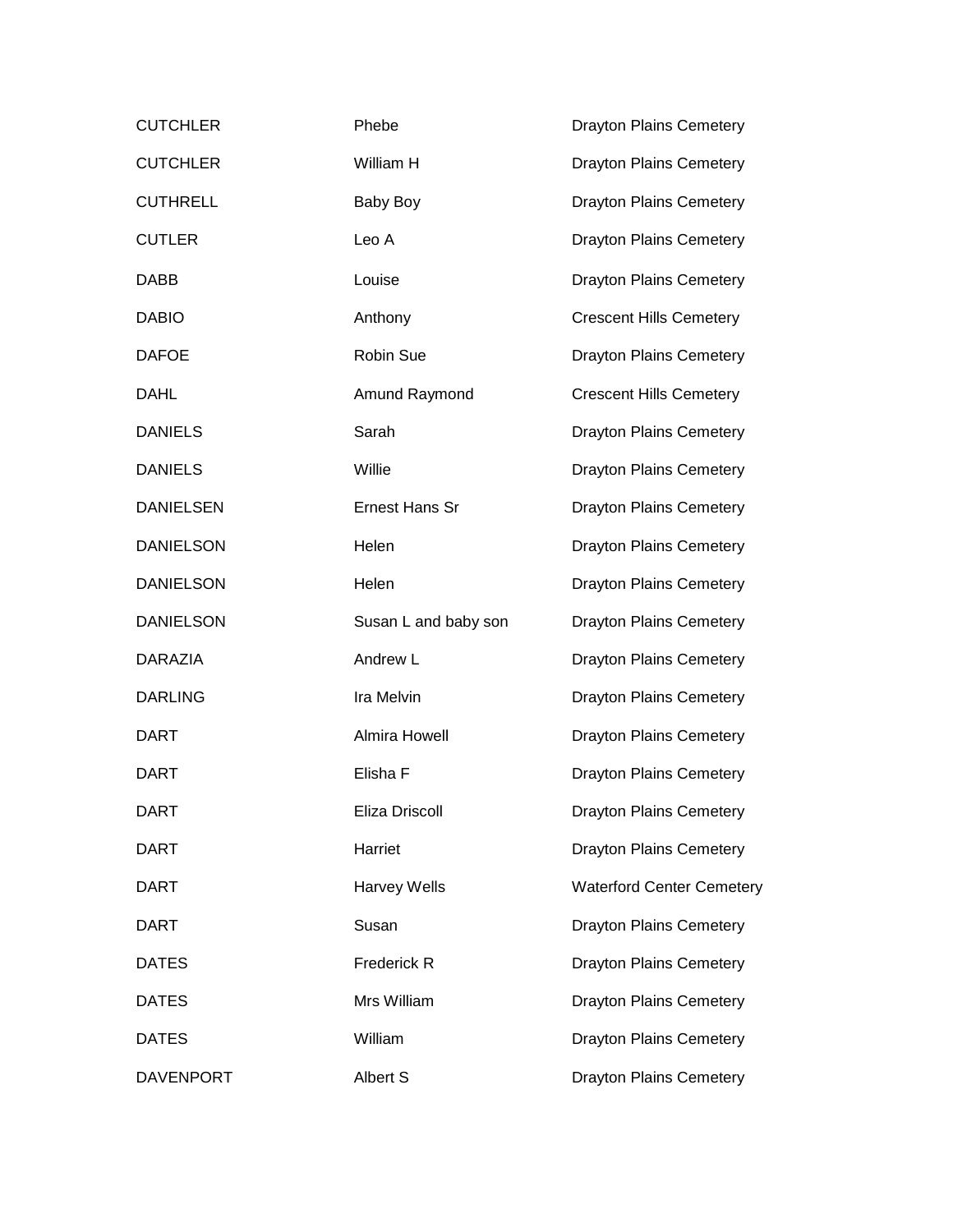| <b>DAVENPORT</b> | Aurora Gail          | <b>Waterford Center Cemetery</b> |
|------------------|----------------------|----------------------------------|
| <b>DAVENPORT</b> | <b>Blanche O</b>     | <b>Crescent Hills Cemetery</b>   |
| <b>DAVENPORT</b> | Flora B              | <b>Drayton Plains Cemetery</b>   |
| <b>DAVENPORT</b> | Jack Christian       | <b>Crescent Hills Cemetery</b>   |
| <b>DAVIDSON</b>  | Evelyn Celine Bowden | <b>Crescent Hills Cemetery</b>   |
| <b>DAVIES</b>    | Abigail C            | <b>Waterford Center Cemetery</b> |
| <b>DAVIES</b>    | Charles F            | <b>Waterford Center Cemetery</b> |
| <b>DAVIS</b>     | Charlie H            | <b>Drayton Plains Cemetery</b>   |
| <b>DAVIS</b>     | Eleanor E            | <b>Drayton Plains Cemetery</b>   |
| <b>DAVIS</b>     | <b>Esther May</b>    | <b>Waterford Center Cemetery</b> |
| <b>DAVIS</b>     | Eva                  | <b>Crescent Hills Cemetery</b>   |
| <b>DAVIS</b>     | Evon R               | <b>Waterford Center Cemetery</b> |
| <b>DAVIS</b>     | Ida Mae              | <b>Drayton Plains Cemetery</b>   |
| <b>DAVIS</b>     | Johanna Mathilsa     | Four Towns Cemetery              |
| <b>DAVIS</b>     | Mattie Abigail       | <b>Drayton Plains Cemetery</b>   |
| <b>DAVIS</b>     | <b>Roger Charles</b> | <b>Drayton Plains Cemetery</b>   |
| <b>DAVIS</b>     | William B            | <b>Crescent Hills Cemetery</b>   |
| <b>DAY</b>       | Leonard F Jr         | <b>Crescent Hills Cemetery</b>   |
| DAY              | Maybelle Irene S     | <b>Drayton Plains Cemetery</b>   |
| <b>DEAN</b>      | Charles              | <b>Crescent Hills Cemetery</b>   |
| <b>DEAN</b>      | Louisa Mae           | <b>Drayton Plains Cemetery</b>   |
| <b>DEAN</b>      | Perry L              | <b>Drayton Plains Cemetery</b>   |
| <b>DEAN</b>      | Sarah T              | <b>Waterford Center Cemetery</b> |
| <b>DEAN</b>      | William C            | <b>Waterford Center Cemetery</b> |
| <b>DEARBORN</b>  | <b>Esther Marie</b>  | <b>Waterford Center Cemetery</b> |
| <b>DEARBORN</b>  | Henry W              | <b>Waterford Center Cemetery</b> |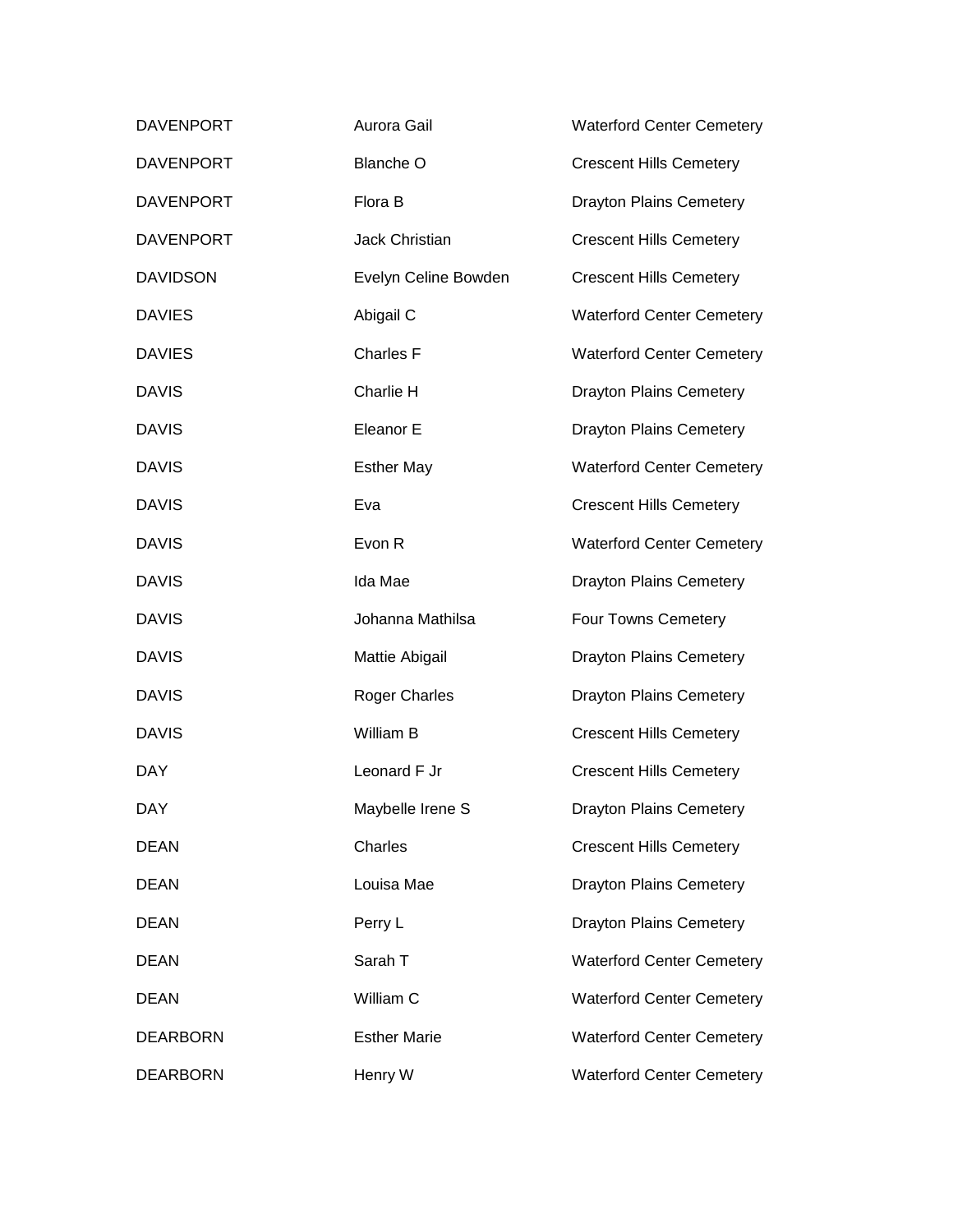| <b>DEARY</b>    | Gladys Irene         | <b>Drayton Plains Cemetery</b>   |
|-----------------|----------------------|----------------------------------|
| <b>DEARY</b>    | Raymond Henry Jr     | <b>Drayton Plains Cemetery</b>   |
| <b>DEBOER</b>   | Amanda               | <b>Crescent Hills Cemetery</b>   |
| <b>DEBOER</b>   | Cornelius            | <b>Crescent Hills Cemetery</b>   |
| <b>DEBOER</b>   | Elmer D              | <b>Crescent Hills Cemetery</b>   |
| <b>DEBOER</b>   | Elmer D              | <b>Crescent Hills Cemetery</b>   |
| <b>DEBOLT</b>   | <b>Burton Albert</b> | <b>Waterford Center Cemetery</b> |
| <b>DEBOLT</b>   | Esther               | <b>Crescent Hills Cemetery</b>   |
| <b>DEBOLT</b>   | Norman L             | <b>Crescent Hills Cemetery</b>   |
| <b>DEEM</b>     | David A              | <b>Crescent Hills Cemetery</b>   |
| DEGRANDCHAMP    | Rudy Paul            | <b>Waterford Center Cemetery</b> |
| <b>DELL</b>     | Mary J               | <b>Drayton Plains Cemetery</b>   |
| <b>DELL</b>     | Thomas G             | <b>Drayton Plains Cemetery</b>   |
| <b>DENK</b>     | Anna                 | <b>Crescent Hills Cemetery</b>   |
| <b>DENK</b>     | Norman Henry         | <b>Crescent Hills Cemetery</b>   |
| <b>DENNIS</b>   | Wesley               | <b>Crescent Hills Cemetery</b>   |
| <b>DERSA</b>    | <b>Brian Allan</b>   | <b>Crescent Hills Cemetery</b>   |
| <b>DERSA</b>    | Shannon Diana        | <b>Crescent Hills Cemetery</b>   |
| <b>DESOTELL</b> | Darelle Joseph Jr    | <b>Crescent Hills Cemetery</b>   |
| <b>DETERMAN</b> | Margaret D           | <b>Crescent Hills Cemetery</b>   |
| <b>DEVORE</b>   | John                 | Four Towns Cemetery              |
| <b>DEVORE</b>   | Mary                 | Four Towns Cemetery              |
| <b>DEW</b>      | Stella E             | <b>Crescent Hills Cemetery</b>   |
| <b>DEWEY</b>    | Amanda               | <b>Waterford Center Cemetery</b> |
| <b>DEWEY</b>    | Ann E                | Four Towns Cemetery              |
| <b>DEWEY</b>    | Betty J              | <b>Waterford Center Cemetery</b> |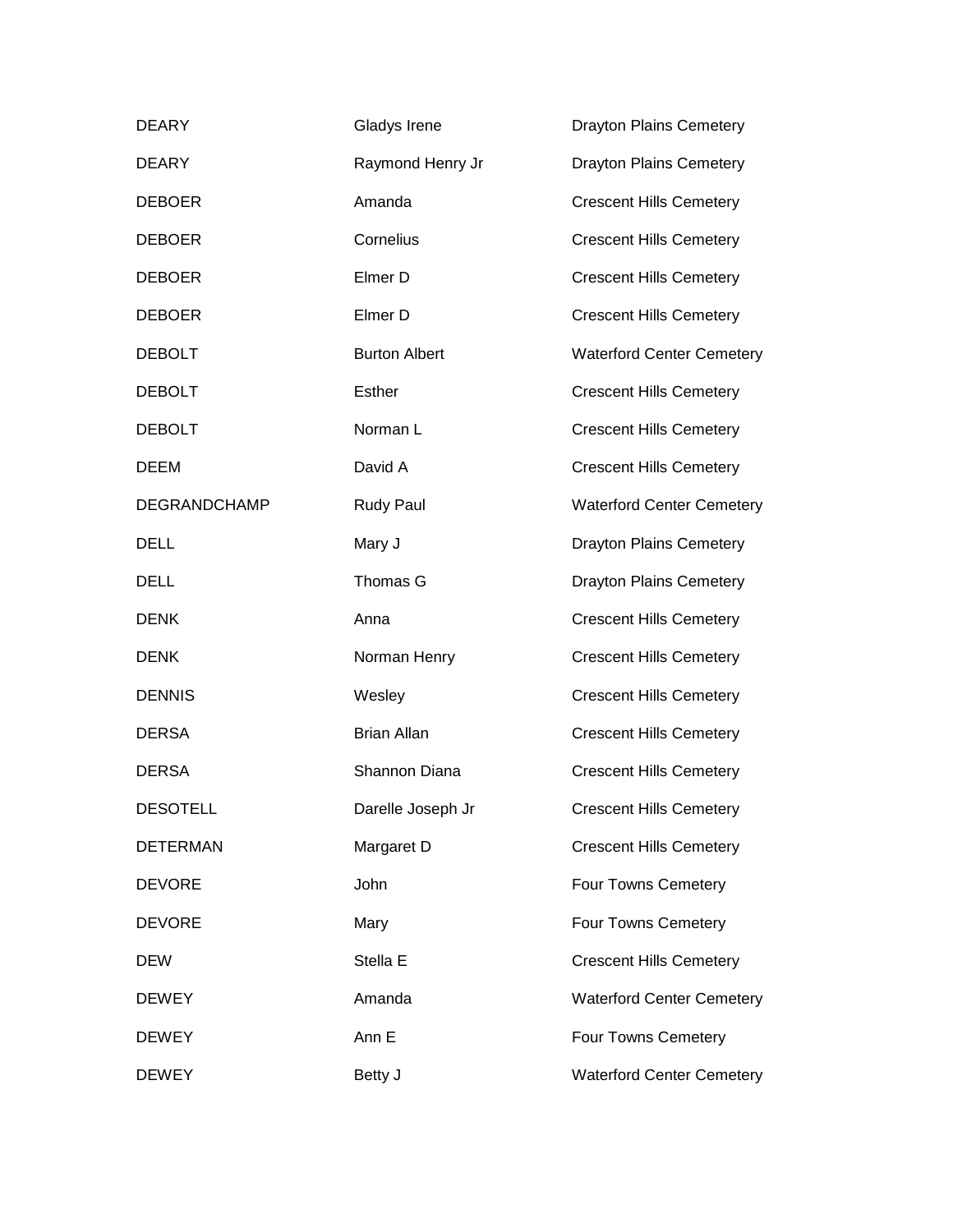| <b>DEWEY</b>     | <b>Brandon Lee</b>  | <b>Crescent Hills Cemetery</b>   |
|------------------|---------------------|----------------------------------|
| <b>DEWEY</b>     | Charles E           | Four Towns Cemetery              |
| <b>DEWEY</b>     | Charles O           | <b>Waterford Center Cemetery</b> |
| <b>DEWEY</b>     | Dan Charles         | Four Towns Cemetery              |
| <b>DEWEY</b>     | <b>Dick</b>         | Four Towns Cemetery              |
| <b>DEWEY</b>     | Elizabeth A         | <b>Crescent Hills Cemetery</b>   |
| <b>DEWEY</b>     | Elmer               | <b>Waterford Center Cemetery</b> |
| <b>DEWEY</b>     | <b>Harriet Hunt</b> | Four Towns Cemetery              |
| <b>DEWEY</b>     | Harvey H            | Four Towns Cemetery              |
| <b>DEWEY</b>     | Isaac               | <b>Waterford Center Cemetery</b> |
| <b>DEWEY</b>     | Iva Maud            | Four Towns Cemetery              |
| <b>DEWEY</b>     | John K              | Four Towns Cemetery              |
| <b>DEWEY</b>     | Levi                | <b>Waterford Center Cemetery</b> |
| <b>DEWEY</b>     | Margaret            | <b>Waterford Center Cemetery</b> |
| <b>DEWEY</b>     | Mary C              | <b>Waterford Center Cemetery</b> |
| <b>DEWEY</b>     | Mary M              | Four Towns Cemetery              |
| <b>DEWEY</b>     | May                 | Four Towns Cemetery              |
| <b>DEWEY</b>     | Olive M             | <b>Waterford Center Cemetery</b> |
| <b>DEWEY</b>     | Orville C           | <b>Waterford Center Cemetery</b> |
| <b>DEWEY</b>     | Sarah A             | Four Towns Cemetery              |
| <b>DEWEY</b>     | Stephen Orville     | Four Towns Cemetery              |
| <b>DEWITT</b>    | Adeline             | <b>Drayton Plains Cemetery</b>   |
| <b>DEWITT</b>    | Isabelle            | <b>Drayton Plains Cemetery</b>   |
| <b>DEWITT</b>    | Israel              | <b>Drayton Plains Cemetery</b>   |
| <b>DEWITT</b>    | James C             | <b>Drayton Plains Cemetery</b>   |
| <b>DICKERSON</b> | Joseph L            | <b>Crescent Hills Cemetery</b>   |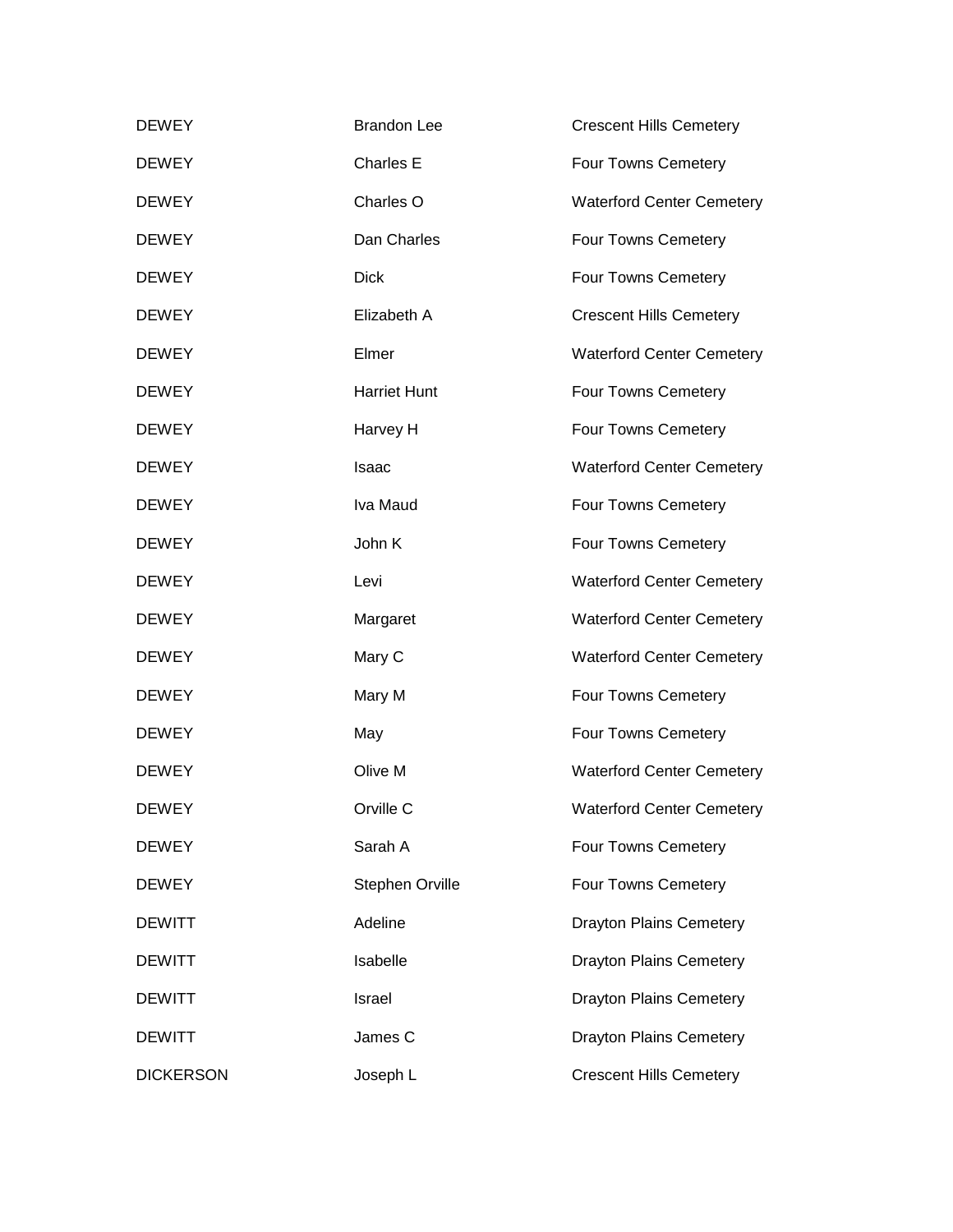| <b>DICKERSON</b>   | Sheila Lynn           | <b>Crescent Hills Cemetery</b>   |
|--------------------|-----------------------|----------------------------------|
| <b>DICKERSON</b>   | Virgil Leo            | <b>Crescent Hills Cemetery</b>   |
| <b>DICKIE</b>      | George                | <b>Crescent Hills Cemetery</b>   |
| <b>DICKIE</b>      | Loraine A             | <b>Crescent Hills Cemetery</b>   |
| <b>DIECK</b>       | <b>Baby Girl</b>      | <b>Crescent Hills Cemetery</b>   |
| <b>DIECK</b>       | Otto                  | <b>Crescent Hills Cemetery</b>   |
| <b>DIENER</b>      | Alice                 | <b>Waterford Center Cemetery</b> |
| <b>DIENER</b>      | Herman                | <b>Waterford Center Cemetery</b> |
| <b>DIENER</b>      | William F             | <b>Waterford Center Cemetery</b> |
| <b>DIFFENBAUGH</b> | Eva Carolina          | <b>Waterford Center Cemetery</b> |
| <b>DIFFENBAUGH</b> | Ralph H               | <b>Waterford Center Cemetery</b> |
| <b>DIKEMAN</b>     | Helen                 | <b>Crescent Hills Cemetery</b>   |
| <b>DIKEMAN</b>     | Ralph C               | <b>Crescent Hills Cemetery</b>   |
| <b>DINELLO</b>     | Paul                  | <b>Crescent Hills Cemetery</b>   |
| <b>DIPASQUALE</b>  | Teddy                 | <b>Crescent Hills Cemetery</b>   |
| <b>DOBSON</b>      | Mary E                | <b>Waterford Center Cemetery</b> |
| <b>DOBSON</b>      | Robert J              | <b>Waterford Center Cemetery</b> |
| <b>DOCKHAM</b>     | Celia Esther          | <b>Drayton Plains Cemetery</b>   |
| <b>DOCKHAM</b>     | <b>Clarence Hemen</b> | <b>Drayton Plains Cemetery</b>   |
| <b>DOCKHAM</b>     | <b>Mabel Agnes</b>    | <b>Drayton Plains Cemetery</b>   |
| <b>DODD</b>        | Hazel B               | <b>Crescent Hills Cemetery</b>   |
| <b>DODLEY</b>      | Gladys L              | Four Towns Cemetery              |
| <b>DONNELY</b>     | Lillian E             | <b>Crescent Hills Cemetery</b>   |
| <b>DONOFRIO</b>    | Paddy J               | <b>Waterford Center Cemetery</b> |
| <b>DONOHOE</b>     | Fred J                | <b>Crescent Hills Cemetery</b>   |
| <b>DOOLEY</b>      | Douglas Ray           | Four Towns Cemetery              |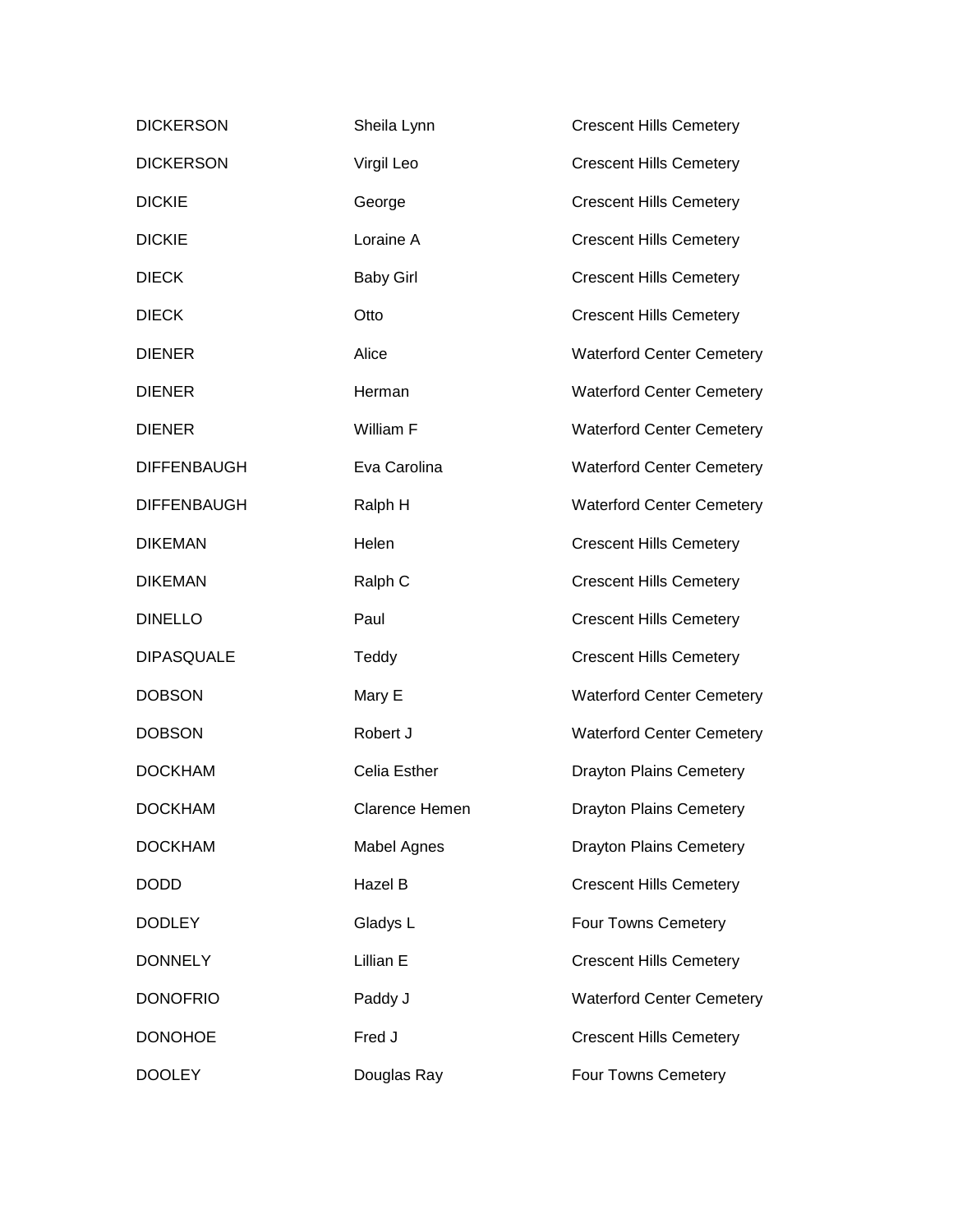| <b>DOOLEY</b> | Olen Nelson        | Four Towns Cemetery              |
|---------------|--------------------|----------------------------------|
| <b>DOREY</b>  | Archibald F        | <b>Drayton Plains Cemetery</b>   |
| <b>DOREY</b>  | <b>Esther N</b>    | <b>Drayton Plains Cemetery</b>   |
| <b>DOREY</b>  | <b>Frederick S</b> | <b>Drayton Plains Cemetery</b>   |
| <b>DOREY</b>  | Ida May            | <b>Drayton Plains Cemetery</b>   |
| <b>DOREY</b>  | Marion Jean        | <b>Drayton Plains Cemetery</b>   |
| <b>DOREY</b>  | Roderick           | <b>Drayton Plains Cemetery</b>   |
| <b>DORITY</b> | Edna               | <b>Waterford Center Cemetery</b> |
| <b>DOROW</b>  | Anna               | <b>Crescent Hills Cemetery</b>   |
| <b>DOROW</b>  | George W           | <b>Crescent Hills Cemetery</b>   |
| <b>DOVEY</b>  | Rochelle Lee       | <b>Crescent Hills Cemetery</b>   |
| <b>DOWNS</b>  | Watler J           | <b>Crescent Hills Cemetery</b>   |
| <b>DOYLE</b>  | Edward Joseph      | <b>Drayton Plains Cemetery</b>   |
| <b>DOYON</b>  | John L             | <b>Crescent Hills Cemetery</b>   |
| <b>DREW</b>   | Ira                | <b>Crescent Hills Cemetery</b>   |
| <b>DRUM</b>   | Elizabeth          | <b>Drayton Plains Cemetery</b>   |
| <b>DRUM</b>   | John P             | <b>Drayton Plains Cemetery</b>   |
| <b>DRUMM</b>  | Margueritte T      | <b>Crescent Hills Cemetery</b>   |
| <b>DRUMM</b>  | Michael J          | <b>Crescent Hills Cemetery</b>   |
| <b>DRUSA</b>  | Lee                | <b>Crescent Hills Cemetery</b>   |
| <b>DUDLEY</b> | Loyse L            | <b>Crescent Hills Cemetery</b>   |
| <b>DUFFY</b>  | Donald J           | Four Towns Cemetery              |
| <b>DUFFY</b>  | Novello D          | Four Towns Cemetery              |
| <b>DUGAL</b>  | Frederick A        | <b>Waterford Center Cemetery</b> |
|               |                    |                                  |
| <b>DUGAL</b>  | Louis <sub>C</sub> | <b>Waterford Center Cemetery</b> |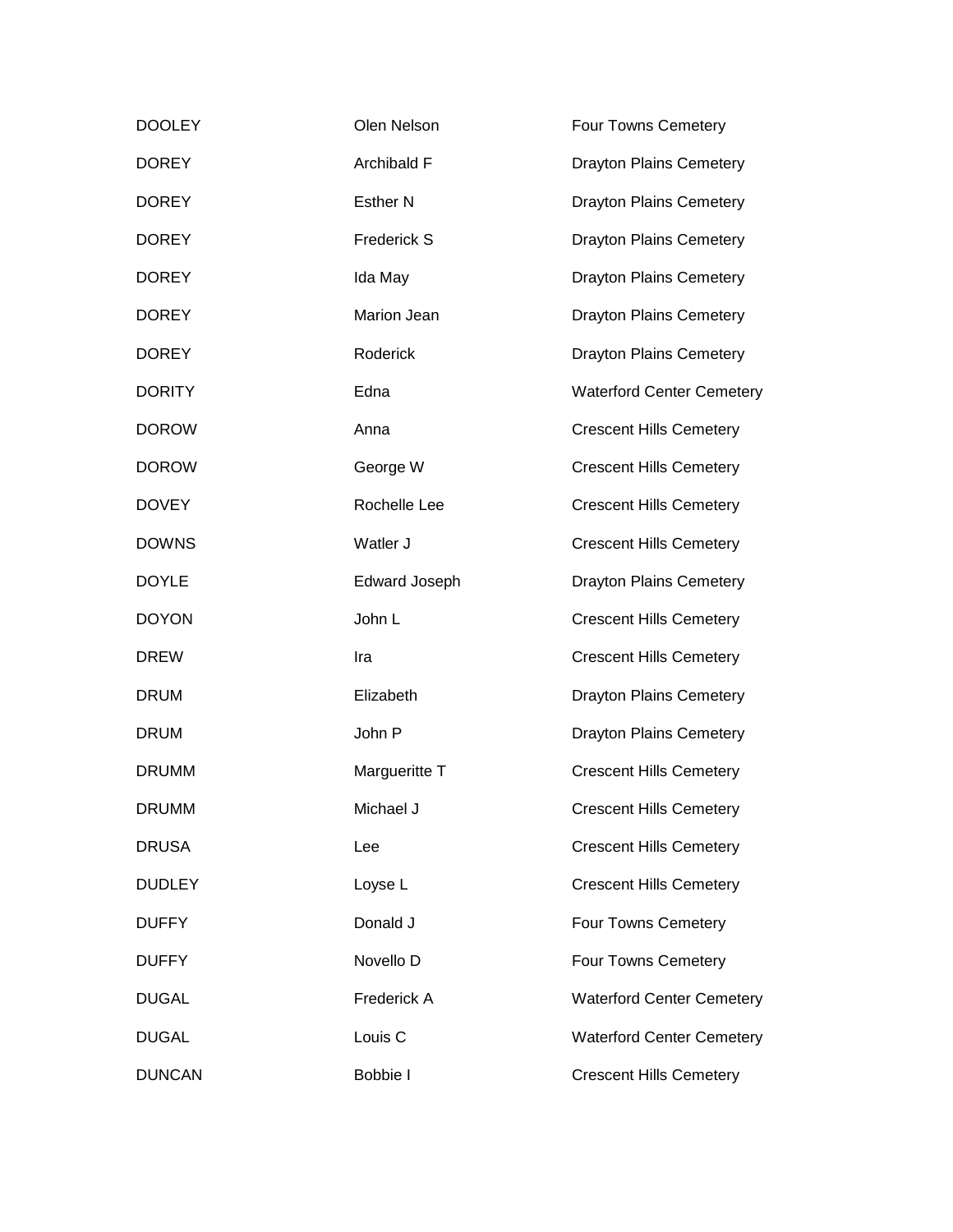| <b>DUNCAN</b>    | Cassel             | <b>Crescent Hills Cemetery</b>   |
|------------------|--------------------|----------------------------------|
| <b>DUNIGAN</b>   | Harry H            | <b>Crescent Hills Cemetery</b>   |
| <b>DUNN</b>      | John J             | <b>Crescent Hills Cemetery</b>   |
| <b>DUNSTER</b>   | Harriett           | <b>Drayton Plains Cemetery</b>   |
| <b>DUVALL</b>    | Harvey D           | <b>Crescent Hills Cemetery</b>   |
| <b>EAGLE</b>     | Ellen              | <b>Drayton Plains Cemetery</b>   |
| <b>EAGLE</b>     | George R           | <b>Drayton Plains Cemetery</b>   |
| <b>EAGLE</b>     | Ida M              | <b>Drayton Plains Cemetery</b>   |
| <b>EAGLE</b>     | John S             | <b>Drayton Plains Cemetery</b>   |
| <b>EAGLE</b>     | Nina C             | <b>Drayton Plains Cemetery</b>   |
| <b>EAGLE</b>     | Solomon G          | <b>Drayton Plains Cemetery</b>   |
| <b>EAGLE</b>     | <b>Willie Ray</b>  | <b>Drayton Plains Cemetery</b>   |
| <b>EAGLEN</b>    | Tamara Lynn        | <b>Waterford Center Cemetery</b> |
| <b>EASTMAN</b>   | Cora M             | <b>Crescent Hills Cemetery</b>   |
| <b>EASTMAN</b>   | Roy J              | <b>Crescent Hills Cemetery</b>   |
| <b>EATON</b>     | Mary Conn          | <b>Crescent Hills Cemetery</b>   |
| <b>EATON</b>     | <b>Ralph Scott</b> | <b>Crescent Hills Cemetery</b>   |
| <b>ECTOR</b>     | Paul T             | <b>Drayton Plains Cemetery</b>   |
| <b>EDGINTON</b>  | Robert             | <b>Waterford Center Cemetery</b> |
| <b>EDMUNDSON</b> | Baby Boy           | <b>Waterford Center Cemetery</b> |
| <b>EDWARD</b>    | Clarence Jack      | <b>Crescent Hills Cemetery</b>   |
| <b>EDWARDS</b>   | Clinton H          | <b>Drayton Plains Cemetery</b>   |
| <b>EDWARDS</b>   | Donald H           | <b>Drayton Plains Cemetery</b>   |
| <b>EDWARDS</b>   | Edith M            | <b>Crescent Hills Cemetery</b>   |
| <b>EDWARDS</b>   | Eugene E           | <b>Waterford Center Cemetery</b> |
| <b>EDWARDS</b>   | Katherine S        | <b>Drayton Plains Cemetery</b>   |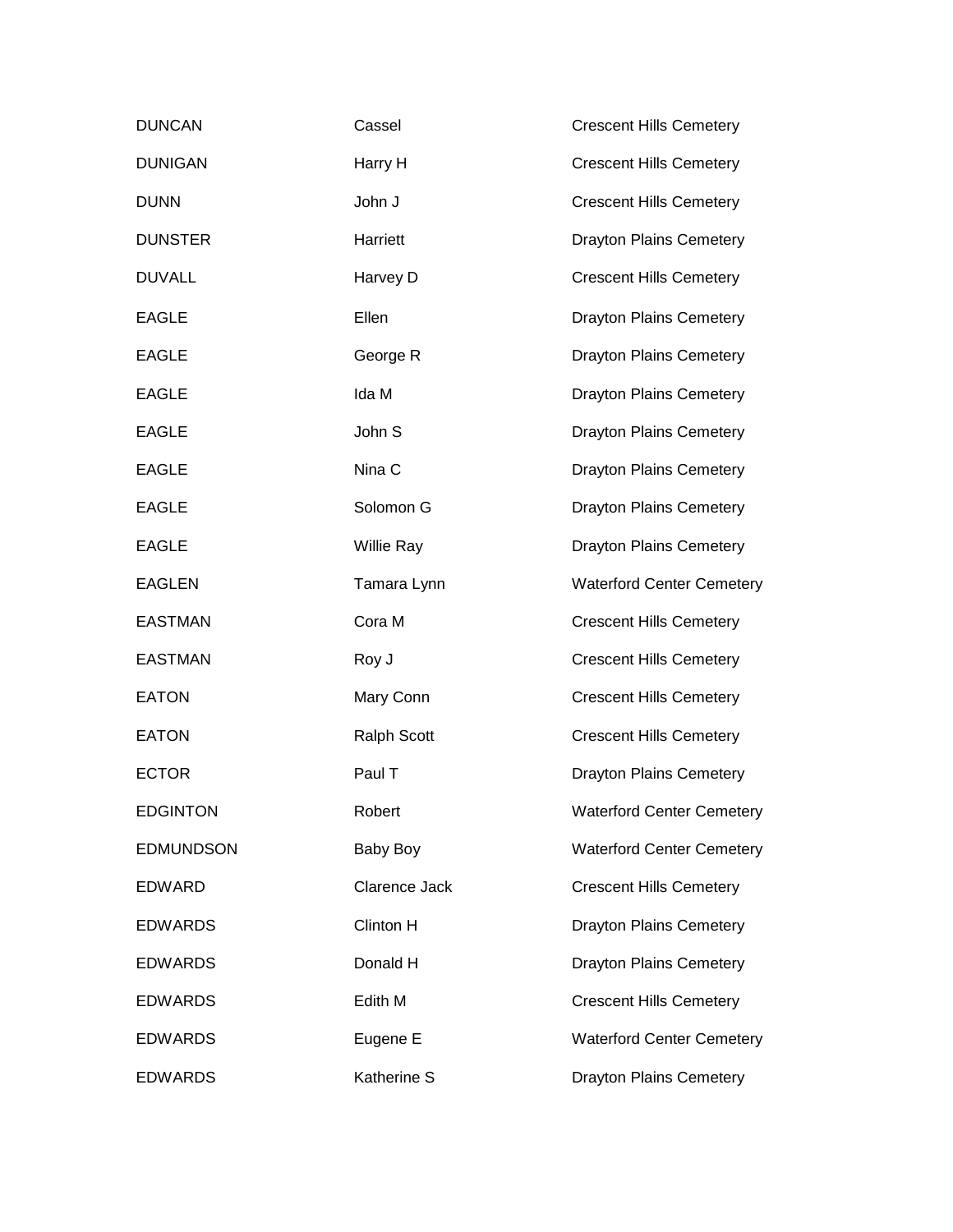| <b>EDWARDS</b>    | Nancy                  | <b>Waterford Village Cemetery</b> |
|-------------------|------------------------|-----------------------------------|
| <b>EISENHARDT</b> | Dennis                 | <b>Crescent Hills Cemetery</b>    |
| <b>EISENHART</b>  | John W                 | <b>Waterford Center Cemetery</b>  |
| <b>ELDER</b>      | <b>Bessie Claycomb</b> | <b>Waterford Center Cemetery</b>  |
| <b>ELDER</b>      | <b>Charles Clyde</b>   | <b>Waterford Center Cemetery</b>  |
| <b>ELDER</b>      | Lillie M               | <b>Waterford Center Cemetery</b>  |
| <b>ELDER</b>      | William G              | <b>Waterford Center Cemetery</b>  |
| <b>ELIEFF</b>     | <b>Bernice M</b>       | <b>Crescent Hills Cemetery</b>    |
| <b>ELIEFF</b>     | Stanley Richard Jr     | <b>Crescent Hills Cemetery</b>    |
| <b>ELIEFF</b>     | Stanley S              | <b>Crescent Hills Cemetery</b>    |
| <b>ELIEFF</b>     | <b>Thomas Scott</b>    | <b>Crescent Hills Cemetery</b>    |
| <b>ELLEDGE</b>    | Daniel S               | <b>Crescent Hills Cemetery</b>    |
| <b>ELLIOTT</b>    | John Lewis             | <b>Drayton Plains Cemetery</b>    |
| <b>ELLMAN</b>     | Irene Spears           | Four Towns Cemetery               |
| <b>ELLMAN</b>     | Jane Amanda            | Four Towns Cemetery               |
| <b>ELLMAN</b>     | <b>Meilbert August</b> | Four Towns Cemetery               |
| <b>ELWOOD</b>     | Cordelia M             | <b>Waterford Center Cemetery</b>  |
| <b>ELWOOD</b>     | Joseph M               | <b>Waterford Center Cemetery</b>  |
| <b>ELWOOD</b>     | Nellie C               | <b>Waterford Center Cemetery</b>  |
| <b>ELWOOD</b>     | S J                    | <b>Waterford Center Cemetery</b>  |
| <b>ELWOOD</b>     | Solomon Clark          | <b>Waterford Center Cemetery</b>  |
| <b>EMERSON</b>    | Fred C                 | <b>Waterford Center Cemetery</b>  |
| <b>EMERSON</b>    | Juliana                | <b>Waterford Center Cemetery</b>  |
| <b>EMERY</b>      | Nellie R               | <b>Crescent Hills Cemetery</b>    |
| <b>EMERY</b>      | <b>Ralph Bart</b>      | <b>Drayton Plains Cemetery</b>    |
| <b>EMERY</b>      | Ralph James            | <b>Drayton Plains Cemetery</b>    |